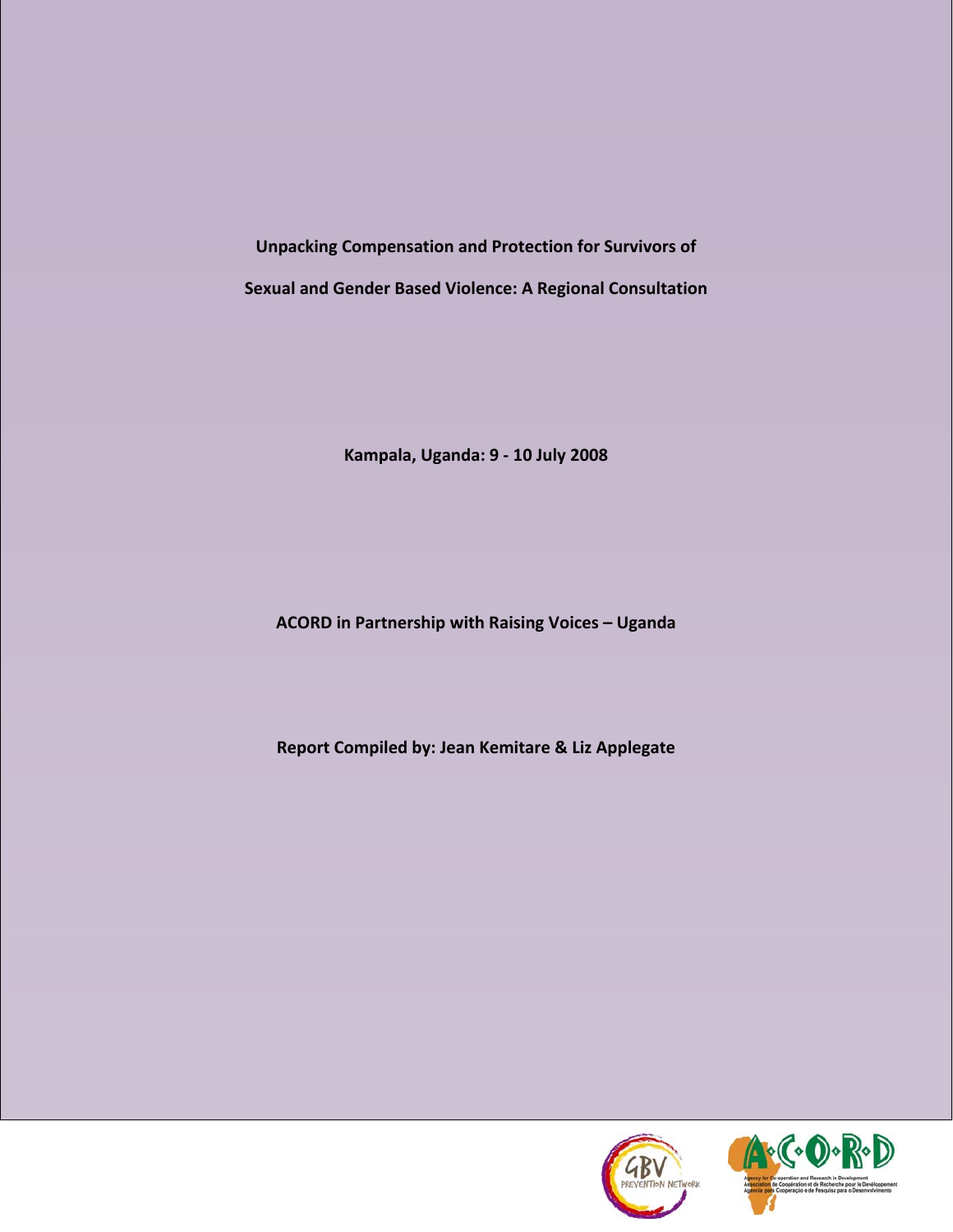# **FOREWARD:**

This meeting would not have been possible without the support of Raising Voices Uganda and the Gender Based Violence Network. I would like to specifically thank Lori Michau, Jean Kemitare and Evelyne Letiyo for their work in this regard.

To Ronald Kalyango who facilitated the process, a big thank you.

To ACORD staff, Ellen Banjenja, Zainab and the team at the Uganda office, I would like to say Asante.

To the workshop participants who engaged fully within the short time span, our sincere gratitude and we aim to continue these conversations and relationships.

This meeting was the first of many steps towards consolidating a Pan African platform on ending Impunity on sexual and gender based violence. The Conference that was held in Nairobi from July 21 – 23 2008 acted as distillation point by bringing together actors across three sectors (parliaments, regional blocs and CSO's) to begin engaging on tangible multi‐sectoral work that is rooted in a feminist understanding of the factors that propel SGBV.

We see this as the first of many engagements and trust that an assault on the area of compensation and protection is the first in many layers of unpacking what an end to impunity on SGBV in Africa would mean.

We are committed to holing ourselves, government and regional institutions accountable to delivering on protocols, ratifications and policies that are in place. We are equally committed to ensuring that civil society processes in this area particularly at a Pan African level, emerge and grow in more concerted ways.

Sincerely,

Awino Okech

Gender & Conflict Thematic Manager ‐ ACORD

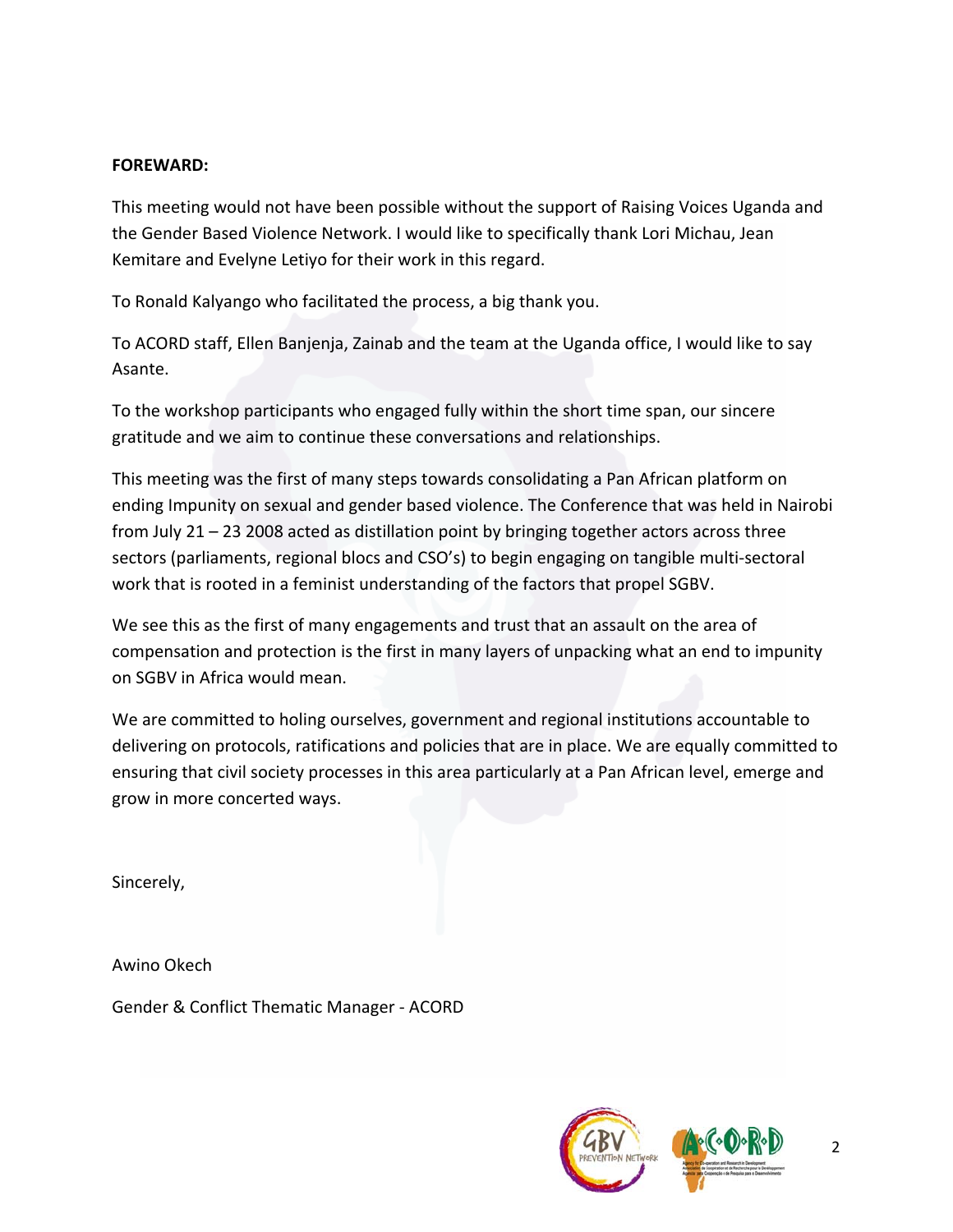#### **1.0 Executive Summary**

Across the continent multiple layers of activism exist to address sexual and gender based violence whether in situations that are deemed to be overtly in conflict or otherwise. The intersections with HIV/AIDS, land and agricultural policies as well as trade concerns have all been drawn in by civil society actors as critical factors to engage with, within the context of meeting gender equity on the continent.

Endeavors at a Pan African level exist that seek to institutionalize mechanisms of dealing with SGBV. The AU Protocol, The ICGLR protocol, in addition to international instruments such as UN Resolution 1325, BPFA and CEDAW have all been critical instruments that activists have rallied around to mobilize and put pressure on governments to act on the question of SGBV.

Regional institutions and mechanisms that operate independent of governments but are reliant on government's membership are in place and are equally geared towards addressing SGBV.

From the  $21^{st}$  to  $23^{rd}$  July 2008 Pan African activists, parliamentarians, policy makers, representatives of regional economic communities and civil society organizations will converge for the Pan African Conference on Ending impunity on sexual and gender based violence in Nairobi Kenya.

As part of regional preparations for this conference, ACORD and the Gender Based Violence Prevention Network organized a regional consultation from the  $9<sup>th</sup>$  to  $10<sup>th</sup>$  July 2008 as an opportunity to contribute to the outcomes of the forthcoming Pan African conference on SGBV. This consultation brought together practitioners from Burundi, Kenya, Tanzania, Rwanda and Uganda. This was an opportunity to engage civil society organizations working on these issues through various strands on ways to harmonize an advocacy agenda at a national and regional level and prepare recommendations and proposals on compensation and protection for survivors of SGBV especially in post conflict settings.

### **2.0 Process**

The meeting was conducted in a participatory manner to ensure input from all participants. Over the course of two days, presentations, small group discussions, role plays, and facilitated group discussions allowed a sharing of ideas and knowledge about the needs of survivors of SGBV.

#### **Objectives of the Meeting**

- 1. To come to a shared understanding on compensation and protection by CSOs working on SGBV.
- 2. To develop a CSO stakeholder position on the question of compensation and protection for SGBV survivors based on organizational and national processes.
- 3. Conduct a mapping of actors, institutions and processes relevant to influencing regional bodies towards compensation and protection.

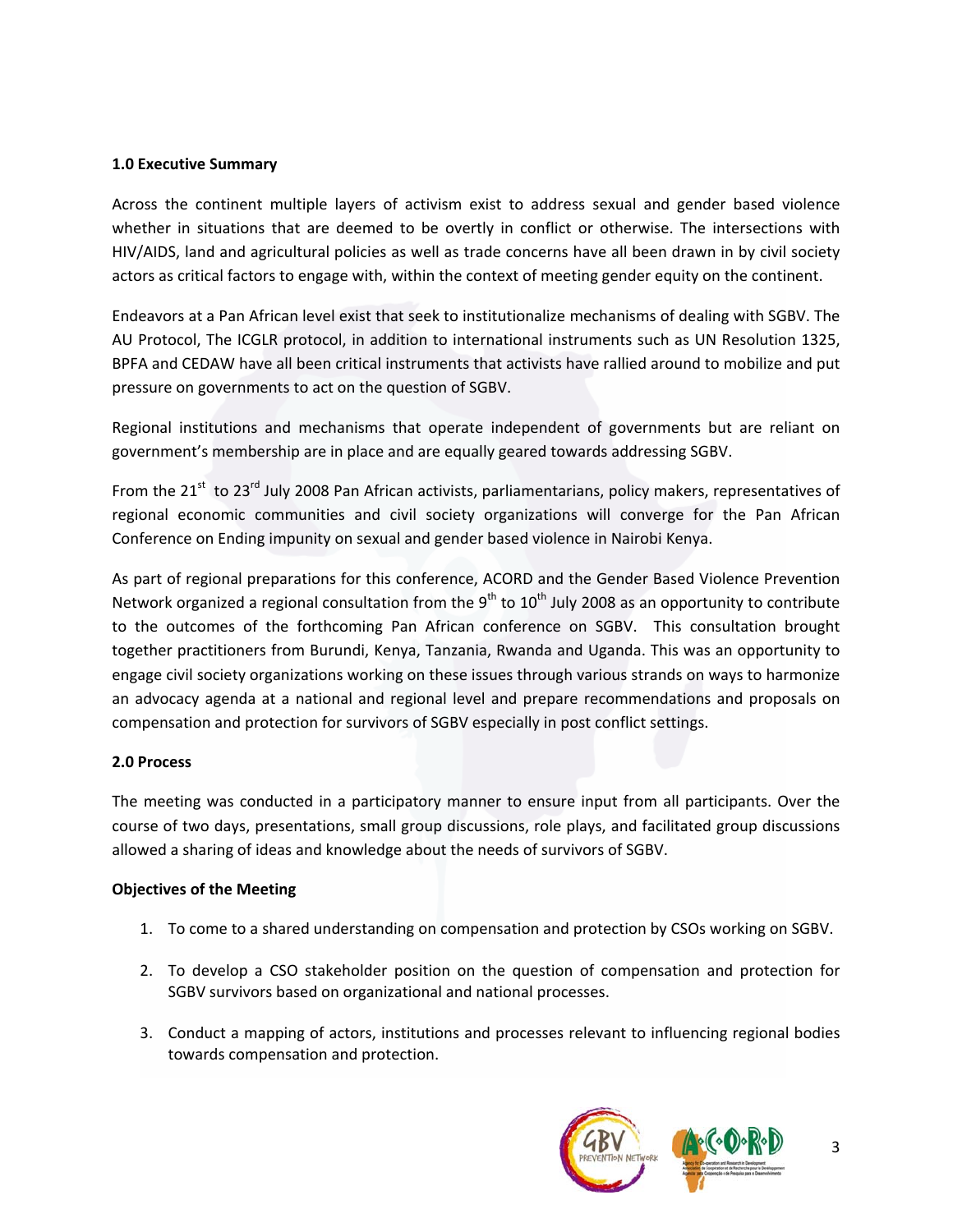## **Expected Outcomes:**

- 1. A shared understanding of compensation and protection by CSO working on SGBV for different entry points
- 2. A mapping of regional processes, networks and relevant institutions
- 3. A communiqué outlining a CSO position on the question of compensation and access to justice for survivors to be shared at the Nairobi Conference.

## **3.0 Meeting Proceedings**

# **3.1 Introductory Remarks – Awino Okech (Gender Conflict Manager, ACORD)**

Ms. Okech noted that women have become the main targets of violent conflict in Africa and this had been prioritized by ACORD since 2006 and have observed that not enough energy has gone into policy making with regard to protection and compensation for SGBV in conflict and post conflict settings with these issues being 'quickly swept under the rug'. She called for a need to build regional and continental momentum around these issues in order to hold institutions accountable for what happened to women during struggles for democracy.

In order to facilitate this momentum there should be clear concepts and ideas for change. A regional consultation would therefore bring a few voices together to come to a shared understanding of what it means for compensation and protection. These recommendations and proposals will serve to drive the mobilizing during the Pan African conference.

# **3.2 Towards Eliminating SGBV: The Need for Compensation and Protection of SGBV Survivors‐ Aura Ruth Odhiambo (Legal Feminist Researcher‐Kenya)**

The goal of this presentation<sup>1</sup> was to present the current state of the justice system for survivors and perpetrators of SGBV, seeking to present the legal framework on SGBV and justify the need for compensation/reparation as a form of restorative justice to the survivors of SGBV. The presenter shared the laws, policies, and legal processes that survivors and perpetrators must go through. The issue of bias against women was a common theme and it was clear from many of the examples that the courts deliver unfavorable outcomes to survivors and generally neglect their needs. The presentation resulted in a shared understanding of the barriers that survivors must face in order to access justice. Conclusions were made that the government needs to improve the justice system and implement policies related to compensation for survivors.



<sup>&</sup>lt;sup>1</sup> Power point presentation in Appendix I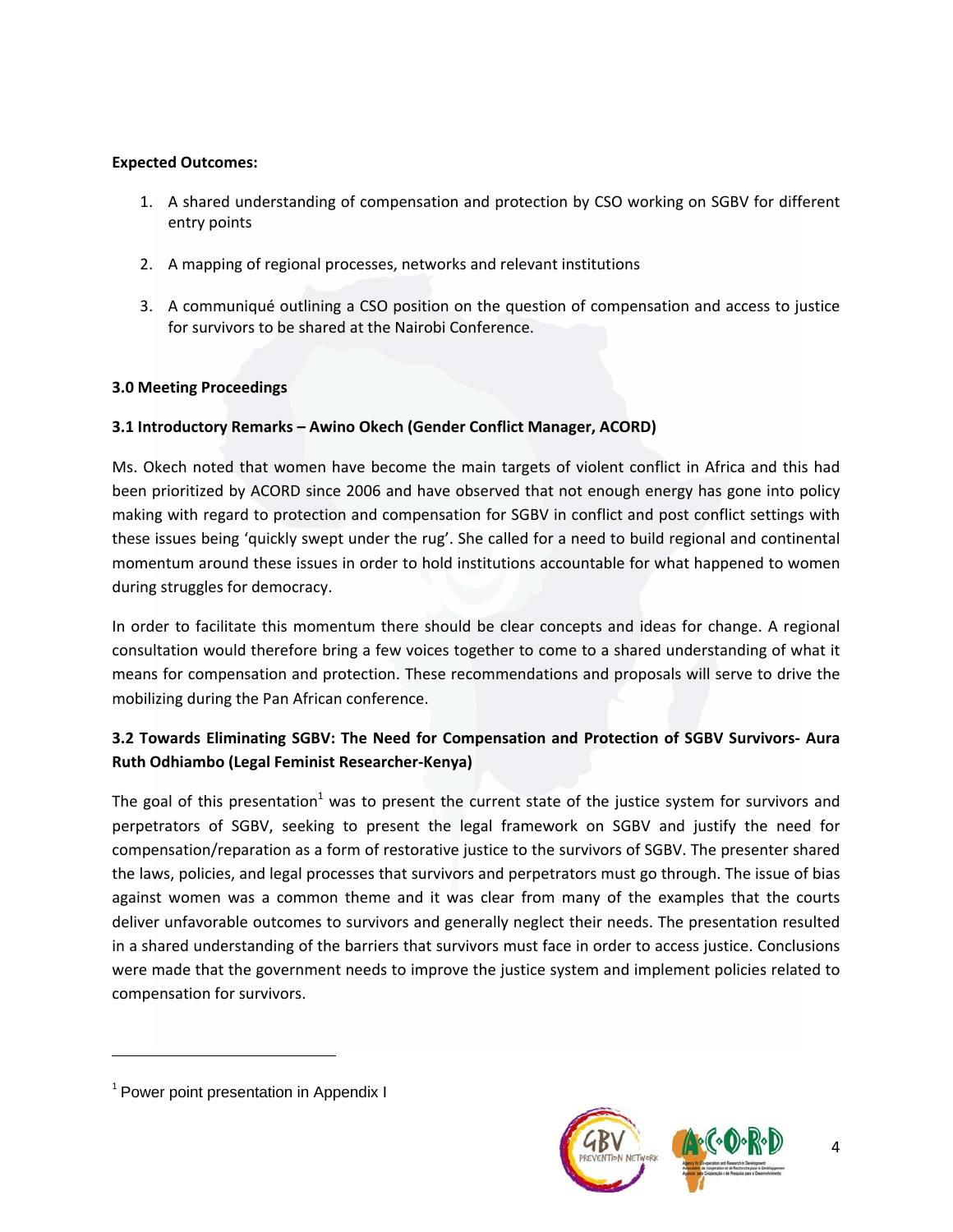#### **Protection of Survivors of Sexual Violence**

With regard to protection of survivors of SGBV, there are both national and supra-national legal regimes that seek to protect the rights and freedoms of the survivors of SGBV. Such regimes are, though, not sufficient to alleviate the pain and suffering of the SGBV survivors. International instruments include the CEDAW whose implementation by state parties has not been effective. This is because non‐compliance by state parties does not carry a penalty, states are still entrenched in deeply retrogressive cultural practices like FGM, wife inheritance and domestic violence and state parties are responsible for submitting regular reports to the Committee on the Elimination of discrimination against Women on the measures they have taken to comply with CEDAW such reports are not binding, thus, offending States quite often invoke the sovereignty principle to evade their responsibility under CEDAW.

Other protocols like the Optional Protocol to the Convention on the Elimination of Discrimination Against Women which reinforces the provisions of CEDAW overlooks issues like, the poverty situation in Africa which hinders many individual survivors of SGBV from making report to the Committee on the violation of their rights by the State Parties, and Ignorance of most survivors of SGBV on the avenues available to them. Other international instruments include Declaration on the Elimination of Violence Against Women (DEVAW), Convention on the Rights of the Child (CRC), Vienna Convention and Programme Action, Beijing Declaration and Platform for Action, The Statute of International Criminal Court and the Universal Declaration of Human Rights that obliges state parties to hold as inviolable, the right to life, liberty and security of the person, protection from arbitrary interference with one's privacy, family, home, nor attacks upon his/her honor or reputation, and protection from inhumane or degrading treatment or punishment. These international instruments are however, crippled by a lack of enforcement mechanism within individual states and internationally.

Even African instruments whose provisions are homegrown and done within the African context and cannot be therefore considered as alien like the Protocol to the African Charter on Human and People's Rights on the Rights of Women in Africa whose Article. 25 calls upon the State Parties to provide the survivors of SGBV with appropriate remedies determined by a competent tribunal or authority as by law provided, have no compulsory remedial measures against a State Party in cases of violation. In addition International instruments are capable of being invoked by Kenyan courts only if they are domesticated, as such instruments do not form part of regime of laws under section 3 of the *Judicature Act* (Cap 8) Laws of Kenya. This has raised questions on the relevance of even most of the International instruments that have been ratified by Kenya, but are yet to be domesticated.

At the national level Kenya has a legal framework that can be used to fight SGBV, though it is premised on the conservative criminal justice system, where crime is an offence against the state, and the survivor of SGBV can only recover damages through a civil suit. The framework includes, but is not limited to: the Kenyan Constitution that spells out fundamental rights and freedoms for all citizens, the penal code and criminal procedure code, the sexual offences act the witness protection act, the national gender and development policy, the Gender Equality and Development, Sessional Paper No. 2 of 2006 and the

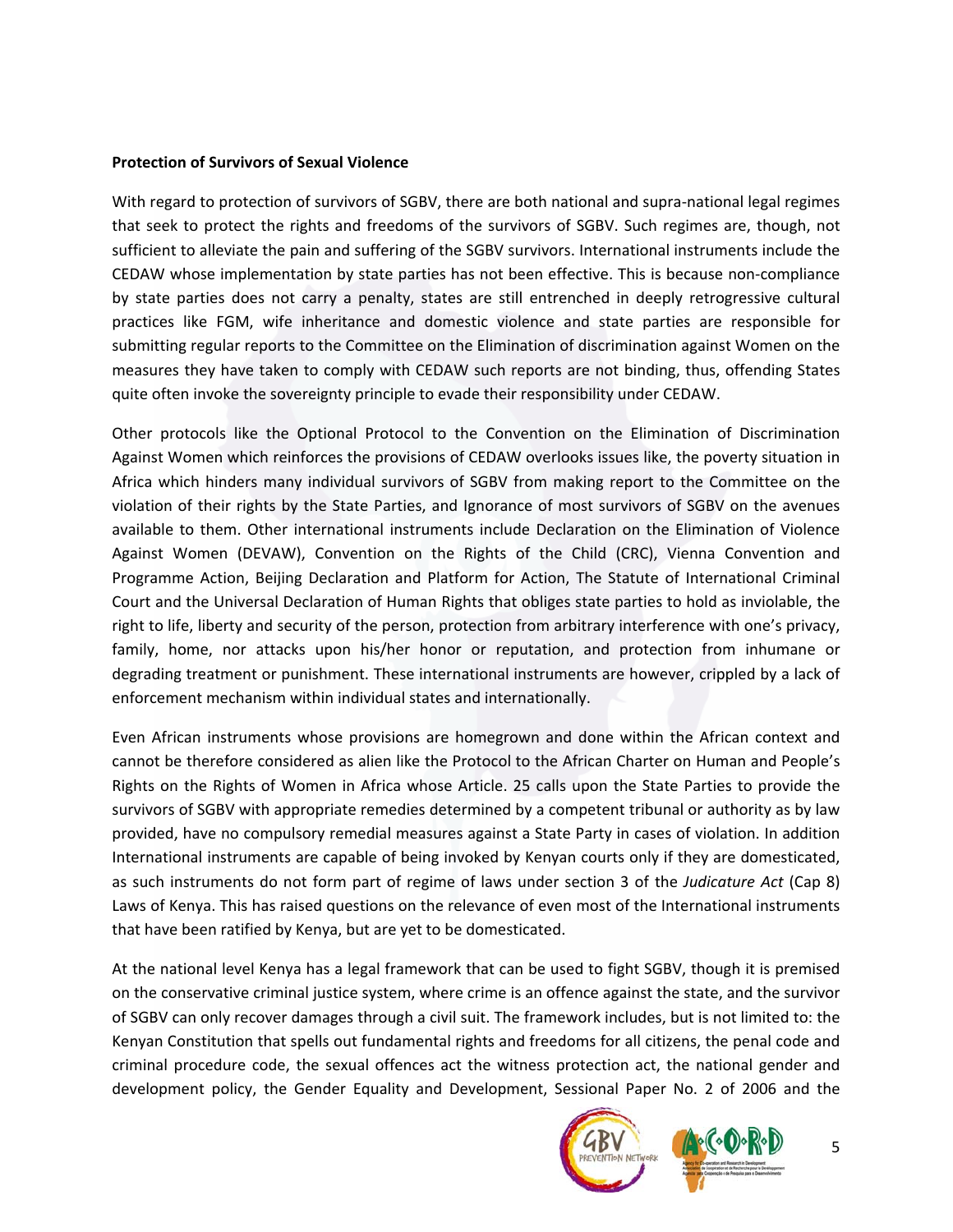#### Kenya National HIV/AIDS Strategic Plan 2005/6‐2009/10.

#### **Compensation and reparation of SGBV survivors**

This includes restitution, compensation, rehabilitation, satisfaction and guarantees of non‐repetition. It was noted that various regimes, both National and International have provided for compensation of survivors of SGBV including The Convention Against Torture and All Forms of Cruel, Inhuman or Degrading Treatment or Punishment and Art 75 of the Statute of the ICC. National legal regimes for compensation and reparation exist in the United Kingdom where The Secretary of State is empowered to a criminal injuries compensation scheme from which compensation of the survivors of criminal acts can be compensated, Northern Ireland which has a proposed criminal injuries compensation scheme, administered by the Secretary of State, and Sierra Leone which is yet o establish a Special Fund from which the survivors of the 1991-2002 conflicts can be compensated, however, the government has already approved National Commission for Social Action (NaCSA) as the implementing body of the reparation program.

There is urgent need for not only Kenya, but African states to embrace the concept of compensation of SGBV survivors in their criminal justice system to make it more responsive to the plight of the survivors. States should strive to improve data and statistics on sexual and gender based violence, adopt special legislation that guarantees equal protection of the law and enforce its provisions.

In the discussion that followed the above presentation participants agreed that most international documents like CEDAW were ineffective because they had 'no teeth'. In addition when women are violated, there is very little recourse available to them. In many cases cultural practices prevent them from reporting. Further more, they have little access to courts, police, etc and even when they have this access, many times courts are biased against women's rights. So women have less motivation to seek justice through legal means. The courts are supposed to be impartial, but their statements clearly show that they are not supportive of equal rights for women.

Participants noted that International tribunals have strengthened the concept of SGBV. For example, foreign diplomats are held responsible for rape accusations. The legal framework exists, but there is not enough in place for needs of survivors following violence, there is still a need for restitution and compensation. The discussion was concluded by a call for the African charter, to be better received and supported in Africa because it was created by Africans rather than being a foreign concept. Especially because the charter says that culture and tradition should not be used as an excuse to prevent the protection of women. It was also noted that states should be convinced to create a compensation system.

# **3.2 A National Engagement: Justice for Ugandan Survivors‐ Jane Okuo Kajuga (Principal State Attorney/ PRO Directorate of Public Prosecutions)**

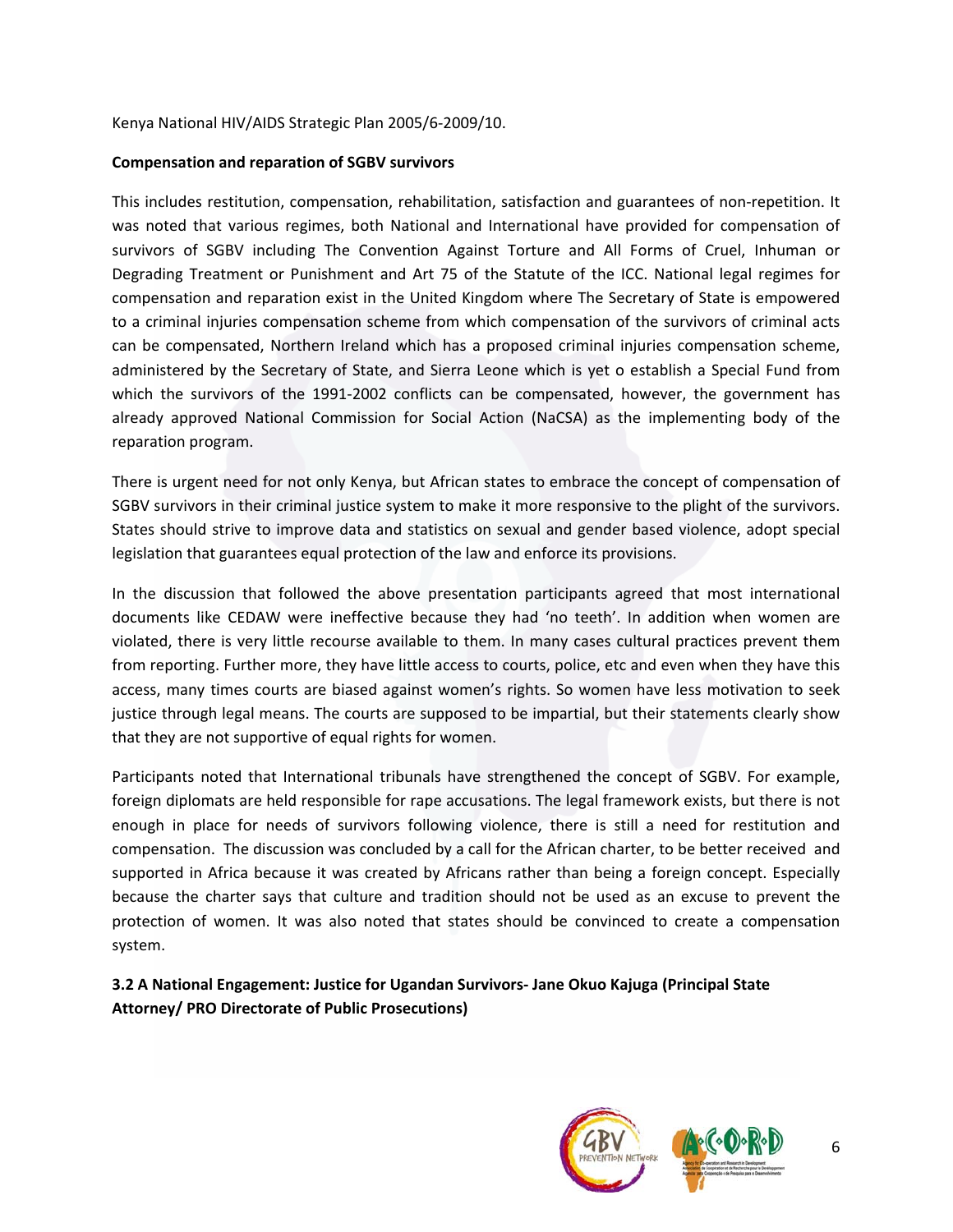This presentation<sup>2</sup> focused on the legal codes and acts related to SGBV in Uganda. Of specific importance was the use of Police Form 3 necessary for survivors to access justice after an instance of violence and the barriers from the legal and medical sectors that prevent them from completing the form. The significant length of time that survivors are forced to wait before their trials was also presented as a problem to accessing justice. The presentation resulted in a shared understanding of the problems within the legal policies and processes that prevent survivors of SGBV from bringing their perpetrators to justice.

## **Legal Provisions in Response to Sexual and Gender‐based Violence**

In Uganda SGBV laws are scattered throughout different acts and codes, the Penal Code Act (amended 2007), the Trial on Indictments Act, the Criminal Procedure Code, the Evidence Act, the Magistrates Court Act. It is important to note that not all the forms of SGBV are reflected in the penal provisions of Uganda's laws as constituting criminal offences. In addition People are less likely to report when the person who committed violence has authority over them, for example teachers, police officers, and government workers.

The following are the SGBV criminal offences and punishments provided for by the Penal Code Act of Uganda: common assault, assault occasioning actual bodily harm and assault causing grievous harm (from 1 to 7 years imprisonment), rape described as unlawful carnal knowledge of a women or girl without her consent if it is obtained by force threats intimidation, fear of bodily harm or by personating her husband (this is a capital offence), attempted rape (life imprisonment), defilement (sex with a person below 18 years, liable for life imprisonment ) and attempted defilement (up to 18 years in prison), aggravated defilement (sex with a person under 14 years, if offender is infected with HIV, if offender is a parent, guardian or has authority, victim is a person with disabilities or if the offender is a serial offender). Other offences include indecent assault (18 years imprisonment), detention with sexual intent (a death penalty for those with authority to detain e.g. police, prisons, although no case has ever been reported). Other SGBV offences catered for by the penal code include incest, unnatural offences, and abduction.

### **Jurisdiction of Courts**

In 2007 the law was amended to allow chief magistrates try cases of simple defilement, attempted rape, indecent assault and all other offences where the suspect is not liable to face death upon conviction while the high court tries cases of rape aggravated defilement and other capital offences like murder. In sexual offence cases medical evidence is vital the prosecutor has to lead evidence of the professional qualifications, experience and expertise of the medical personnel before court, in order to convince the court to admit and rely on his or her evidence. However, the court may convict, in the absence of medical evidence, if there is sufficient evidence to prove the ingredients. Collection of vital medical evidence and examination of the victims is currently done by the police surgeons or medical officers and



<sup>&</sup>lt;sup>2</sup> Power point presentation in Appendix II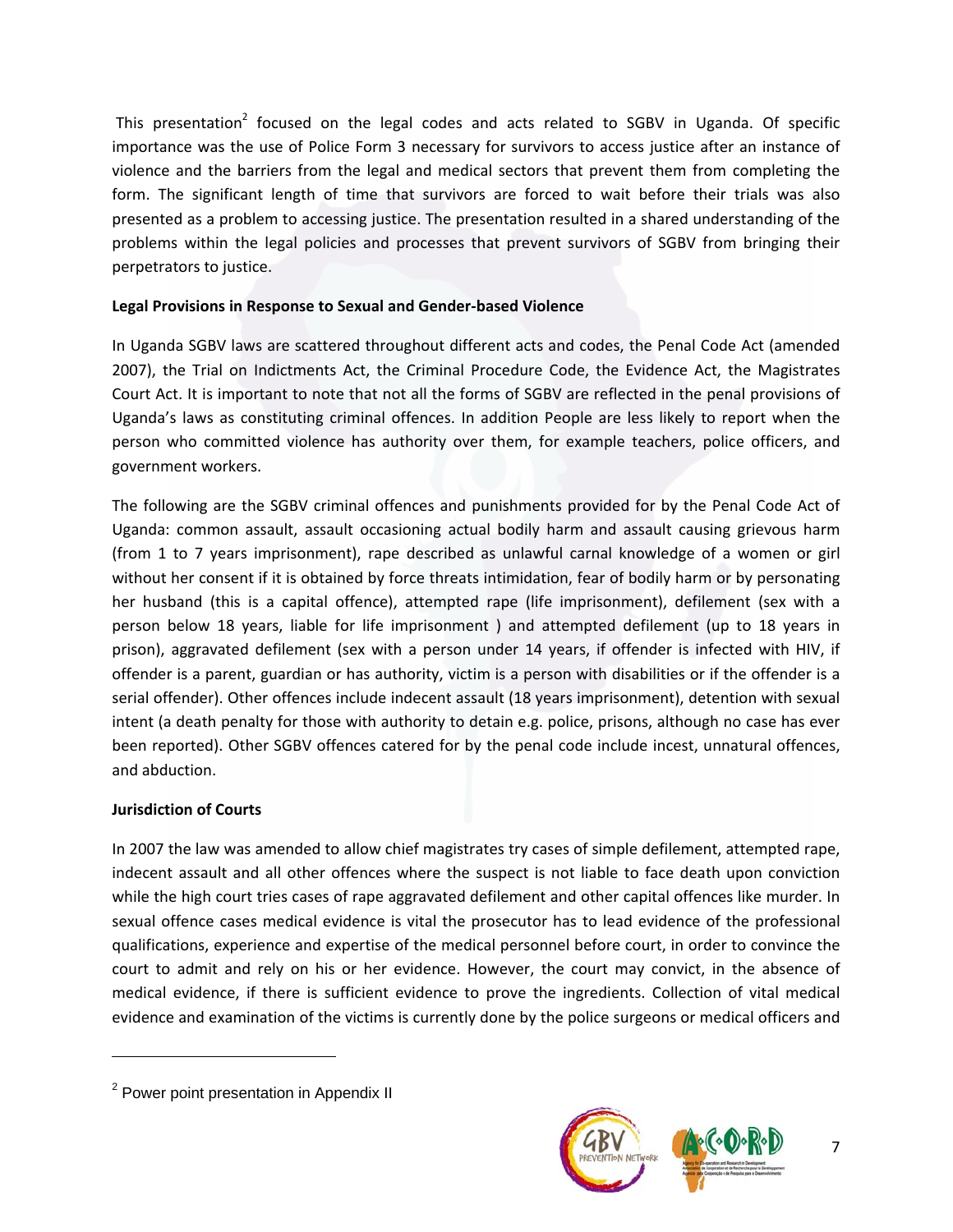entered into form termed as PF 3 this meads collection of evidence had to be done early to avoid loss of vital evidence.

### **Protection for Survivors**

The courts may forbid questions that are indecent or scandalous according to Act S 150 and 151 (this usually depends on the judge or magistrate). When handling defilement cases the court may consider the interests of the child and exclude the public and the press, this also depends on the magistrate (S 40(1) (a) MCA) in addition the court may try the accused in their absence if they render proceedings impracticable.

#### **Compensation for Survivors of SGBV**

According to the Penal Code Act (as amended 2007, S 129 B), convicts **may** be ordered to pay compensation to the survivors of violence and in this case the court should determine the award depending on the extent of harm, degree of force used and medical expenses incurred by the survivor. In addition S 197 MCA and S 126 TIA allows for compensation of any criminal offence to any person.

Although protection and compensation are provided for by the law, challenges in implementation of the law are plenty including; lack of clarity on who can fill PF 3 and adduce evidence in court, the offence of rape has restrictive meaning and application, not all forms of sexual violence have been criminalized yet, there is very poor linkage between the medical and legal fields, poor reporting due to fear of consequences on the survivor and family, non-survivor friendly services e.g. police, prosecutors, courts, and general levels of poverty.

In conclusion there is a need to develop practice guidelines to be used by all actors in the criminal justice system, commitment of budgets for continuous training and facilitation of expeditious handling of sexual violence cases. Identify all channels and strengthen coordination channels within the justice law and order sector.

In the discussion that followed participants noted that, the length of time to acquire justice (partly cases by a back log of cases) discourages survivors from seeking justice, which leads to SGBV continuing with impunity. Furthermore, the justice system is not adequately protecting survivors during the legal processes. In court, lawyers are may ask offensive, embarrassing, and unnecessary questions of the survivors. While the law protects against this, in practice it is not upheld. This is especially difficult for children, youth and women.

Both this presentation and the one on 'Eliminating SGBV: The Need for Compensation and Protection of SGBV Survivors' were noted to have been great food for thought on the legal regimes that protect the perpetrators instead of survivors, making it even hard for survivor of SGBV to report the cases to

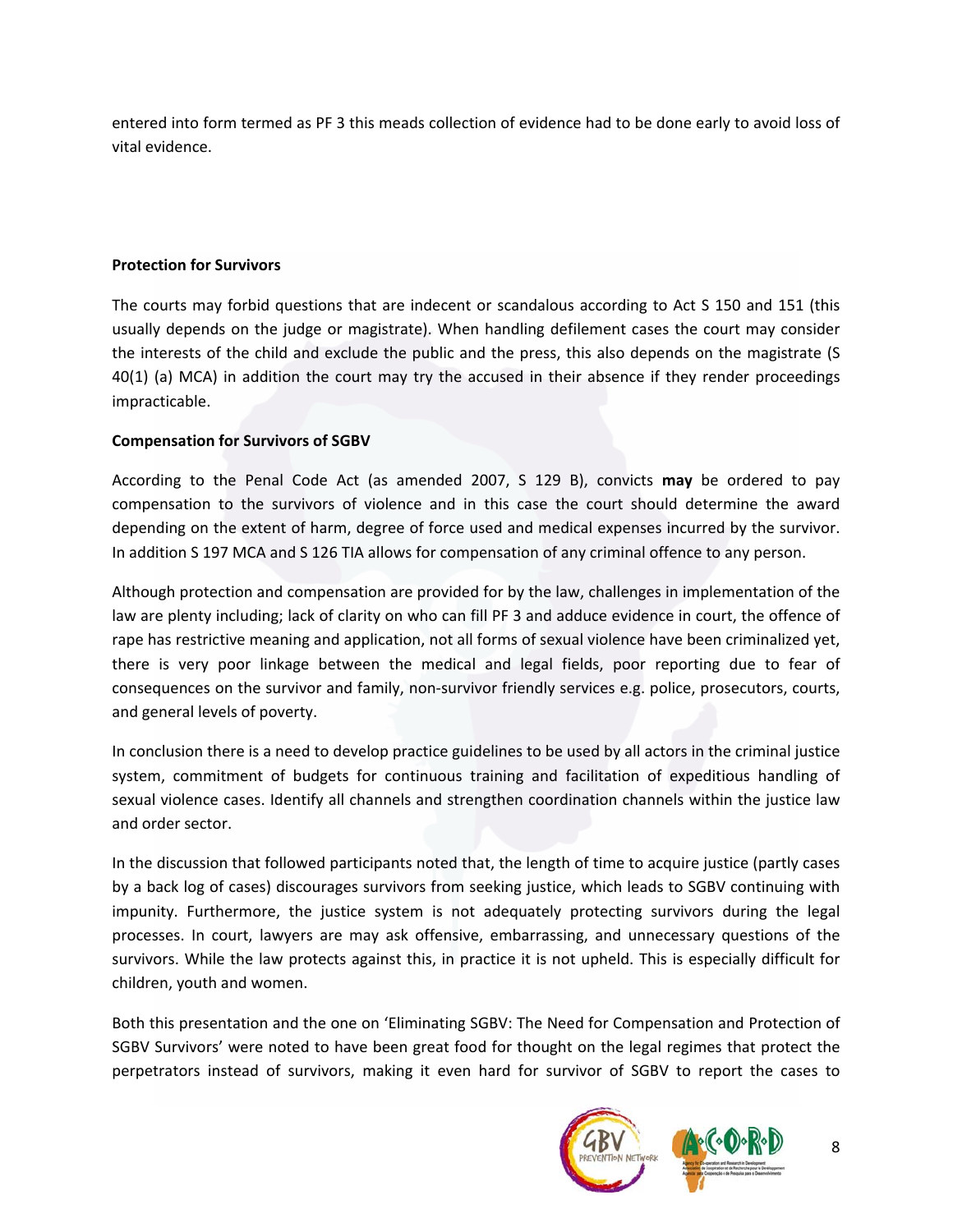relevant authorities.

# **3.3 Access to Justice: Compensating an Assault on Dignity**‐ **Awino Okech (Gender Conflict Manager, ACORD)**

The goal of this participatory presentation was to address the question, "How do you compensate an assault on dignity?" and attempt to understand whether you can really put a price on assault and the subsequent loss of dignity. This session began with role plays during which the room was divided into three groups and each group was assigned to represent a particular justice system. While the morning sessions focused on retributive justice mechanisms, the goal of this session was to understand the restorative justice systems and their effect on survivors of SGBV.

The first group represented the *Gacaca* Committee. While this popular court was chosen by the people, the survivors were very worried about the knowledge of their rape becoming public and the community stigmatization that would follow. The witnesses were reluctant to share the names of the rapist because they feared for their lives.

The second group represented the Tutu led Commission. The first case brought forward was of former ANC members accusing their fellow combatants of rape while the ANC was underground. While the men admitted to committing rape, the commission decided to forgive the rapist because it would be better to move on from past events. The second case was brought forward by family members of survivors who are accusing the police of rape. The court decided that because the police were granted amnesty, they should be forgiven. Again, the court decided it was better for all involved to move forward.

The third group represented a traditional justice system. The case was brought forward by a mother whose daughter was raped by a neighbor. The court decided that because the girl was now "wasted" she was of no use to the family and was to be married to the perpetrator. The girl never appeared in court and the decision of her future was made by the elders and her mother.

These role plays highlighted the fact that the plight of the victims was ignored and they received no actual compensation. Many of the witnesses left the court without being satisfied and the decisions made reflected the needs of the community or government rather than the needs of the survivors. It was very difficult for the survivor to express their desires and begin a process of healing. This discussion elicited the question, "What is the role of the survivor in mapping out a way that they can bring justice and be compensated?" Participants noted that the courts treated the issue of sexual violence very lightly and decisions did not reflect the gravity of the crimes committed.

It was clear that very little of the national legal policies and codes were applied to the cases, rather an amicable resolution subjectively decided by the leaders of the courts was administered. Especially disconcerting was that survivors were often not present during the hearing and clearly this prevented their voices from being heard.

Corruption within legal institutions leads to no confidence in the justice systems. While the legal institutions are supposed to be a source of reconciliation, compensation, and protection, the current

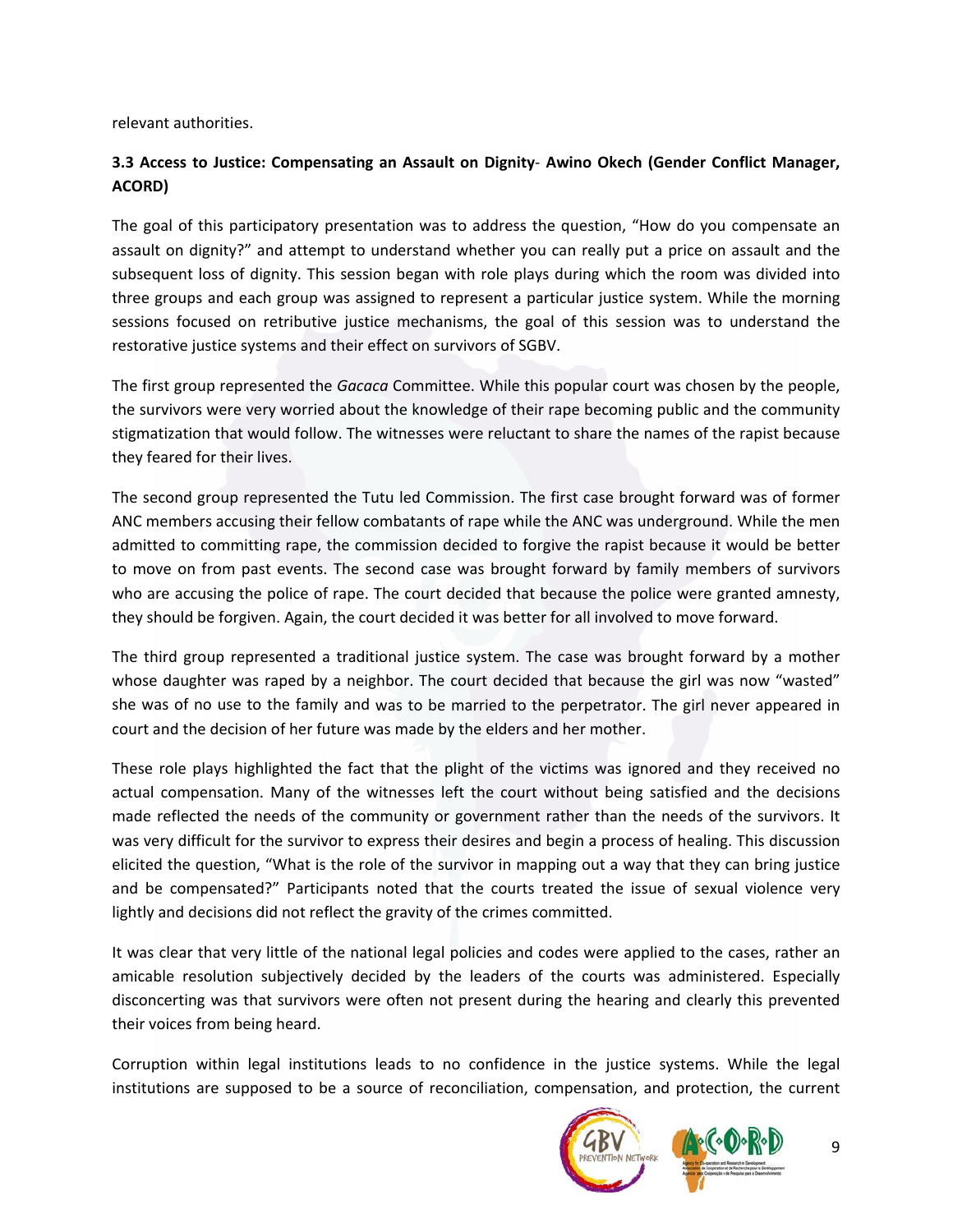system does not address any of these issues. One participant noted the need to train the judges on ways to manage conflicts and counsel victims in order to prevent the further victimization and traumatization of survivors.

Amnesty has both positive and negative consequences for survivors of SGBV. On one hand, amnesty creates an opportunity for people to talk and admittance of guilt is often a first step in the healing process for survivors. People fear that when they say what happened they will immediately go to prison, but with amnesty agreements the people are more likely to come forward. While this is an opportunity for the perpetrator, it is questionable what opportunities it provides for the survivor.

Amnesty can create short term stability, but this does not necessarily translate into the long term because many of the problems are merely covered without addressing the deep wounds within the social fabric. Amnesty sends the wrong signal to violators, especially within context of violence by saying that violence against women is acceptable as long as it is for a larger social cause, such as democracy. Amnesty creates a culture of impunity where people are not held accountable for what they have done.

Critiques of amnesty:

- Violate well established principles of international law that obligate a state to prosecute individuals responsible for certain gross violations of human rights.
- International conventions against torture, genocide, war crimes and terrorism explicitly state or strongly imply such an obligation (mentioned above).
- While amnesties may contribute to short term social stability in the long terms they undercut efforts to establish a stable democracy that honors human rights and the rule of law.
- Amnesties send a signal to would be violators that is they are powerful enough to create uncertainty or instability they may escape accountability.
- Giving into amnesties only creates a culture of impunity that only encourages further human rights violations.
- Amnesties violate a victim's fundamental right under international law.
- International tribunals that have addressed the legitimacy of amnesties have pointed to these violations:
	- o Right to a fair trial.
	- o Right to judicial protection
	- o Right to justice
	- o Right to a remedy
- The legislation that determined amnesty in South Africa was subject to a robust debate in parliament and also sought the opinions of survivors and their representatives as well as a cross section of civil society. One of the results of this was that amnesty hearings were heard in public as opposed to in camera as was before.

# **Compensation, Reparations or Accountability: Engaging the terms**

It is only when the bound perpetrator admits to his former victim that he did indeed rape and torture her that she agrees to let him free. His admission restores her dignity and her experience is confirmed as

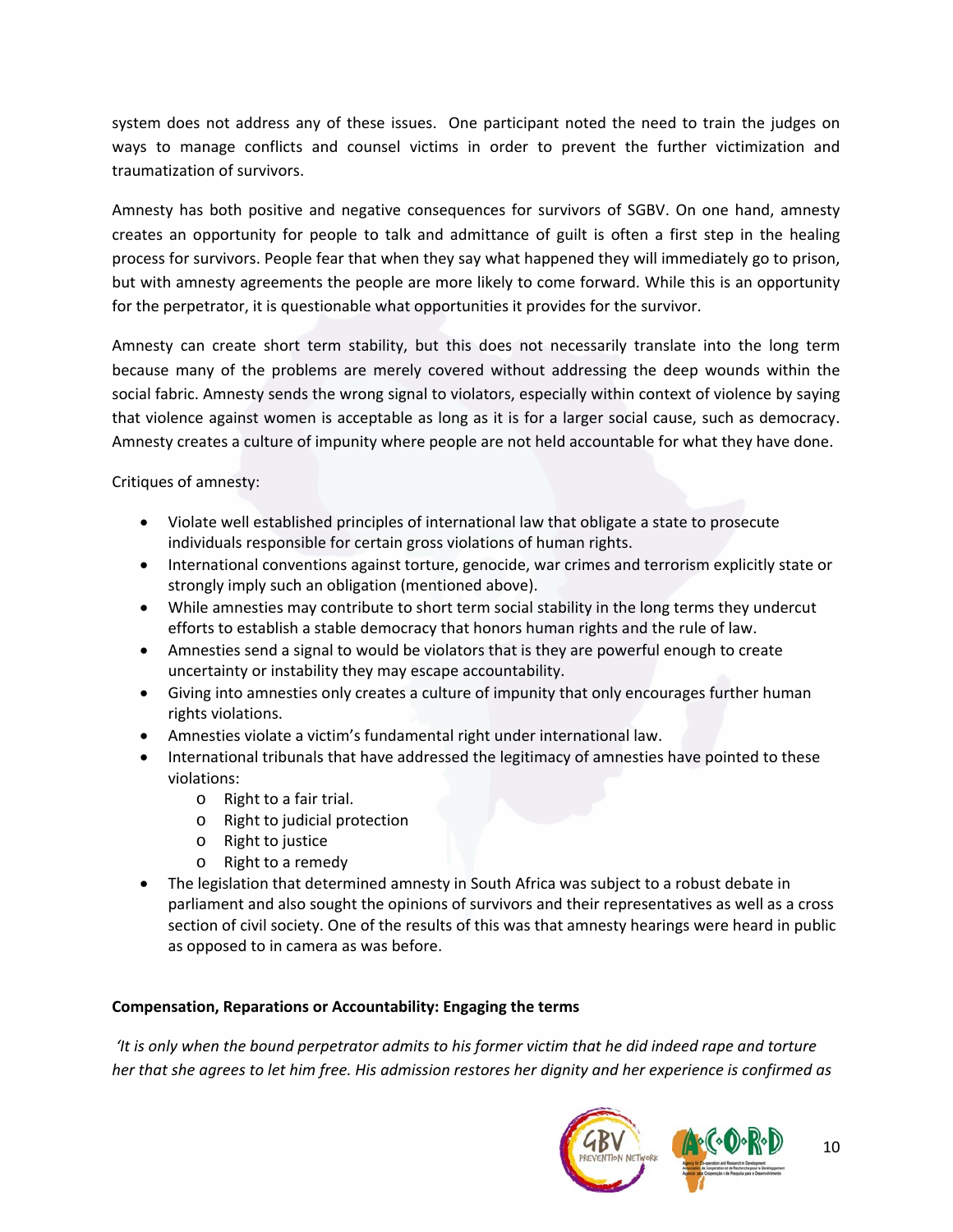# *real not illusionary'.* **‐ Ariel Dorfmans – Death & the Maiden**

Accountability speaks to full disclosure:

- It is about one associating oneself with a specific violation.
- It is with regard to disclosing and acknowledging specific involvement.
- It involves testifying publicly concerning their involvement.

There are tensions that exist between amnesty, justice and accountability. The possibility of amnesty may provide space for accountability; in the sense that perpetrators would find it easy to come out and 'confess' their crimes. In the context of post election violence in Kenya, one of the growing concerns by those intervening in affected areas is the possibility of increased psycho‐social disorders amongst young people – especially the so call youth who committed various crimes including rape and other forms of sexual and gender based violence. The assertion is that the lack of a safe outlet due to fear of prosecution could result in a generation of socio and psychopaths.

However, this position leaves in question the possibility of justice for survivors. Which brings us back to the question, how does one compensate an assault on dignity – whether that compensation is viewed within the framework of the classical juridical system or through a TJRC or through a traditional justice system? What is sufficient?

Awino examined this through the South African TJRC and Gacaca in Rwanda.

### **South Africa:**

- Set up 'in camera' procedures of women's testimonies.
- Finding bodies of victims.
- Memorialization Sarah Baartman, Hector Petersen, Gugulethu Six, Robben Island
- Fair and adequate financial compensation provided for in international statutes. It was initially calculated at 26,000R for six years, the government later turned around arguing individual compensation was not just, complained about lack of money, went for communal compensation through the Reconstruction and Development Programme (RDP) which failed, final arguments that it was not its responsibility given that this was based on a previous regime.

#### **Rwanda:**

Anecdotal evidence from AVEGA indicates the existence of FARG Fonds d'assistances aux escapes du genocides – targets all vulnerable people and not only survivors.

These funds go towards:

- Basic household rehabilitations.
- Schools fees.
- Medical assistance.

Tensions:

• Women continue to be named as criminals – l'enfant de genocide or HIV. Thus the restitution is not real.

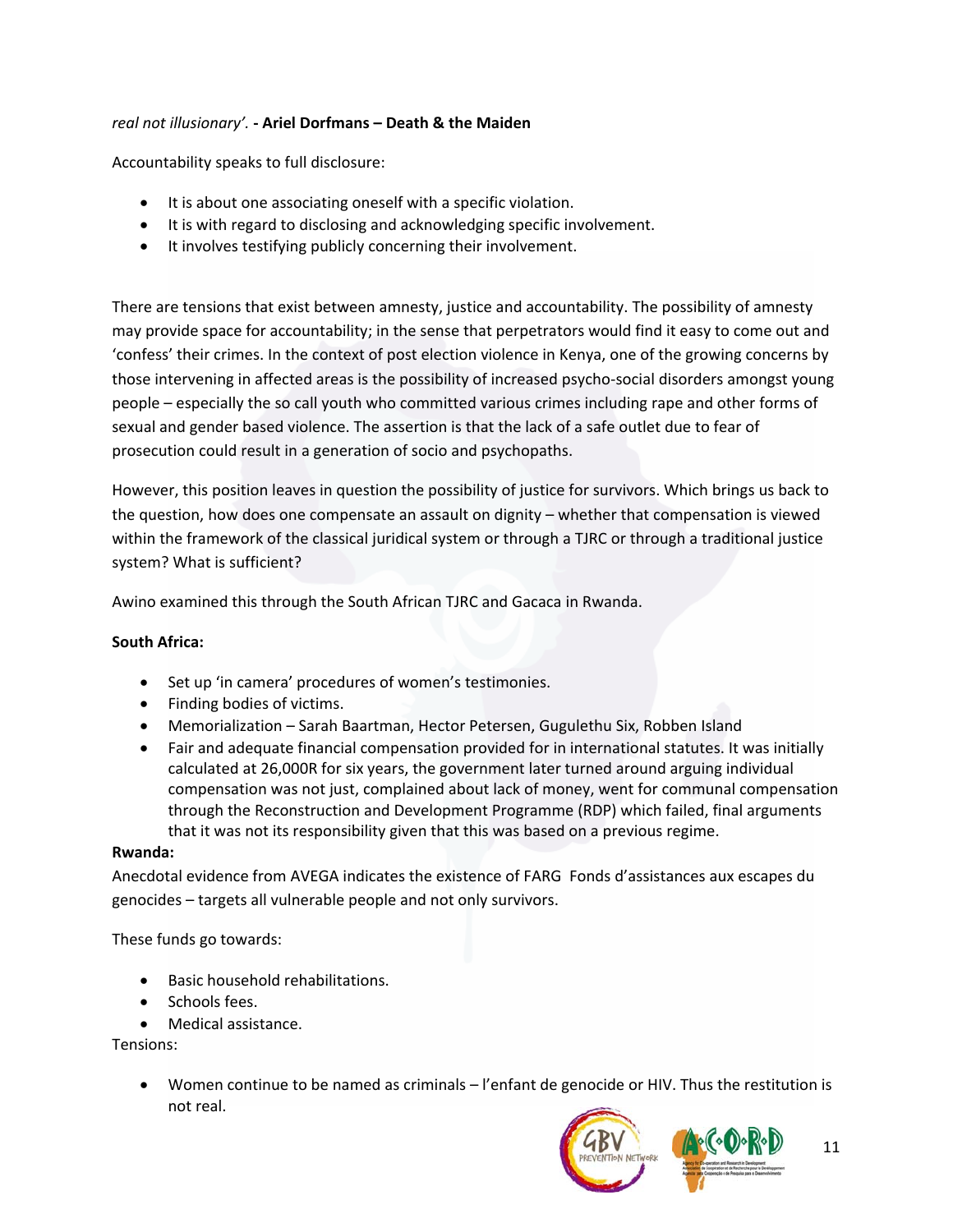- Restorative justice difficult knowledge of perpetrators exists but survivors desire to move on with new life deters such prosecution.
- The Arusha triumph of having Rape moved to the first category alongside the organizers, financiers of the genocide is currently being defeated with its move to the *Gacaca* court – where paralegals (gone though crash courses handle the cases, are not paid, susceptible to bribes, community shame). The other challenge with *Gacaca* is post articulation what next – services to survivors – counseling, protection, stigma etc. *Gacaca* officials say something different and it is clearly not enough consensus has been built on the matter
- Fear of rushed justice government need to move on  $-$  it is fourteen years later

In both South Africa and Rwanda the question of perpetrators in government or leading better lives than survivors has been cited. What justice is there? In Rwanda major programmes have been developed to reintegrate *Interahamwe* but very few programmes targeted at women in particular outside of all those who are vulnerable.

The issue of compensation is quite contentious, as in actuality the situation prior to violence cannot be recreated for the survivors. Many government schemes have attempted to provide compensation. For example, the Reconstruction and Development Program in South Africa, which provided housing, school fees, public assistance, and memorials? This program eventually failed and little justice was actually received. While there was a focus on repatriating the perpetrators and reconciling the police, there was little focus on reintegrating the survivors into society.

It is clear that governments have failed to address the needs of survivors around the issues of compensation and protection. It is now the responsibility of the CSOs that work with survivors to set some minimum standards related to compensation and protection of survivors post conflict.

# **3.4 The Rwanda experience at the Arusha Tribunal‐ SEVOTA**

This presentation<sup>3</sup> began with the video, "The Rules of Silence", a documentary about the survivors of FBGV in Rwanda from 1994 genocide. The stories in the film related the horrors committed to women during the genocide and the effects this had on women's lives and the well being of families and communities. Girls testified about how they were stopped at road blocks and gang raped. One witness broke down and the whole audience joined in. We talk about human rights, development, and peace, but we have not gone very far. In 1998 they began dealing with SGBV in earnest, using CEDAW and rape as a first category offense. One measure of progress is sensitization of police. The video also shows a woman from civil society who spoke about the people who are still suffering from the 1994 genocide.

The sexual violence within the framework of an armed conflict constitutes war crimes, or crimes against humanity and can, like in the case of the Rwandan genocide, constitute crimes of the genocide. The surviving women suffer, but they can also break the silence and testify to make everyone recognize what happened.



<sup>&</sup>lt;sup>3</sup> Power Point presentation in Appendix III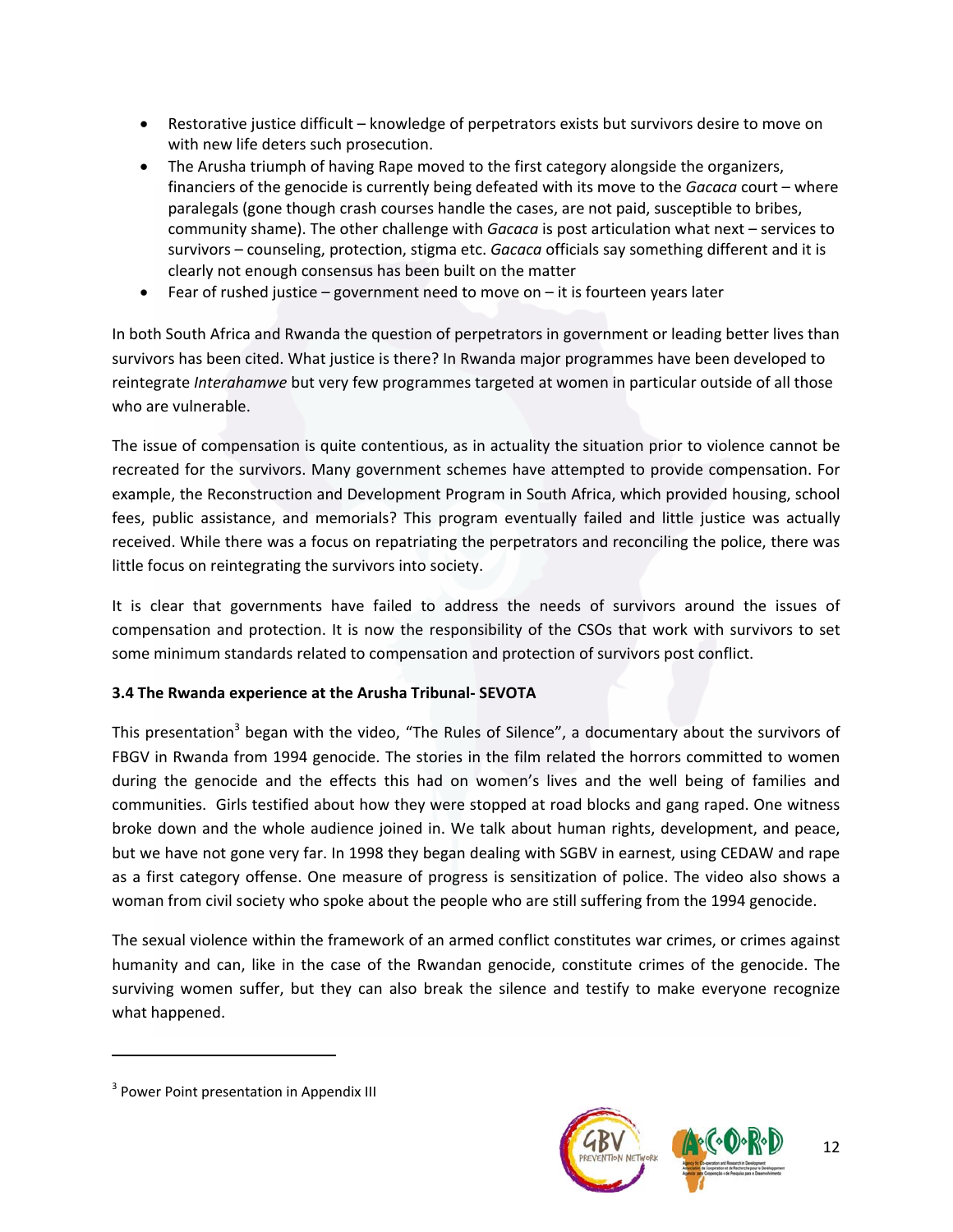Many women were forced into marriages or prostitution. Many women underwent genital mutilation and the consequential stigmatization. Young children and girls were required to complete domestic tasks for the soldiers. The majority of these women were used like currency, and constrained to engage in sexual relationships in order to survive. Women were forced to exchange sex for food, or a shelter or "protection", saved thus. These victims were located in all areas of Rwanda and there were four main areas of suffering: rape and mutilation, children born of hatred and the subsequent memories of sexual tortures, HIV/AIDS infection, and misery. These women continue to fight in order to receive justice, but also to claim repair personal repair for themselves.

SEVOTA was established in 1994 with the aim of reintegrating social relations and humans destroyed by genocide. The objective is to promote actions relating to peace, reconciliation and rights. Some of SEVOTA's activities include counseling, sharing of experienced, group mobilization, and collection and diffusion of testimonies.

SEVOTA has prepared requests and recommendations of the victims of sexual violence for each sector involved in their justice process. From the police force they request a warm welcome, empathy, safety, comprehension, non coarse language, anonymity, and collaboration with other authorities. From judges they request empathy, discretion, recognition of emotions, and a policy of responsibility and follow‐up. From the Gacaca committee they request a warm welcome, comprehension, listening, respect of anonymity, discretion, avoidance of source of trauma, and subjective interpretations. From the Ministry of Justice they request a reinforcement mechanism and greater attention to prevention. From ICTR and UN they request a policy of assumption of multidisciplinary responsibility, follow up, and protection of witnesses. From the governments of donor countries they request that countries recognize their responsibilities, sensitize the countries, mobilize technical support of experts and funds for the repair and the compensation, and help with rebuilding residences. From he international NGOs they request support of regional networks, sensitization of communities and authorities, provision of psychosocial assistance, legal accompaniment of victims to find lawyers, database of victims and newborns, and funds to help the victim with micro generating actions of incomes and professional courses.

The presentation concluded that the recognition of the wrongs must be accompanied by a repair and facilitation of reestablishment and reconciliation must be done by ensuring the respect of dignity and safety of the victims. The mechanisms of justice and social rehabilitation should take account of the characteristics of women who are living with HIV/AIDS. This should be done with the shared responsibility of all concerned actors and include strategy based on justice.

# **3.5 Engaging CSOs in responding to SGBV‐ Glory Mlaki (Tanzania)**

This presentation<sup>4</sup> focused on the multi-sectoral approach undertaken in Tanzania to provide compensation and protection to survivors of SGBV. The goal was to show how Tanzania has collaborated with many sectors to bring justice and compensation to survivors, especially those in the refugee camps.



<sup>4</sup> Power Point presentation in Appendix IV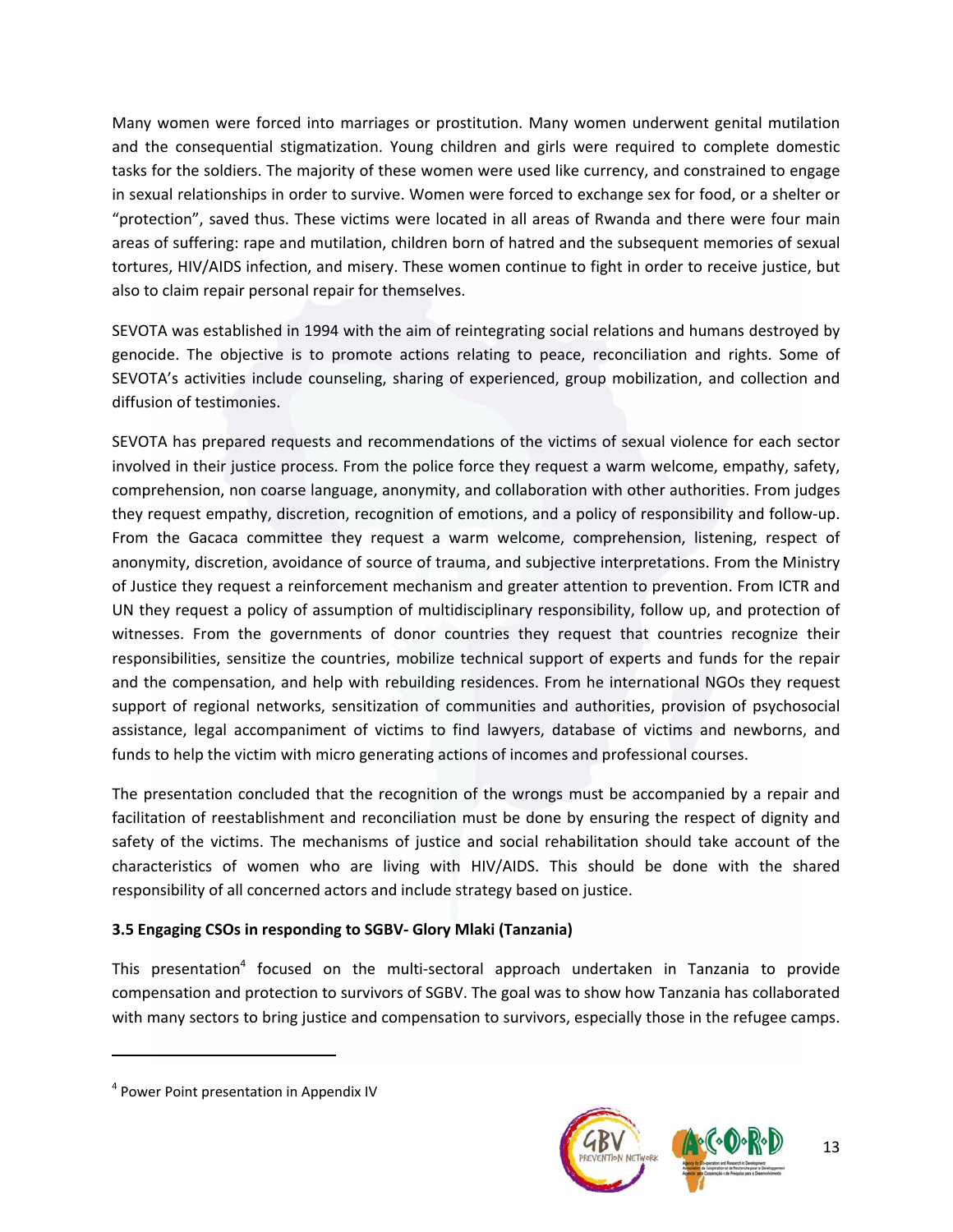Glory outlined this process and the presentation resulted in a shared understanding of the situation in Tanzania and the possibility of recreating a multi‐sectoral approach in other areas.

Questions were raised about the Police Form 3 and the entering of information at the community level. Survivors are escorted by Tanzanian police to obtain PF3 where it is filled at the station and then taken to medical doctors to complete the remaining information.

Another participant asked whether integrating many sectors was more challenging than they expected. The presenter explained that the process took two years and each sector was asked what they could accomplish and then follow up ensured that they were practicing.

# **3. 6 Transitional Justice: Questions related to female survivors of armed conflict from the Greater North of Uganda –Harriet Musoke (Isis WICCE)**

This presentation highlighted the realities of women in situations of conflict and presented the practical realities of working in Northern Uganda. The goal of this presentation was to provide insight on the conflict situation in northern Uganda and raise specific areas of difficulty in working with issues of compensation and protection for sexual violence.

In Gulu the infant mortality rate is 172/1000 live births. Of the women interviewed by Isis WICCE, 14% of respondents were exposed to forced marriage when abducted and became pregnant. In many cases, husbands and families rejected women who had been raped by the rebels. It has been estimated that 25 thousand children have bee abducted by LRA. This raises the key question, "Given this complex and interdependent nature of conflicts experienced by women, what can we do?" There are many mechanisms in place, but first we need to look at specifics of the crisis.

Women experience many consequences following sexual violence, among them are self blame, STIs, shame, unwanted pregnancy, traumatization, loss of family and loss of respect. Isis WICCE has documented experiences of survivors, many who have been exposed to unwanted pregnancies, HIVAIDS, and vaginal damage. When young children are abducted and forced to become rebels and then forced to rape and kill, prosecution of these individuals becomes very complicated. Holding LRA soldiers responsible for the violence they have committed is difficult because so many of them are children.

Community attachment and community needs are another important issue as not all survivors have the same needs. Survivors include the elderly, youth, single mothers, IDP camp residents, and HIV positive women. A sustainable solution will include the needs of all these survivors and address the root causes of violence.

Following conflict, many issues of justice and peace building need to be raised. One conceptualization of peace includes issues of justice, mercy, reconciliation, and truth. All of these issues need to be addressed in order for sustainable peace to be established. This also brings up the issue of amnesty, particularly, who is granting this amnesty. While forgiveness creates space for ex combatants to be resettled and reconstituted, should it be the government or survivors of violence that grant this forgiveness?

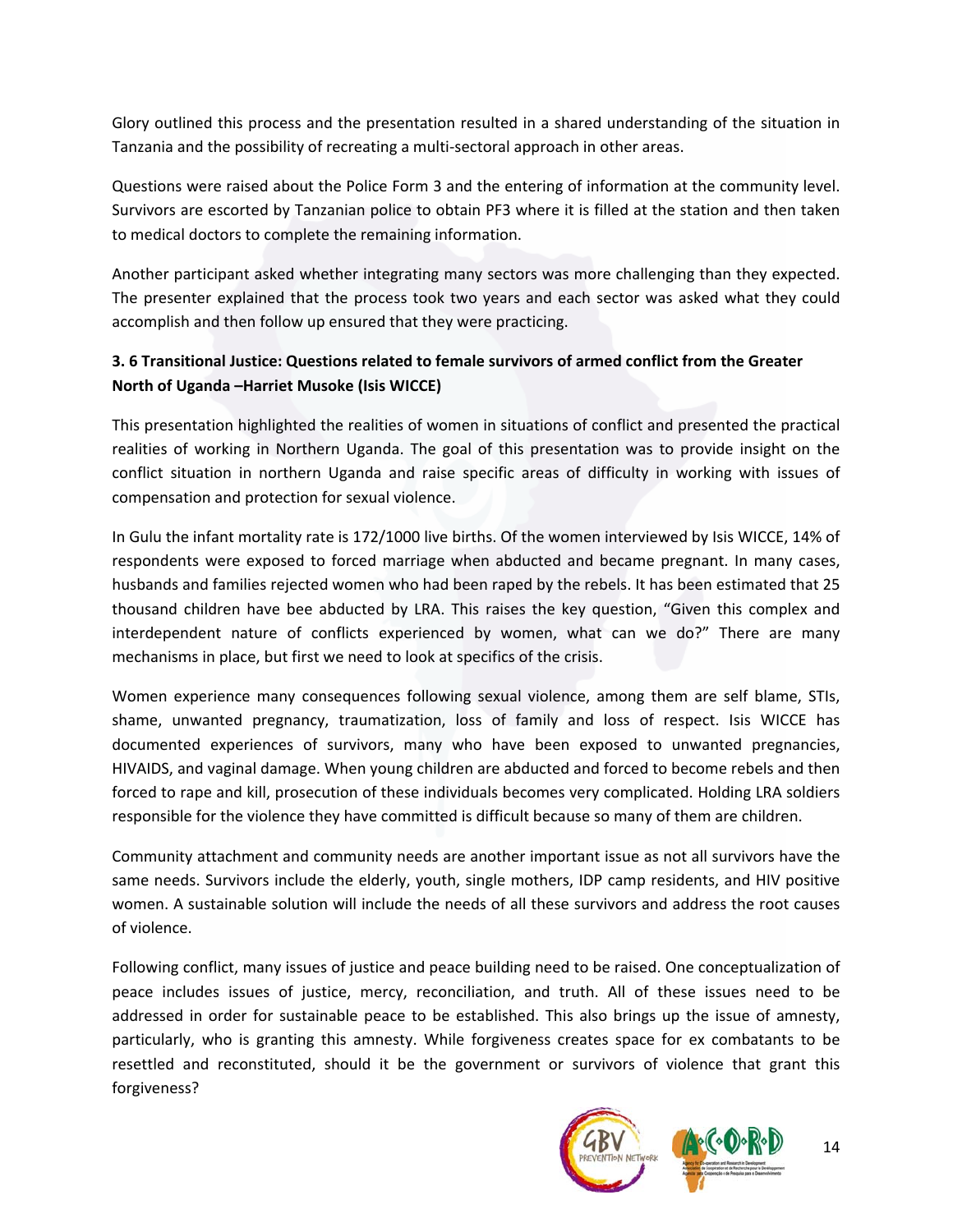On the issue of justice, we want to influence the International Criminal Court (ICC) to bring to justice to SGBV survivors. However, survivors are apprehensive because they have questions about victim‐witness protection, compensation and reparation, and acknowledgement of basic needs and minimal resources to begin reparations. Women's involvement in communities, tribes, and regions further complicates issues of prosecution because when they prosecute, they feel like they are prosecuting a tribe or a religion which becomes a heavy burden to bare.

Raising these complications is not intended to undermine the legal justice system, but to highlight the fact that this system does not provide immediate remedy for survivors. Issues of time and money prevent many women from accessing the legal system. Regional complications such as continued conflict and lack of police personnel prevent many women from moving forward in the legal system.

Complicated personal relationships often deter women from pursuing justice; for example, children who are forced to rape their family members and women who refer to their perpetrators as husbands. In these situations, judicial mechanisms would not be appropriate and other mechanisms of justice should be pursued.

With the ongoing peace talks in Juba, reconciliation for survivors of sexual violence is not being adequately addressed. Women's issues are not being pushed because women are not present at these peace talks. Women should be present in both parties to raise the needs of women and survivors of violence as key players in reconstruction processes. During this reconstruction process, women's right to land ownership becomes another important issue. When women do not have the legal rights to own land they will be unable to rebuild their lives which will obstruct country development.

In summary, Uganda has embraced many systems in trying to address the challenges faced by survivors of sexual violence, but we need to understand how are women's issues are specifically attended to and how justice can be attainable for them. We need to ensure that the dignity of all survivors is respected within each mechanism for justice and that everyone's voices need to be heard. We should ensure the bodily integrity of women and address the loopholes that allow women's bodies to be a means of war. Human rights approaches should be complimented with value based approaches that focus on the humanness of people. We should not just be thinking of compensation and reparation, but the ways that we can prevent war in the first place. We have not addressed issues of peace building and conflict management, but these should be part of our educational system.

The discussion that followed included many participants. While the situation in northern Uganda raises many complicated issues, it is important to focus on the lowest common denominators that should not be compromised to ensure protection for survivors. When we speak of compensation, we also need to address the needs of children born from rape and others who may have been traumatized from the rape of wives and mothers. One participant noted that when perpetrators are family members, we need to think beyond criminal prosecution.

One common factor is the issue of amnesty. The government usually gives amnesty out of political interest, without considering other contextual issues. In all presentations, the government encourages survivors to reconcile when there has been no justice. Another common factor

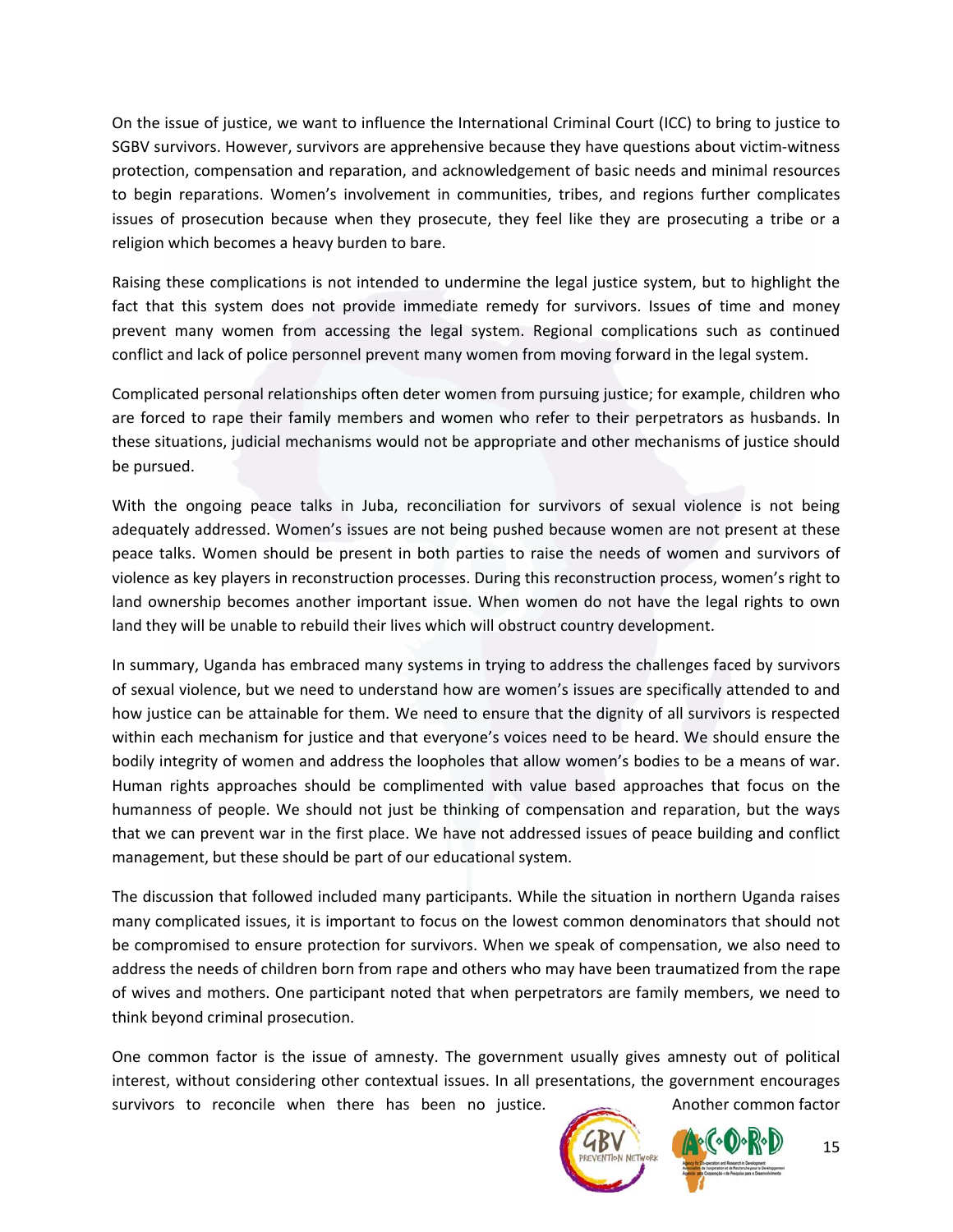in all presentations is that even when countries have ratified international protocols, the translation of these into real actions is not occurring.

Other issues that need to be addressed are sexual violence committed by family members, relationships that develop as a result of sexual violence, the importance of involving survivors in all peace building processes, and the value of memorials as a way to remember atrocities committed.

Participants agreed that compensation needs to go beyond legal justice and address social, psychological, and health needs of survivors. For example, the availability of doctors and financial requirements to obtain Police Form 3 prevent women from accessing justice. This raises the need for an integrated approach to compensation and inclusion of sexual violence outside of conflict settings, poverty reduction, and HIV/AIDS.

## **3.7 Day One Conclusion**

The moderator summarized the points from this discussion by outlining three of the common denominators for survivor compensation. Firstly, while women cannot be compensated for being raped, we can begin a process of getting her to self healing by having the perpetrator punished for what he has done. When the perpetrator accepts that a crime has been committed, she can forgive, but she will never be compensated. Secondly, the importance of ensuring that multisectoral support structures are provided including psychological, health, and legal aid. Thirdly, when a situation arises, there are multiple consequences for one survivor and one system cannot provide compensation.

The day concluded with a presentation by Evelyn Letiyo, reminding participants that the goal of the meeting is to develop a position paper on key issues in order to lobby policy makers for protection and compensation of survivors of SGBV.

Participants were also encouraged to think of the existing institutions, government structures, networks, and strategies in each of their countries that address SGBV. Questions to address the following day include, "What exists now? What is being done? What are the challenges? And what are the opportunities?"

### **3.8 Day Two**

To summarize the events of yesterday, participants examined the gaps in women's protection due to the lack of political will, resources, and capacity of states. The gaps within the states have resulted in failures of addressing the specific needs of women relating to violence, conflict, and HIV/AIDS. As we heard testimonies from different countries, we realize that failures are coming from all countries and the justice system has failed to deal with the compensation of women experiencing SGBV despite the fact that many international documents outline their needs.

One of the issues raised was how to engage policy makers to change policy at national and regional levels. There is a need for clear proposals for compensation that hold states accountable and help survivors to cope. In order to create these proposals we need to determine the minimum standards for

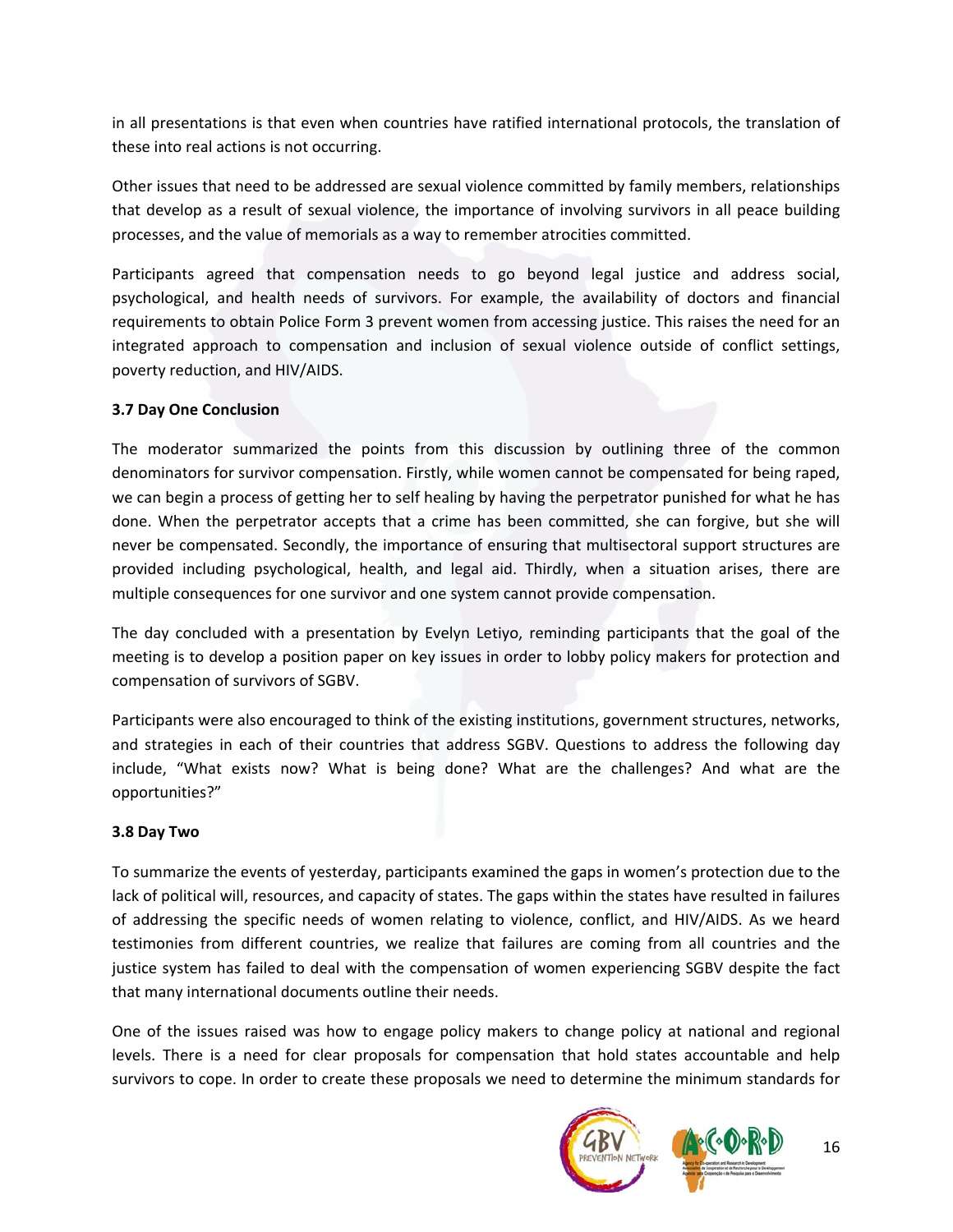compensation and protection of SGBV survivors.

## **3.8.1 Challenges**

- Legislators do not consider sexual violence a serious issue. SGBV is not taken as a serious issue by the government and is considered the responsibility of civil society organizations
- CEDAW is not enforced and states are not held accountable because there is no way to enforce it. International law requires exhaustion of local remedies before it can be applied, but local remedies are sometimes non existent or impossible.
- Tribunals are not responsive to the needs to the survivor. Women have been failed as witnesses and survivors, even as they give evidence.
- State laws are not appropriate for specific rights of women, specifically providing access to land.
- There are limited structures to guarantee the protection of women, including police, health, legal, community response.
- Judges and magistrates are biased about women's issues and not even aware of women's rights. It remains a gap that needs to be addressed. .
- Justice systems are inaccessible to women.
- Women are not involved in the peace building processes.
- Women have no legal access to land, preventing them from rebuilding their lives after experiencing violence.
- Protecting women from community stigmatization after they have served as witnesses.
- There is a need to link civil society to regional interventions and international movements.

### **3.8.2 Summary of Key Points**

- The context within which SGBV occurs should be taken into account
- Need to determine the lowest common denominators for compensation and the minimum standards to ensure compensation
- Need to determine who should be compensated and how, including children born of rape, husbands, etc.
- Operationalize and enforce existing national and domestic legislation
- Involvement of survivors in all compensation, rehabilitation, and peace building processes

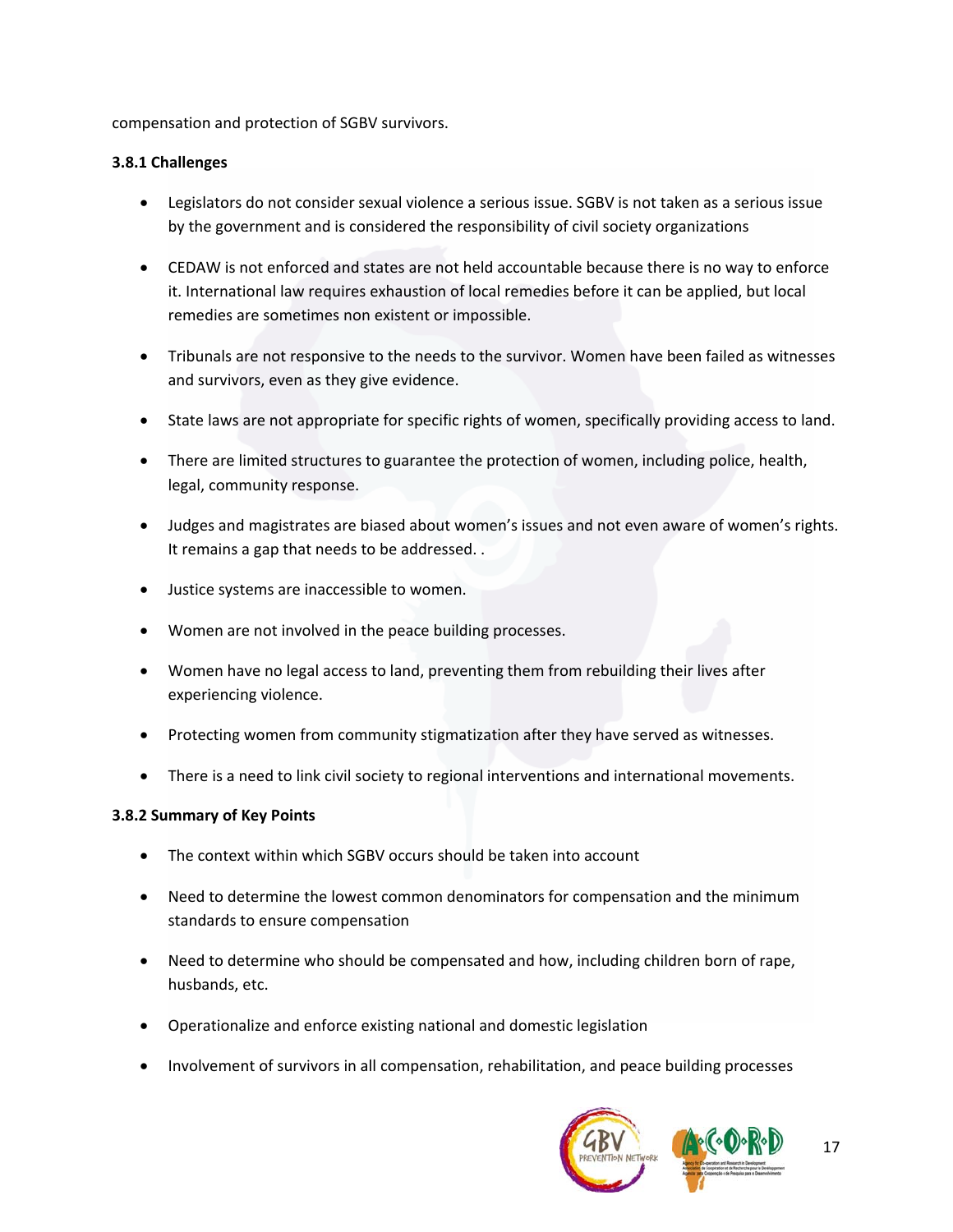- Ensure perpetrator receives legal justice
- Memorials for survivors
- Institutional and social restrictions in addressing needs
- Integration of NGOs and coordination of efforts

# **3.9 Mapping of Institutions, processes and platforms and strategies of Engagement‐ Evelyn Letiyo (Raising Voices)**

All participants were grouped according to country of representation. Each group discussed the institutions, processes, and strategies that exist to address issues of compensation and protection to survivors of SGBV. They addressed the following questions, ""What is existing now? What is being done? What are the challenges? And what are the opportunities?".

# **3.9.1 Kenya**

Several governmental and civil society structures were outlined that provide opportunities for survivors of SGBV to receive compensation. These include the gender commission within the government, family division court, special courts for children, the gender desk at the police station, and a new scheme for legal aid. Other CSO organizations include FIDA, CRADLE, COVAW, CREAW, Kenya National Human Rights Commission, and Nairobi Women's Hospital. They have implemented strategies that include raising awareness through pamphlets, creating a training manual for police, and empowering women through legal literacy. While structures are in place, it is clear that many of these do not address the legal barriers that women face during the justice process. Some of the challenges are the lack of resources to support all programs, slow response from government, and harassment of NGO staff who take up SGBV cases.

After the presentation, participants were interested in the Nairobi Women's Hospital and the provision of special doctors for SGBV cases. This special doctor is more likely than a government doctor to fill out the PF 3 in way to ensure that prosecution goes through. Another participant asked about the funding and political independence of the Kenya Human Rights Commission. This commission has been bold and honest in revealing abuses and injustices committed by the government, especially during post election violence. However, Kenya does not have any mechanisms for compensation for survivors, and the system is geared towards the accused, rather than being survivor friendly.

The facilitator noted that attention should be paid to the gaps within each country and what effects those haps have on survivors. From these omissions a position can be developed to make demands.

# **3.9.2 Burundi**

Burundi has many of the similar structures in place for survivors of SGBV including the Minister of Human Rights, Gender, and National Solidarity and a Department of Gender. There are many NGO and INGOs working on GBV and several UN organizations in addition to women's organizations and

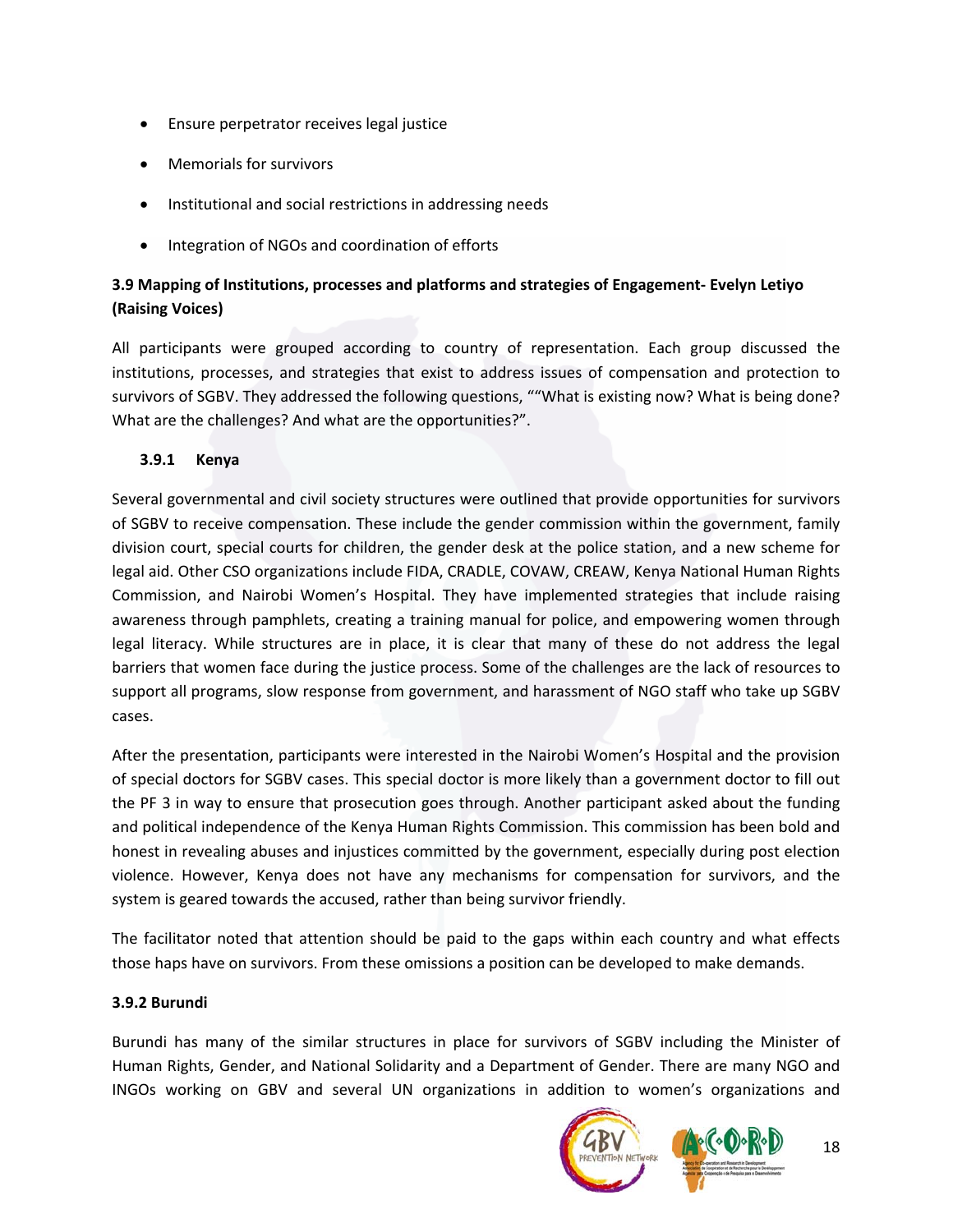associations working from the grassroots to national levels.

There is currently a project of reforming the penal code to better address GBV, but the bill is not comprehensive and institutional problems are preventing the bill from being amended and passed. There is a draft of a national strategy on GBV that will involve government structures and NGOs which will produce results and if it is well articulated. Burundi has ratified many international instruments, including CEDAW and UN resolution 1325, but the land laws prevent any of these to actually allow women to rebuild their lives following conflict and violence. There are gender focal points in all ministries, but these are not very active. There has been a growing movement for regional collaboration on addressing SGBV and many projects and activities are focused on improving the economic situation of women.

Some of the challenges faced in Burundi are impunity, repetitive institutional problems, lack if implementation of ratified instruments, and lack of access to existing assistance structures. Many women are not sensitive to the agenda of women are not pushing for these issues to be addressed. Conservative customs and traditions prevent women from challenging the established norms such as women having no right to inherit land.

#### **3.9.3 Rwanda**

Rwanda has ratified many international and national instruments that continue to address SGBV. Significant efforts have been made to network among the CSOs and public institutions and advocate for parliamentarians to institute policies for compensation. Prosecutors and judges have trained on how to manage and lead GBV trials and media have been sensitized to the needs of survivors. Health providers are accessible for survivors and there is a plan to have nurse counselors available at each hospital. There has also been a movement to raise awareness among the youth.

Some of the challenges faced in Rwanda include poor coordination of activities, weak dissemination of existing national international instruments, ignorance of rights and laws, interventions that do not address the root causes of the problem, a culture of silence and patriarchy, and poor funding of programs. Some of the opportunities present in Rwanda include political good will, MIGEPROF, police gender desk, community policing, army gender desk, strong and committed CSOs, gender observatory, accessible health structures, and a pending law on GBV.

#### **3.9.4 Tanzania**

Tanzania has many institutions in place to address the needs of SGBV survivors including, Tanzania Women Lawyers Association, Tanzania Media Women's Association, Tanzania Gender Networking Programme, National Organization for Legal Assistance, Kivuli Women's Rights Organization, Legal and Human Rights Center, UNHCR, and the Gender Policy Forum. The implemented strategies are lobbying, advocacy, legal assistance, supporting survivors, legal counseling, psychological counseling, and community based research.

The challenges presented include financial problems, ignorance, cultural barriers, community protection



19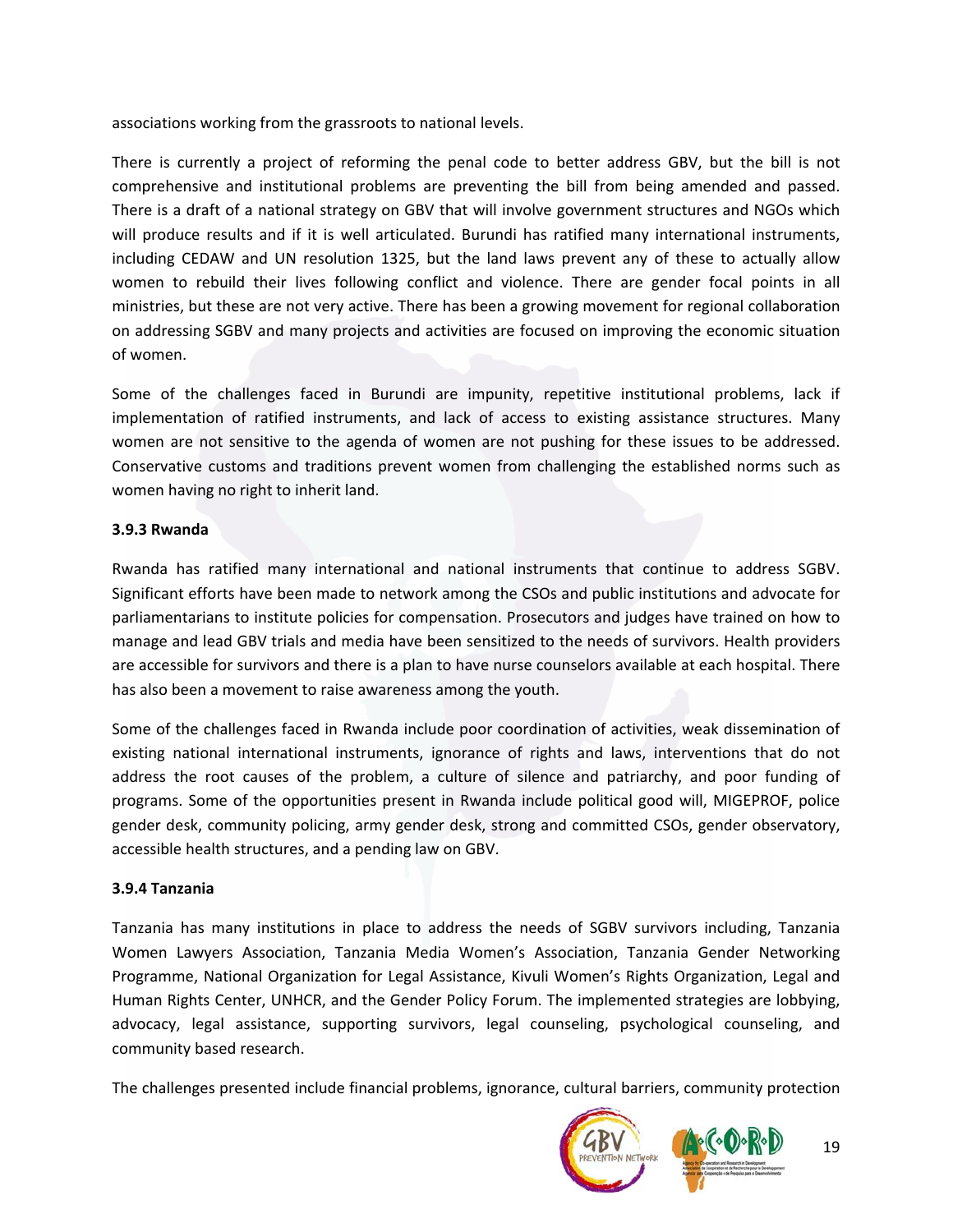of perpetrators, violence committed by family members, traditional mechanisms, enforcement of international conventions, and contradicting legislation. The opportunities include a commitment by high governmental officials to address GBV, an organization advocating for inclusion of SGBV in school and training curricula, formulation of SGBV network at country and regional levels, and community and political good will.

# **3.9.5 Uganda**

The institutions that exist include CARE, IRC, NRC, War Child, UNHCR, UNICEF, UNFPA, UNOHCR, UGHRC, and Ministry of Gender and Labor. Uganda also has strong police force, health centers, and hospitals. There is a national SGBV sub cluster led by UNFPA, a national SGBV reference group led by the Ministry of Gender, and Justice Law and Order Sector. Strategies include coordination and sharing of information, referral linkages for the survivor, partnerships among NGOs, advocacy and lobbying, capacity building and training, and direct service provision (PEP, meals, transport, counseling).

Challenges include poor coordination among stakeholders, cultural beliefs about the subordination of women, inadequate government doctors to complete PF 3, armed conflict that exposes communities to SGBV, lack of proper compensation packages, community ignorance about the needs of survivors, poverty, funding trends that do not provide resources to SGBV programs, and corruption in the system especially among the police. These challenges are not faced without several opportunities within the country, such as strong local governments committed to prevention and welfare, Ministry of Gender, NGOs, INGOs, and CSOs, working for survivors, Ministry of Health, gender desks at all police stations, and media outlets that raise awareness for many people.

# **3.10 Development of a Position: A common understanding**

The remaining countries, Uganda, Rwanda, and Burundi, presented their recommendations of minimum standards for compensation and protection that should be provided to survivors of SGBV.

# **3.10. 1 Uganda**

Related to protection, confidentiality and forensic training should be the main priorities. While survivors are telling their story, in legal or medical settings, they should have complete privacy. Additionally, CSOs should work directly with doctors to increase forensic training in the region to prevent the problems associated with completing Police Form 3.

Related to compensation, services should be provided to survivors at no cost (food, transport, PEP, healthcare, legal needs) and covered by the government. Survivors should be provided with income generating activities that will allow them to have a meaningful life and support themselves and their families. This can be achieved through free education, job training, and skill building. Survivors should be included in peace and amnesty coalitions. Women's issues should be included in



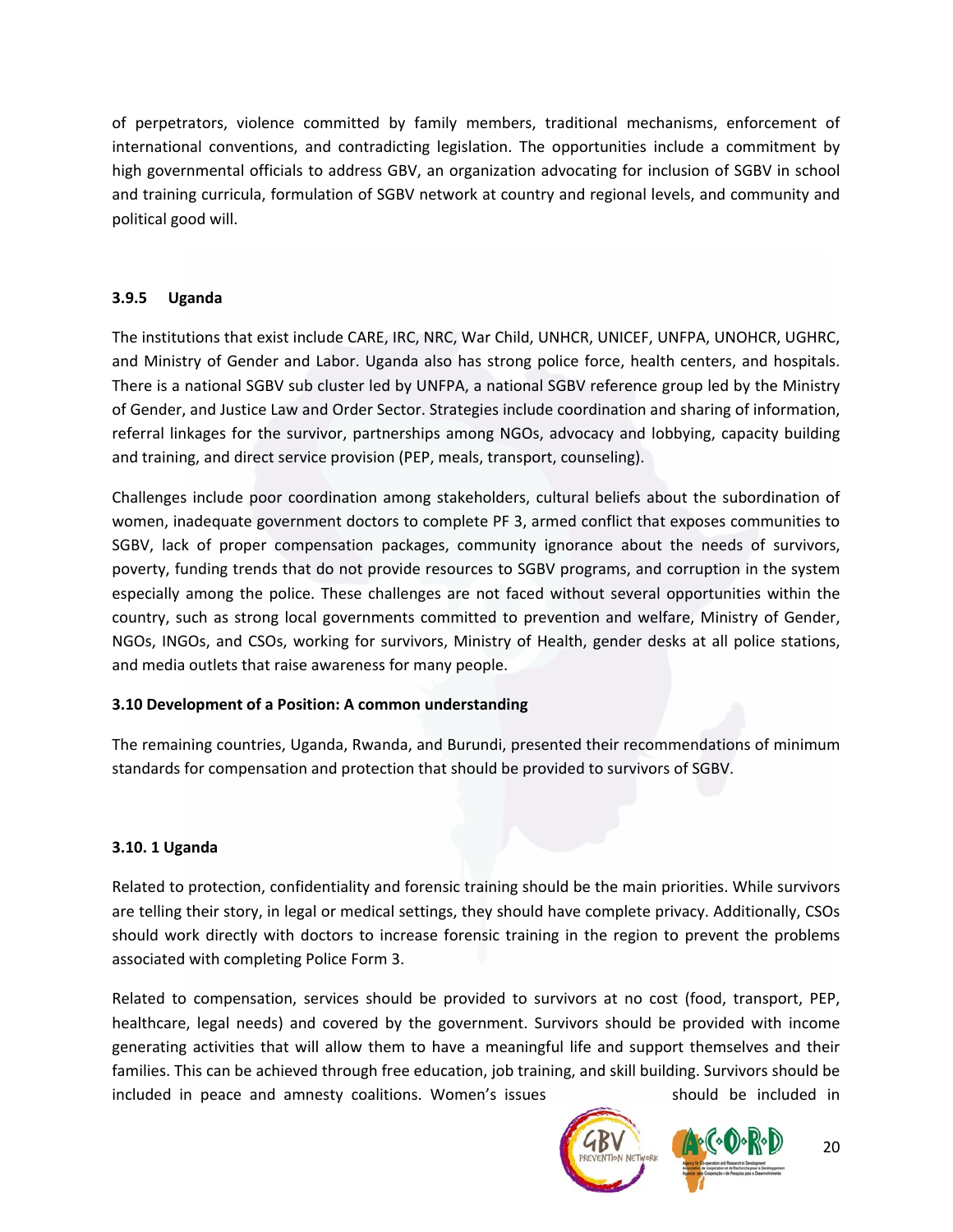government services at both the policy and framework levels.

## **3.10.2 Rwanda**

The minimum package recommended by Rwanda includes three main areas: full access to justice, medical assistance, and psychosocial assistance. Full access to justice includes representation before the courts, advocacy for amendments and laws related to SGBV, and dissemination of laws and national and international instruments to the population at the grassroots level. The aim of dissemination is to make sure people are aware of their rights and options for legal recourse. Medical assistance is an urgent need and should ensure easy access to medical services. Local authorities and police should be aware that survivors need to be transferred directly to the hospital in order benefit from medical services (PEP, injury assessment, etc) and to collect evidence in order to prosecute. Psychosocial assistance should be composed of counseling service by clinical psychologists and assistance with meals, clothing, housing, and education. These social problems can be solved by proposing income generating activities for survivors and equipping them with skills such as conceiving and managing projects and professional education. Addressing these social needs will reduce their vulnerability resulting from poverty.

## **3.10.3 Burundi**

Burundi has proposed an appropriate judiciary framework for survivors that include text implementing all national and international instruments that have been signed or ratified and a mechanism for follow up of implementation and application. This judiciary framework should also include specific structures within the system to address SGBV. In regards to compensation, there should be socio‐economic integration of victims in order to address their needs. Survivors should receive assistance by increasing the medical and psychosocial structures that can help the victims.

### **3.11 Lowest Common Denominators**

In the final discussion, the moderator outlined and summarized the main areas of compensation and protection outlined by the countries. After each point, all participants agreed that this should be included as a minimum standard for survivors of SGBV.

### **1. Privacy and Confidentiality**

Survivors should be able to tell their stories privately in the court, medical settings, and police stations. The media should also respect privacy and confidentiality by not revealing names and identities of survivors to the public.

# **2. Forensic Training**

- CSOs and medical establishments should widen the scope of forensic training. Collection of evidence is necessary for prosecution proceedings and CSOs should proactively engage doctors and health workers to pursue medico‐legal training.
- **3. Medical, Legal, and Psychological Services**

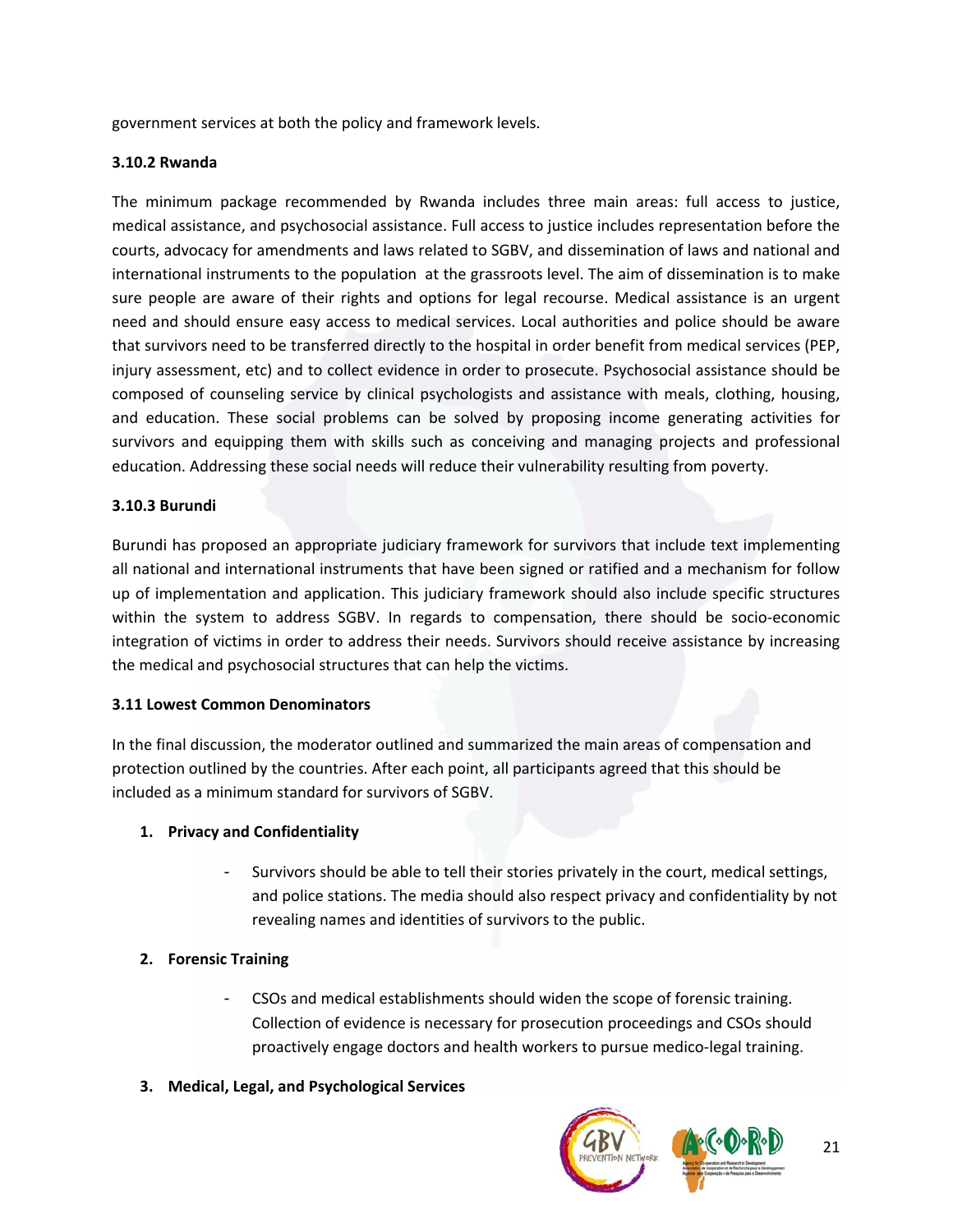These services should be provided at no cost the survivors and witnesses of SGBV. All costs should be covered by the government. Of particular importance is working with police to make sure that these cases are taken as a priority. This raises the issue of privatized health care and the importance of keeping some services public so that they can be provided at no cost to survivors.

## **4. Inclusion of Women on Amnesty and Peace Building Committees**

The barriers to achieving this have been patriarchal cultures that prevent women's needs from being addressed. Until women's groups were pushed as a coalition, they were not adequately represented within these committees. Women should be present at these committee negotiations to ensure that women's needs are being represented and gender issues are included in the budget for peace building. Governments send the powerful people that are already represented in the government to partake in these negotiations and these people have traditionally been men.

## **4.0 Conclusion**

The regional consultation meeting was successful in coming to a shared understanding of compensation and protection, developing a CSO stakeholder position on issues of compensation and protection, and conducting a mapping of institutions and strategies relevant to influence policies of protection and compensation. Each country presented recommendations and the joint communiqué summarized the minimum standards for survivors of SGBV. This report will represent the CSO position on the question of compensation and protection to be shared at the Pan African Conference.

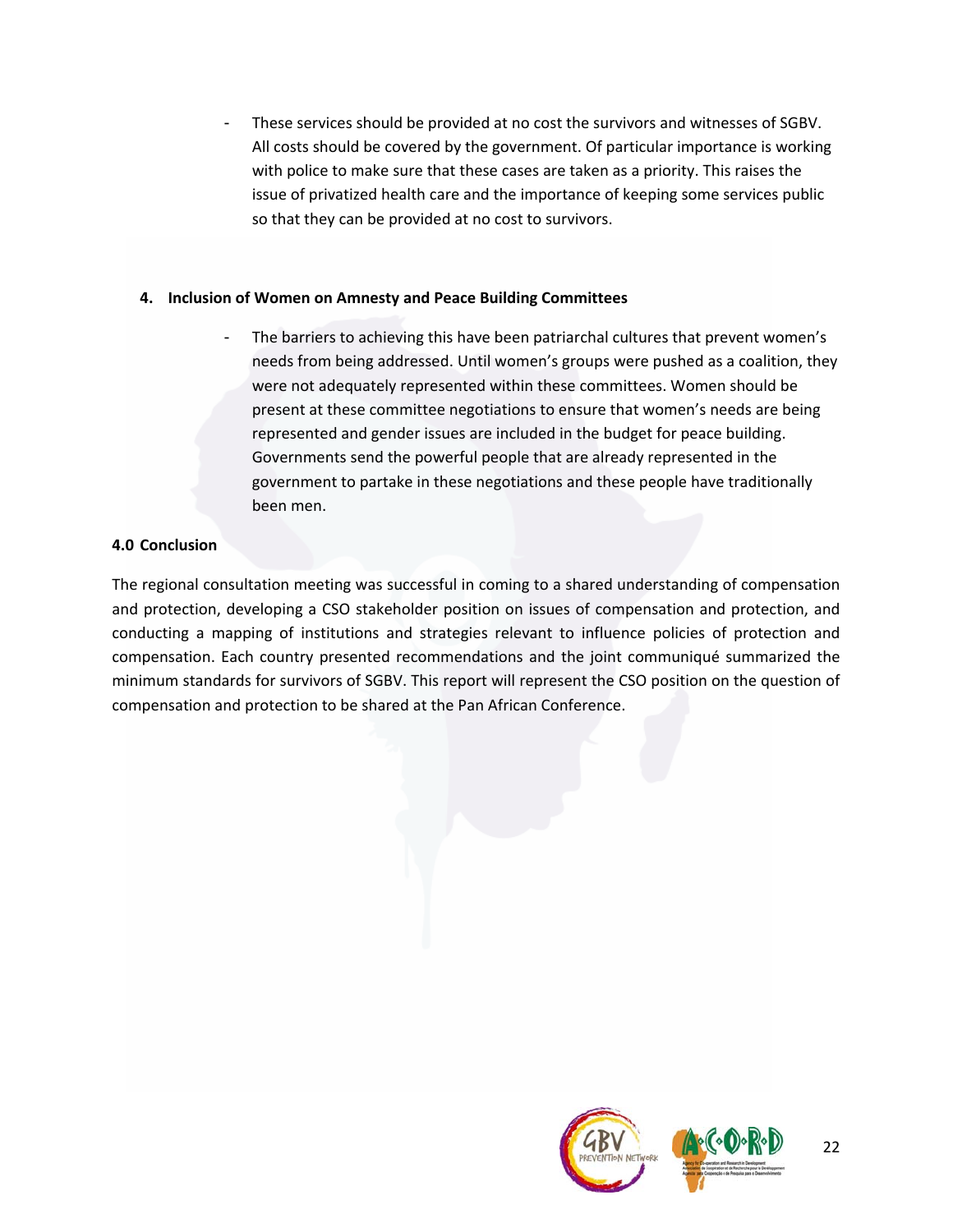# **Appendices**

- 1. Towards Eliminating SGBV: The Need for Compensation and Protection of SGBV Survivors‐ Aura Ruth Odhiambo (Legal Feminist Researcher‐Kenya)
- 2. A National Engagement: Justice for Ugandan Survivors‐ Jane Okuo Kajuga (Principal State Attorney/ PRO Directorate of Public Prosecutions)
- 3. The Rwanda experience at the Arusha Tribunal‐ SEVOTA
- 4. Engaging CSOs in responding to SGBV‐ Agnes Kanyonyi (PA UNHCR TZ)
- 5. Joint Communique‐ Kalyango Ronald
- 6. Existing Networks by Country
- 7. Participants List

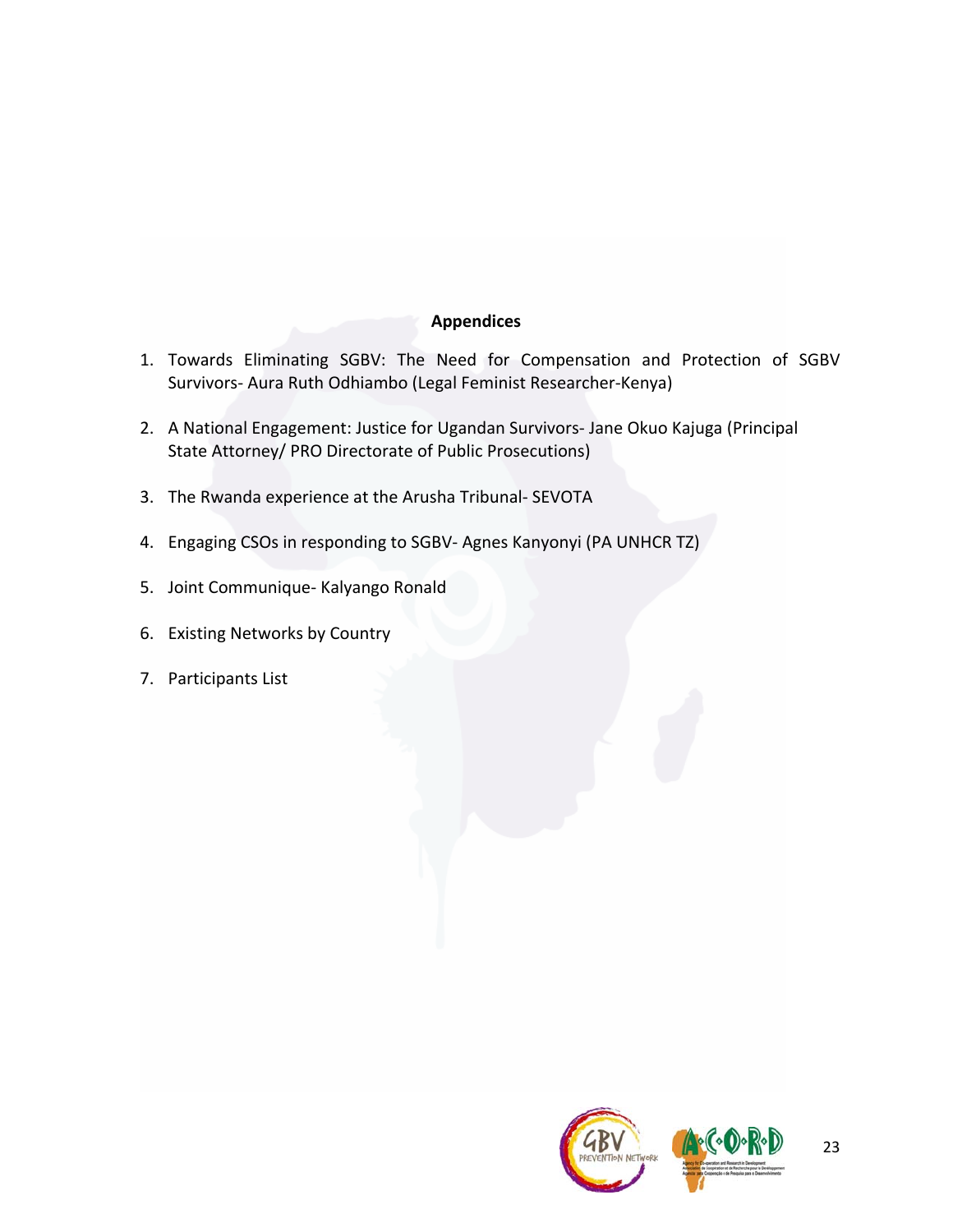### Appendix I

## **Towards Eliminating SGBV: The Need for Compensation and Protection of SGBV Survivors‐ Aura Ruth Odhiambo (Legal Feminist Researcher‐Kenya)**

#### **INTRODUCTION**

- Sexual and Gender Based Violence (SGBV) has been defined to mean any act of violence that results in physical, sexual or psychological harm or suffering to women, including threats of such, coercion or arbitrary deprivation of liberty whether occurring in public or private life.
- The Beijing Declaration and Platform for Action defines SGBV to include dowry related death, sexual abuse of female children, marital rape, FGM and other harmful traditional practices to women, as well as physical, psychological or sexual violence occurring within the general community including women rape, sexual abuse, sexual harassment and intimidation at work, in educational institutions and trafficking in women and forced prostitution, including violence perpetrated or condoned by State, wherever it occurs.
- These definitions envisage the deeply‐rooted attitudes in the African cultures, customs and practices that hold women subservient to men, thereby perpetuating violence against them.

#### **Introduction Continued…**

• Compensation and reparation can be used inter‐changeably.

Under the Nairobi Declaration on Women's and Girls' Rights, Reparation has been defined in the context of effective reparation to mean:

*"(that which) drives post‐conflict transformation of socio‐cultural injustices, and political and structural inequalities that shape the lives of women and girls; that re‐integration and restitution are themselves not sufficient goals of reparation, since the origins of violations of women's and girls' human rights predate the conflict situation."*

- Whereas most legal, policy and administrative framework provide a mechanism for addressing SGBV, the level to which such frameworks are responsive to the plight of SGBV Survivors is debatable.
- Most of the frameworks focus on bringing the accused person to justice, without necessarily alleviating the conditions of the survivor of SGBV.

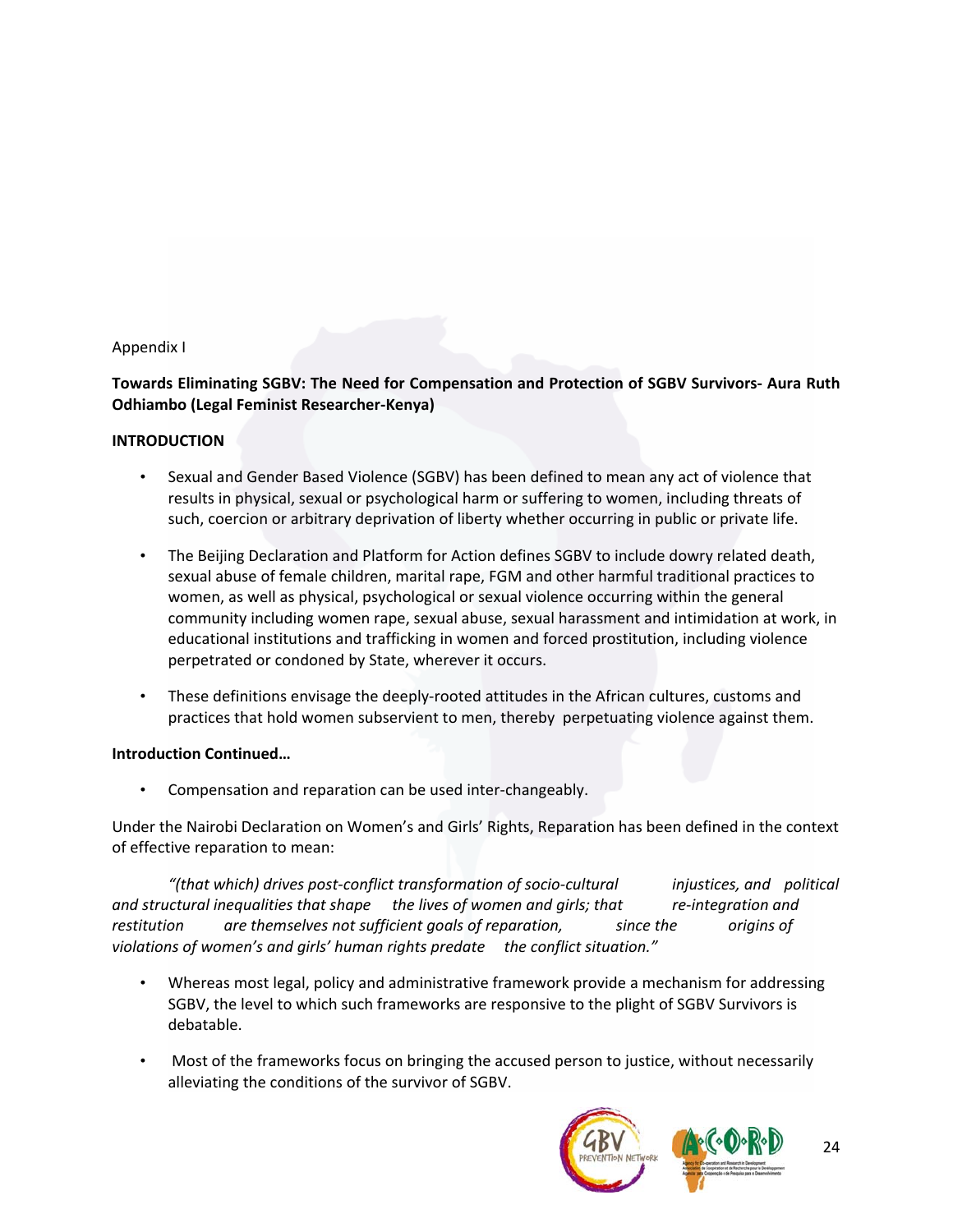• This paper, therefore, seeks to present the legal framework on SGBV and justify the need for compensation/reparation as a form of restorative justice to the survivors of SGBV.

## **PROTECTION OF SURVIVORS OF SGBV**

• There are both national and supra-national legal regimes that seek to protect the rights and freedoms of the survivors of SGBV. Such regimes are, though, not sufficient to alleviate the pain and suffering of the SGBV survivors.

## **International Instruments**

- These seek to oblige states to preserve, protect and guarantee the full enjoyment by their citizens of the rights and freedoms stipulated there under.
- The guarantee of such rights and freedoms is not dependent on the economic convenience of the state parties as the case of third generation rights of most state constitutions.
- Some of the instruments such as the Rome Statute of the International Criminal Court address individual persons as the bearers of the human rights obligations, thereby establishing individual criminal responsibility.
- Examples of the instruments include, but are not limited to:

### *Convention on the Elimination of All Forms of Discrimination Against Women (CEDAW)*

- Whereas CEDAW does not explicitly mention SGBV in its provisions, over the years, standards and procedures have been developed to address violence against women.
- Art. 5 requires State Parties to strive to eliminate prejudices and other forms of customary practices which are based on the idea of the inferiority or the superiority of either of the sexes or on the stereotyped roles for men and women.
- As a follow‐up mechanism of the State Parties' conformity with CEDAW, Art. 17 establishes a Committee on the Elimination of Discrimination Against Women, with the mandate to consider the State Parties' report on the Legislative, Judicial, Administrative or other measures they have adopted to demonstrate compliance with CEDAW.
- Implementation of CEDAW by State Parties has not been effective because:-
- States connivance to the deeply entrenched retrogressive cultural practices such as FGM, wife disinheritance or forceful inheritance, domestic violence, marital rape, which practices exacerbate SGBV.
- Lack of corresponding penalty for non-compliance with CEDAW by State Parties.
- Because it is the State Parties that submit regular reports to the Committee on the Elimination of against Women on the measures they have taken to comply with CEDAW, quite often, the States Discrimination only submit such reports that do not prejudice

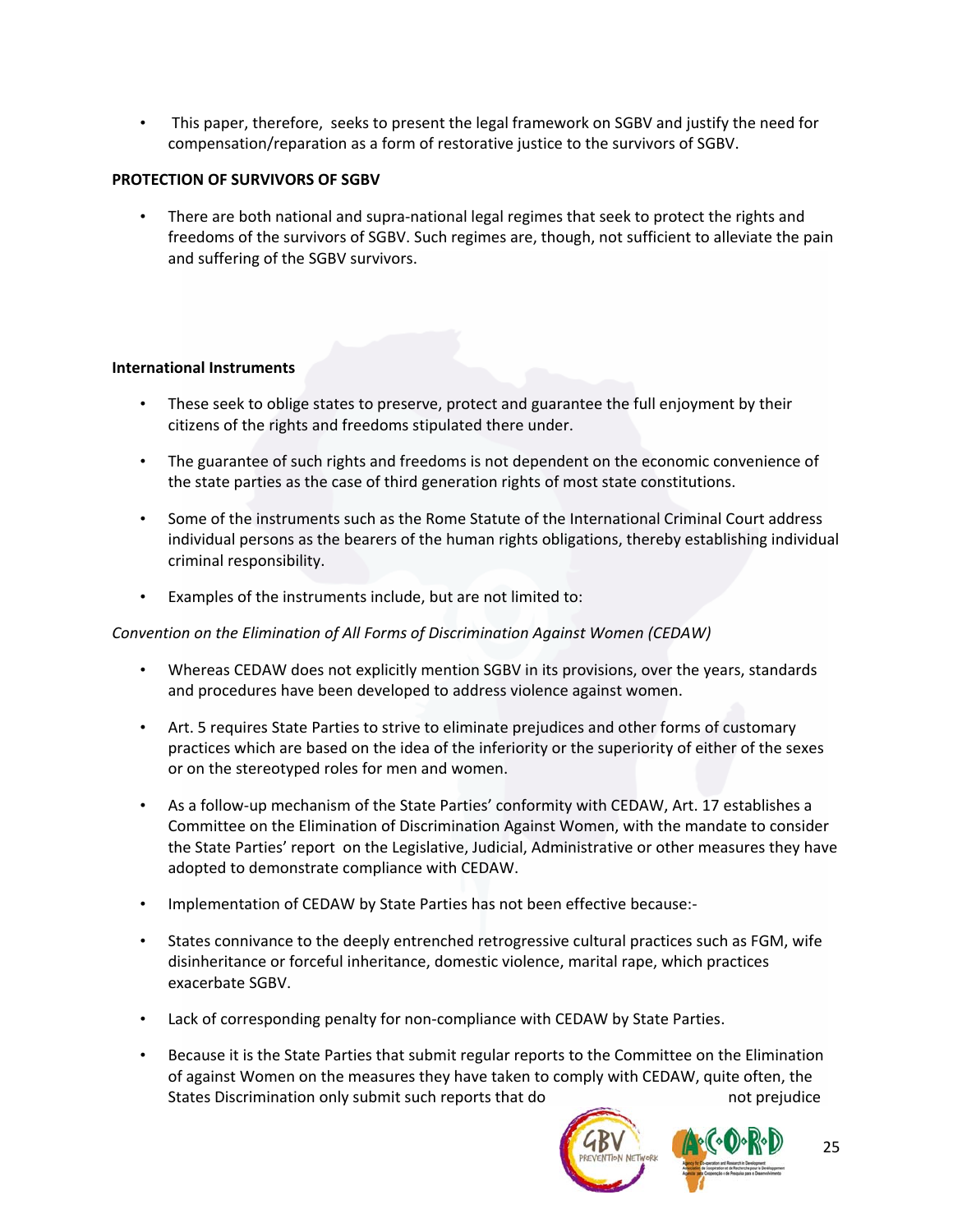their reputation and standing in the Committee of Nations.

• Even where the reports made to the Committee on the Elimination of Discrimination Against Women is adverse to the State Party, such reports are not binding, thus, offending States quite often invoke the sovereignty principle to evade their responsibility under CEDAW.

## *The Optional Protocol to the Convention on the Elimination of Discrimination Against Women*

- The Protocol reinforces the provisions of CEDAW.
- Art. 2 empowers individual survivors of Human Rights violations by State Parties to report such violations either by themselves or by their representatives to the Committee on the Elimination of Discrimination against Women.
- Art. 11 provides that such individual survivors of Human Rights violations by State Parties should be protected against intimidation or ill‐treatment.
- The Protocol, though, overlooks the following factors in its objectives:
	- i. Poverty situation in Africa, which hinders many individual survivors of SGBV from making report to the Committee on the violation of their rights by the State Parties;
	- ii. Ignorance of most survivors of SGBV on the avenues available to them, such as the Committee on the Elimination of Discrimination against Women, that can address their plight.
	- iii. Thus, the Committee should make effort to move on a rational basis among the State Parties to gather information on the human rights violation by State Parties
	- iv. There is also need for obligating State Parties to disseminate information on the available avenues for addressing the plight of SGBV survivors.

### *Universal Declaration on Human Rights (UDHR)*

- The Declaration obliges state parties to hold as inviolable, the right to life, liberty and security of the person, protection from arbitrary interference with one's privacy, family, home, nor attacks upon his/her honour or reputation, and protection from inhumane or degrading treatment or punishment.
- Art. 17 guarantees every person the right to own property, either alone, or in association with others, and such a person shall not be deprived of her property.
- Women property rights in Africa, and particularly in Kenya, are not guaranteed. Kenyan courts have on several occasions disinherited women of their rightful shares of the deceased estates, just because they are women. For instance, in *Mary Rono Vs. Jane Rono William Rono,* Eldoret High Court, Probate and Administration Cause No. 40 of 1998, the presiding female judge stated:

*"The situation prevailing here is rather peculiar though not uncommon that one* house has sons while another has only daughters. Statute Law recognises both sexes to be legible for *inheritance. I also note that it is on record that the deceased treated his children equally…However, due to the fact that daughters have an option to*





26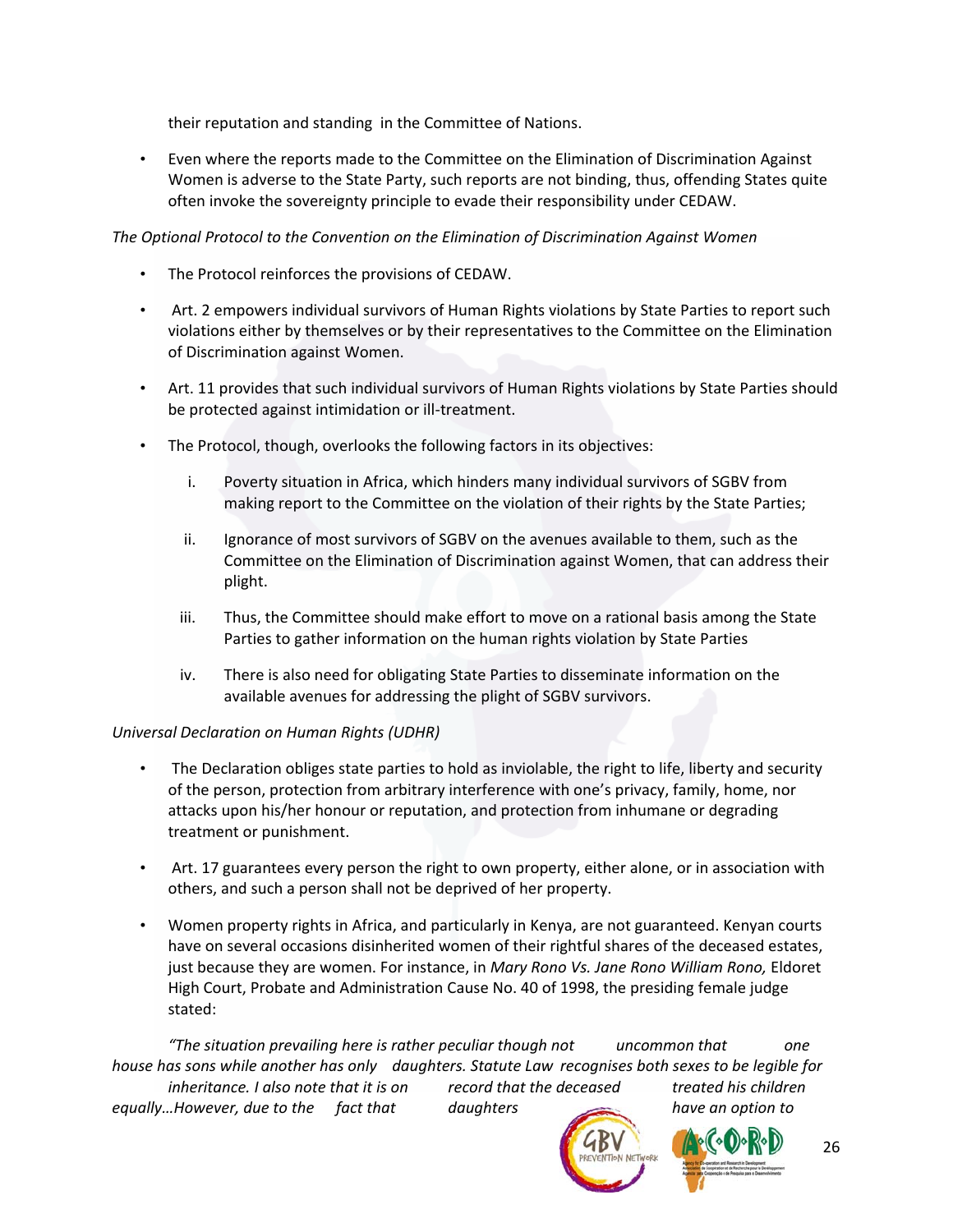*marry, the daughters will not get equal shares to boys…"*

• Women have suffered deprivation of even the matrimonial property to which they are major contributors. In *Beatrice Wanjiru Vs Evanson Kimani* (1999) e‐KLR, the High Court Judge showed outright disregard of International Law when he stated in part:

*"Many a married woman…travels to Beijing in search of ideologies and a basis for rebellion against her own culture…Perhaps apart from procreation and occasional cooking, a number of important wifely duties, obligations and responsibilities are increasingly being placed on the shoulders of the servants…the husbands pays for these and more…"*

# *The United Nations International Covenant on Civil and Political Rights (ICCPR)*

- Art. 3 entitles men and women equal enjoyment of the Civil and Political Rights set forth in the Covenant.
- Noteworthy, though, is the lack of enforcement mechanism of the said entitlements; it is discretionary upon State Parties to observe the provisions of ICCPR, without a corresponding penalty against the offending State Party.

# *Convention on the Rights of the Child (CRC)*

- Art. 38 obligates states to take appropriate legislative, administrative, social and educational measures to protect the child from all forms of physical or mental violence, injury or negligent treatment, as well as exploitation, including sexual violence
- Art. 19 provides that State Parties have the responsibility to put in place appropriate measures, such as social programmes, to promote the physical and psychological re-integration of a child who has suffered acts of SGBV.

# *Declaration on the Elimination of Violence Against Women (DEVAW)*

- DEVAW strengthens CEDAW.
- Art. 1 defines 'violence against women' to mean any act of gender- based violence that results in physical, sexual or psychological harm or suffering to women. The violence includes battering, sexual abuse of female children, marital rape, dowry related violence, FGM and other traditional practices harmful to women, rape, sexual abuse, sexual harassment and intimidation, women trafficking and forced prostitution.
- Art. 4 prohibits states from invoking customs, traditions or religious consideration to avoid performing their obligations under the Declaration.
- The Declaration appoints a Special Rapporteur on Violence Against Women with the duty to collect and analyse instances of violence against women and recommend measures to be taken at all levels to address the problem.

### *Vienna Convention and Programme Action*

• The Declaration calls for the elimination of all forms of sexual harassment, gender bias in administration of eradication of harmful traditional practices, exploitation and trafficking of

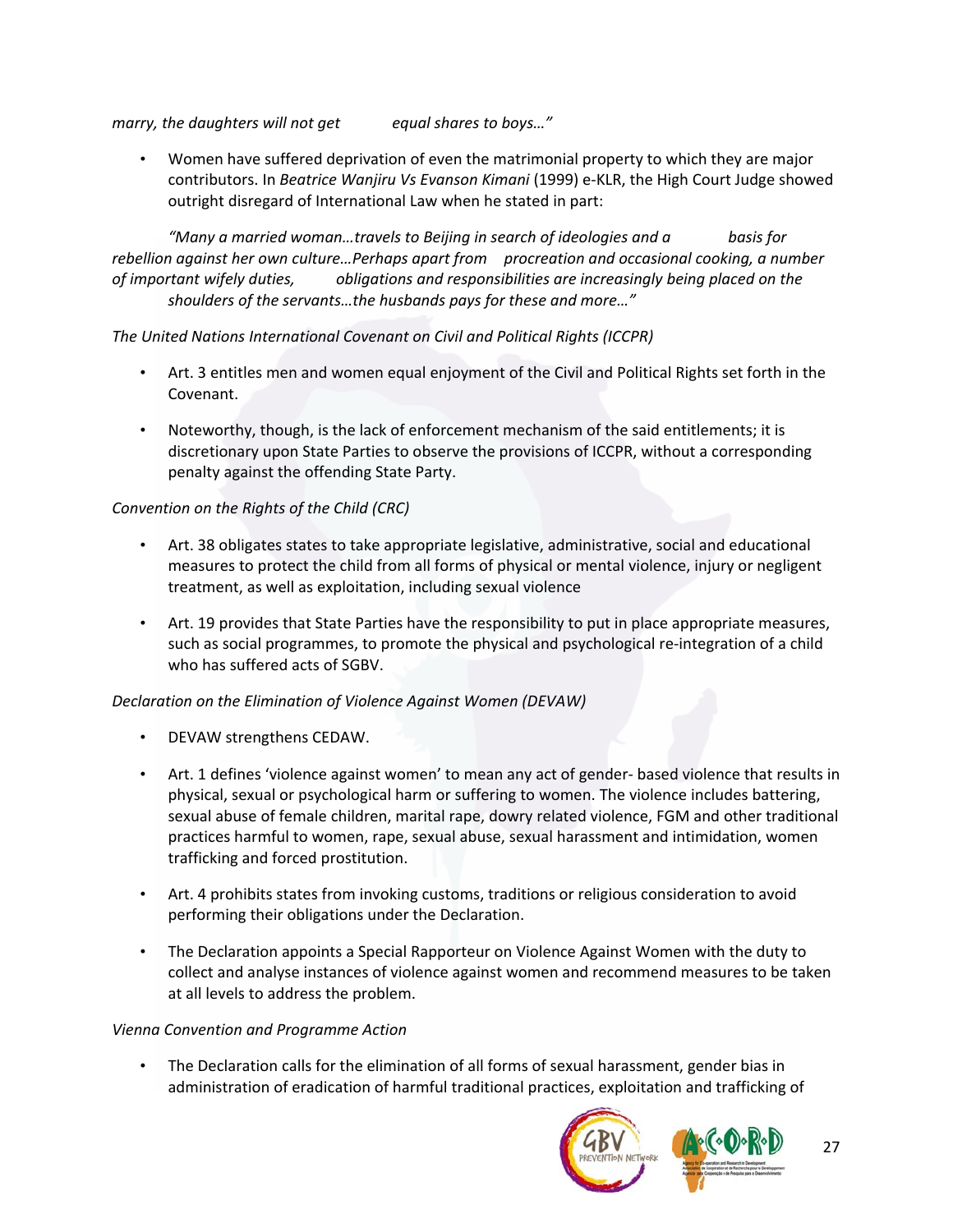women.

• In Paragraph 23, the Convention affirms the concept of individual criminal responsibility for persons who perpetrate acts of ethnic cleansing.

# *Beijing Declaration and Platform for Action*

- Reinforces the provisions of CEDAW and DEVAW
- Paragraph 114 defines violence against women as any act of Gender-based violence that results in, or likely to result in, physical, sexual or psychological harm or suffering to women, including threats of public or private life.
- It broadens the definition of SGBV to cover dowry related death, sexual abuse of female children, marital rape, FGM and other harmful traditional practices to women.

# *CEDAW Recommendation No. 19*

- Paragraph 24(a) implores state parties to take appropriate and effective measures to overcome all forms of SGBV, whether in private or public life.
- Paragraphs  $24(g)$ , (i) and (t) calls upon state parties to impose preventive and punitive measures, including compensation, against perpetrators of SGBV even within the family context.

# *CEDAW Recommendation No. 12*

- Obliges State parties to report to the Committee on the Elimination of Discrimination Against Women on the existence of support services for victims of family violence, relevant legislation, statistical data and measures adopted to eradicate violence against women in the family.
- Arts. 2(f), 5 and 10(c) acknowledges that traditional practices by which women are regarded as subordinate to men deprive women of the equal enjoyment exercise and knowledge of their fundamental rights and freedoms.

# *Protocol to the African Charter on Human and People's Rights on the Rights of Women in Africa*

- Its provisions are homegrown and done within the African context and cannot be therefore considered as alien.
- It recognises that culture, traditions and customs are impediments to the realisation and full enjoyment of human rights of women. It thus obligates State Parties to modify social and cultural patterns of conduct of both men and women through public education, information and communication strategies to eliminate harmful, cultural and traditional practices which discriminate against women.
- Incase of the violations of the rights stipulated under the Protocol, Art. 25 calls upon the State Parties to provide the survivors of SGBV with appropriate remedies determined by a competent tribunal or authority as by law provided.

*African Charter on the Rights and the Welfare of the Child*

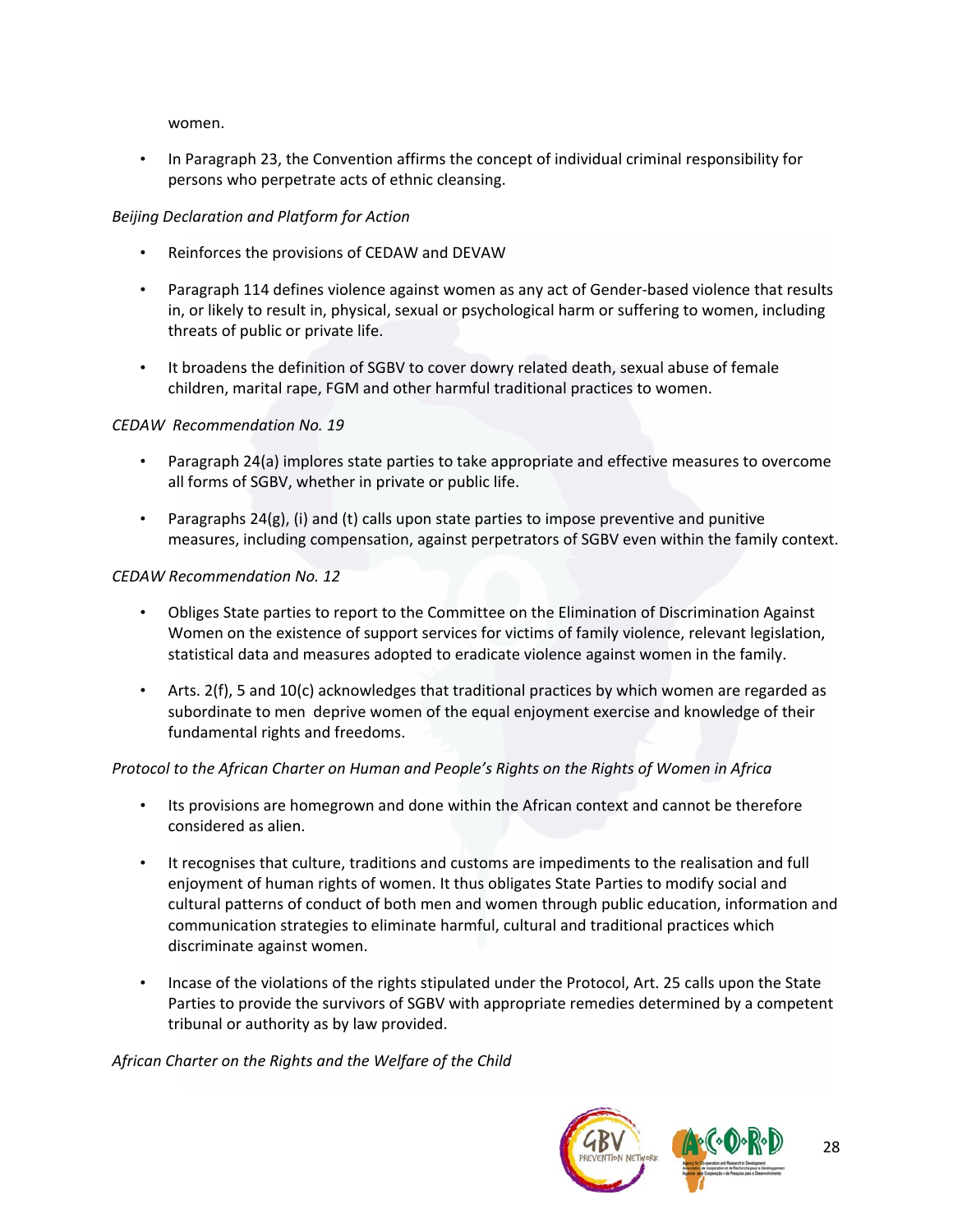- Art. 4 obliges State Parties to adopt such measures that are in the best interest of the child.
- Because there are no compulsory remedial measures against a State Party in cases of violation of the Charter, it remains at the discretion of the state to conform to the Charter.
- $\cdot \cdot$  Noteworthy is that an International instruments are capable of being invoked by Kenyan courts only if it is domesticated, as such instruments do not form part of regime of laws under section 3 of the *Judicature Act* (Cap 8) Laws of Kenya. This has raised questions on the relevance of even most of the International instruments that have been ratified by Kenya, but are yet to be domesticated. The Court of Appeal stated as follows in *Okunda V. Republic* (1970) EALR:

"The provisions of a treaty entered into by the Government of Kenya do not become part of the municipal law of Kenya, save in so far as they are made such by the law of Kenya. If the *provisions of any treaty, having been made part of the municipal law of Kenya, are in conflict with the Constitution, then, to the extent of such conflict, such provisions are void"*

- A number of International Tribunals have also added a new impetus to the concept of SGBV.
- Art. 75 of the *Statute of International Criminal Court* empowers the ICC to order reparation of the survivor of the crimes stipulated there under. Under Art. 79 thereof, the statute establishes a Trust Fund into which voluntary state contributions and punitive damages awarded by the court against convicts can be paid.
- Art. 5 of the *Statute of the International Criminal Tribunal for the former Yugoslavia* (ICTY) includes in its definition of crimes against humanity, the offences of rape, torture and other inhumane acts. In *The Prosecutor V. Tadic a/k/a "DULE",* the court held that diplomatic immunity is immaterial in absolving an accused person from committing offence under the Statute. In *Prosecutor V. Dragoljub Kunarac,* the court stated that as long as it can be proved that the accused person coerced the survivor of rape into carnal knowledge, the requirement for lack consent by the survivor is deemed proved.
- Just like the ICTY, The *Statute of the International Criminal Tribunal for Rwanda* (ICTR) recognises as crimes against humanity, the acts of rape, torture and other inhumane acts. In *Prosecutor V. Jean Paul Akayesu,* the Trial Chamber opined that as long as rape and sexual violence are committed specifically to destroy, in whole or in part, a specific group identified as such, such acts constitute genocide, notwithstanding the number of repetitions of the acts. In *Prosecutor V. Sylvestre Gacumbitsi,* the court defined rape to include any penetration of the victim's vagina, however slight it may be, by either the rapist' genitalia or with any object.

# **National Legislations**

Kenya has a legal framework that can be used to fight SGBV, though it is premised on the conservative criminal justice system, where crime is an offence against the state, and the survivor of SGBV can only recover damages through a civil suit. The framework includes, but is not limited to:

# *The Kenyan Constitution*

• Chapter V of the Constitution spells out the Fundamental rights and freedoms that every Kenyan is entitled to, inclusive of right to life, property, privacy, protection from torture, inhumane or degrading treatment and non‐discrimination.

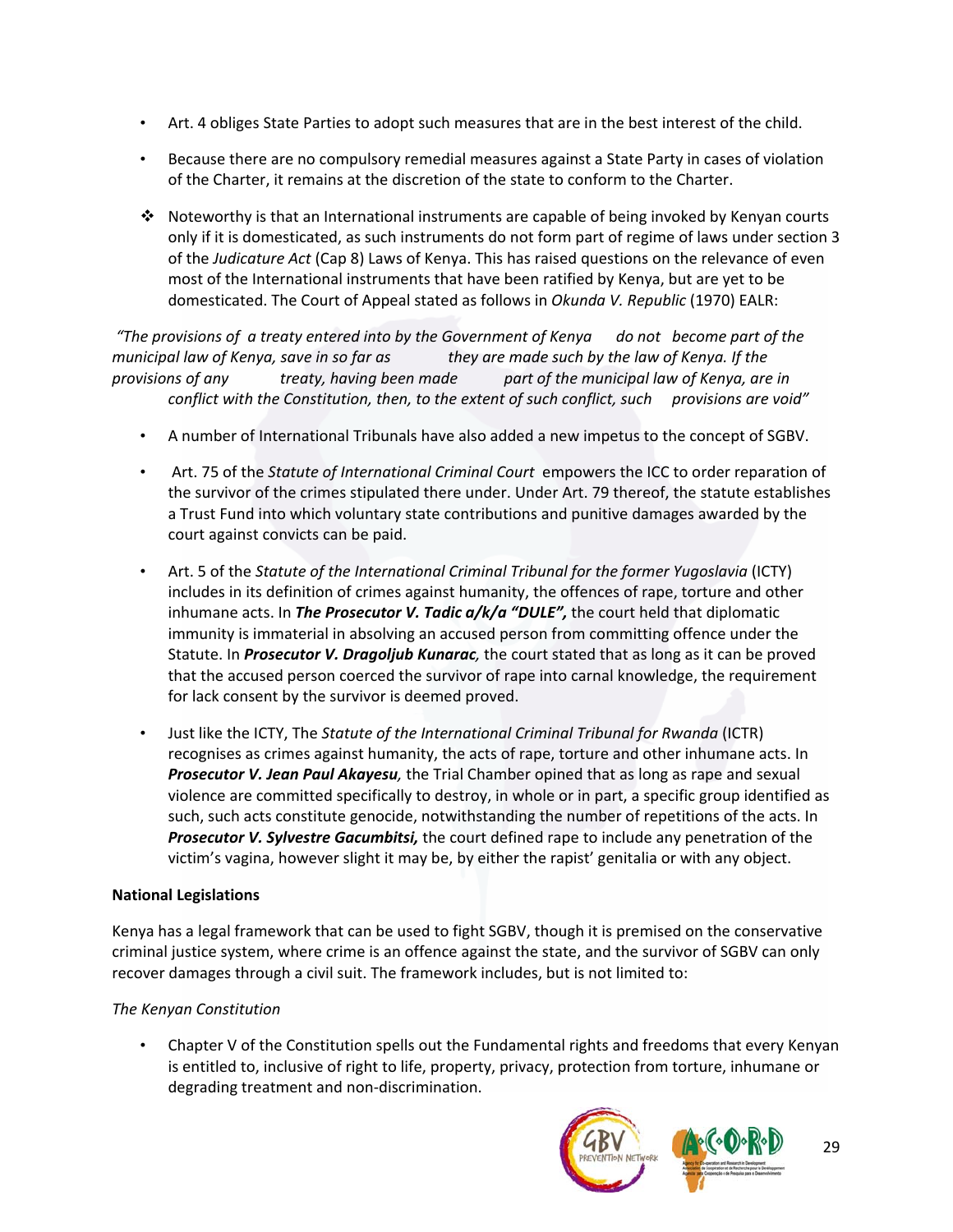• Vide section 3 thereof as read together with section 3(2) of the *Judicature Act* (Cap 8) Laws of Kenya, customs and cultural practices in contrast with the Constitution are void.

## *The Penal Code & Criminal Procedure Code*

- Sections 250 & 251 of the *Penal Code* have been used as the basis for prosecuting against Domestic Violence, as the act is yet to be specifically codified as an offence.
- *Criminal Procedure Code* acts as the Procedural Law for prosecuting SGBV offences.

## *Sexual Offences Act*

- The Act stipulates minimum sentences for all the offences there under
- Section 38 of the Act which imposes corresponding sentences on persons who make false allegations about SGBV has scared off many survivors of SGBV from reporting genuine cases of SGBV in fear of losing the case and eventually being sentenced for the term that the accused would have served I he were convicted.

### *Witness Protection Act*

- Pursuant to section 3, the Act puts in place mechanisms that guarantee protection to the witness who give evidence on behalf of the state in criminal proceedings.
- Protective measures include establishment of a new identity, relocation of the witness, provision of accommodation means, means of transporting witness property, counseling and vocational training services, and such measures adopted by the Attorney General.
- Section 29 of the Act vests unlimited discretion with the Attorney General to make any payment to the witness.
- Considering that the Attorney General's Office, particularly the Police, is notorious in the commission of SGBV, it raises concern whether the AG's office is best suited to manage the witness protection fund to the exclusion of everyone else.

### *National Gender and Development Policy*

- The Policy recognises wife beating and other gender related crimes to warrant codification as criminal offences.
- Recommends that survivors of SGBV should be heard in camera by a Family Court.
- Proposes sensitisation of Legal Professionals to handle SGBV cases.

### *Gender Equality and Development, Sessional Paper No. 2 of 2006*

- Paragraph 45 proposes an integrated and practical approach to combat SGBV by incorporating all stakeholders
- Proposes criminalization of the intra‐familial SGBV cases such as marital rape and domestic violence.

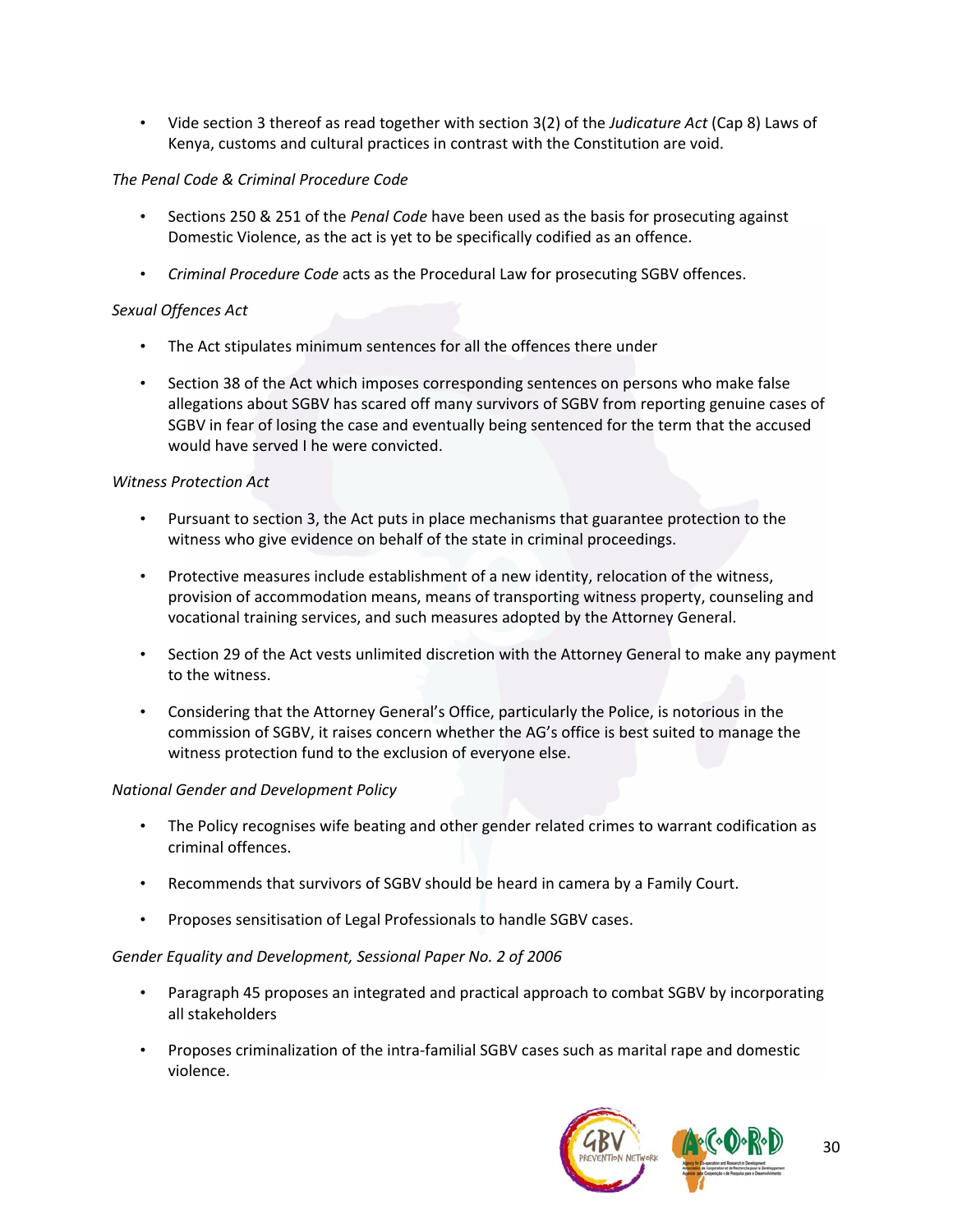## *Kenya National HIV/AIDS Strategic Plan 2005/6‐2009/10*

- Paragraph 3.3.6 advocates for prompt health‐care services to victims of rape and sexual violence
- Advocates for PEP services and stigma fighting strategies.

## **TOWARDS COMPENSATION/REPARATION OF SGBV SURVIVORS**

- **The concept of reparation includes restitution, compensation, rehabilitation, satisfaction and** guarantees of non‐repetition.
- In *Chorzow Factory Case,* the court stated that effective reparation should wipe out all the consequences of the illegal act and re‐establish the situation which would, in all probability, have existed if the act had not been committed.
- The need for reparation is justifiable on a number of factors:
- i. As a form of the criminal justice system acknowledging the pain and suffering of SGBV survivors;
- ii. As a form of alleviating the survivors of SGBV from the desperate conditions that they find themselves as a result of SGBV perpetrated against them by the assailants.
- iii. As a penalty against governments that either instigate or connive at violence at a state of insecurity or retrogressive cultural practices that exacerbate SGBV.
- iv. As a mechanism for checking SGBV, considering that perpetrators of SGBV are eventually condemned to pay punitive damages to the survivors.
	- Contemporarily, various regimes, both National and International have provided for compensation of survivors of SGBV, Viz:

### **International Legal Regime**

- Principle 4 of the Basic Principles and Guidelines obligates State Parties to effectively respond to rape, sexual slavery and violence amounting to crimes against humanity by implementing the rights of the survivors.
- Art. 14 of The Convention Against Torture and All Forms of Cruel, Inhuman or Degrading Treatment or Punishment obliges state parties to ensure that in their legal systems, the survivors of the acts of torture obtain fair and adequate compensation, including means of full rehabilitation as possible. In the event of death of the survivor, her dependents are entitled to compensation.
- Art 75 of the Statute of the ICC provides for reparation vide a Trust Fund established under Art. 79 of the Statute.

# **National Legal Regimes**

### *United Kingdom*

**The Secretary of State is empowered to a criminal injuries compensation scheme from which** compensation of the survivors of criminal acts can be compensated.



31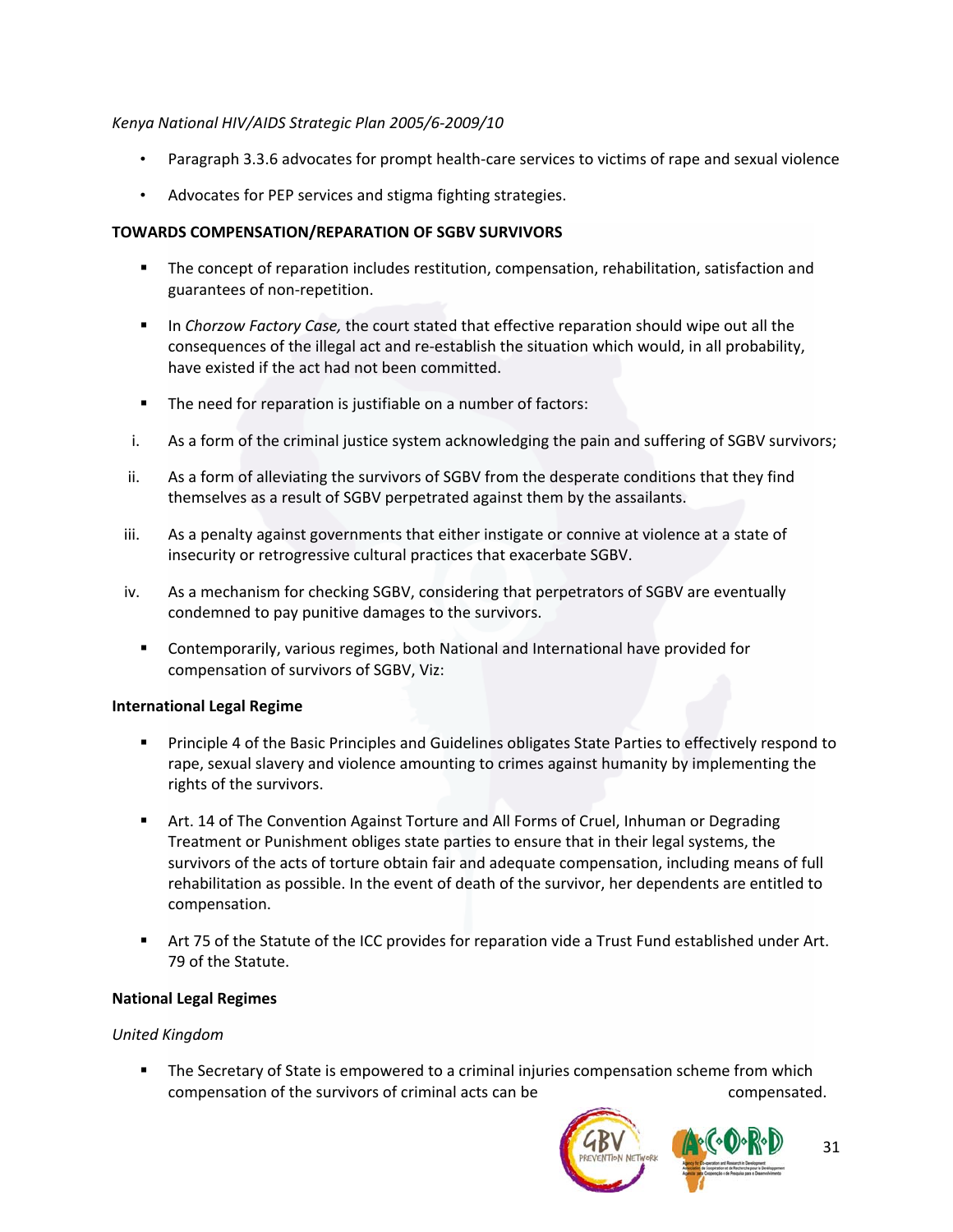The scheme, though, does not cover instances where there is a continual relationship between the survivor of a criminal act and the assailant.

## *Northern Ireland*

- Has a proposed criminal injuries compensation scheme, administered by the Secretary of State;
- **Individual criminals are responsible for the compensation of the survivor of the violence, and** this raises the concern of instances where the convict has no property from which compensation can be offset.
- **Where the Government grants amnesty to the criminal, the government is responsible for the** compensation.

## *Sierra Leone*

- **Whereas the Government of Sierra Leone is yet o establish a Special Fund from which the** survivors of the 1991‐2002 conflicts can be compensated, already the government had already approved National Commission for Social Action (NaCSA) as the implementing body of the reparation programme.
- **However, the Special Court has the power to order forfeiture of property taken from the** survivors of SGBV.

## *Chile*

- The 1990 National Truth and Reconciliation proposed a tripartite concept compensation scheme envisaging revealing the truth about the deaths and the disappearances under the Pinochet Regime; recognition of the dignity of the survivors of the violence and the pain suffered by their relatives; and material compensation to improve the quality of the lives of the survivors or their relatives.
- The 1992 National Corporation for Reparation is responsible for co-coordinating the material compensation of the SGBV survivors.

In summary, there is urgent need for not only Kenya, but African states to embrace the concept of compensation of SGBV survivors in their criminal justice system to make it more responsive to the plight of the survivors.

- $\checkmark$  The States should strive to improve data and statistics on violence against women, adopt special legislation that guarantees equal protection of the law and enforce its provisions.
- $\checkmark$  The states should allocate resources for, support research on, and document on causes and consequences of Sexual and Gender Based Violence.
- $\checkmark$  They should conduct public education and campaign awareness on SGBV prevention programmes to increase community responsibility and women empowerment.
- $\checkmark$  African Governments should create partnerships with Non-Governmental Organisations in their efforts to make information on women's rights readily available, and in the management of reparation schemes.

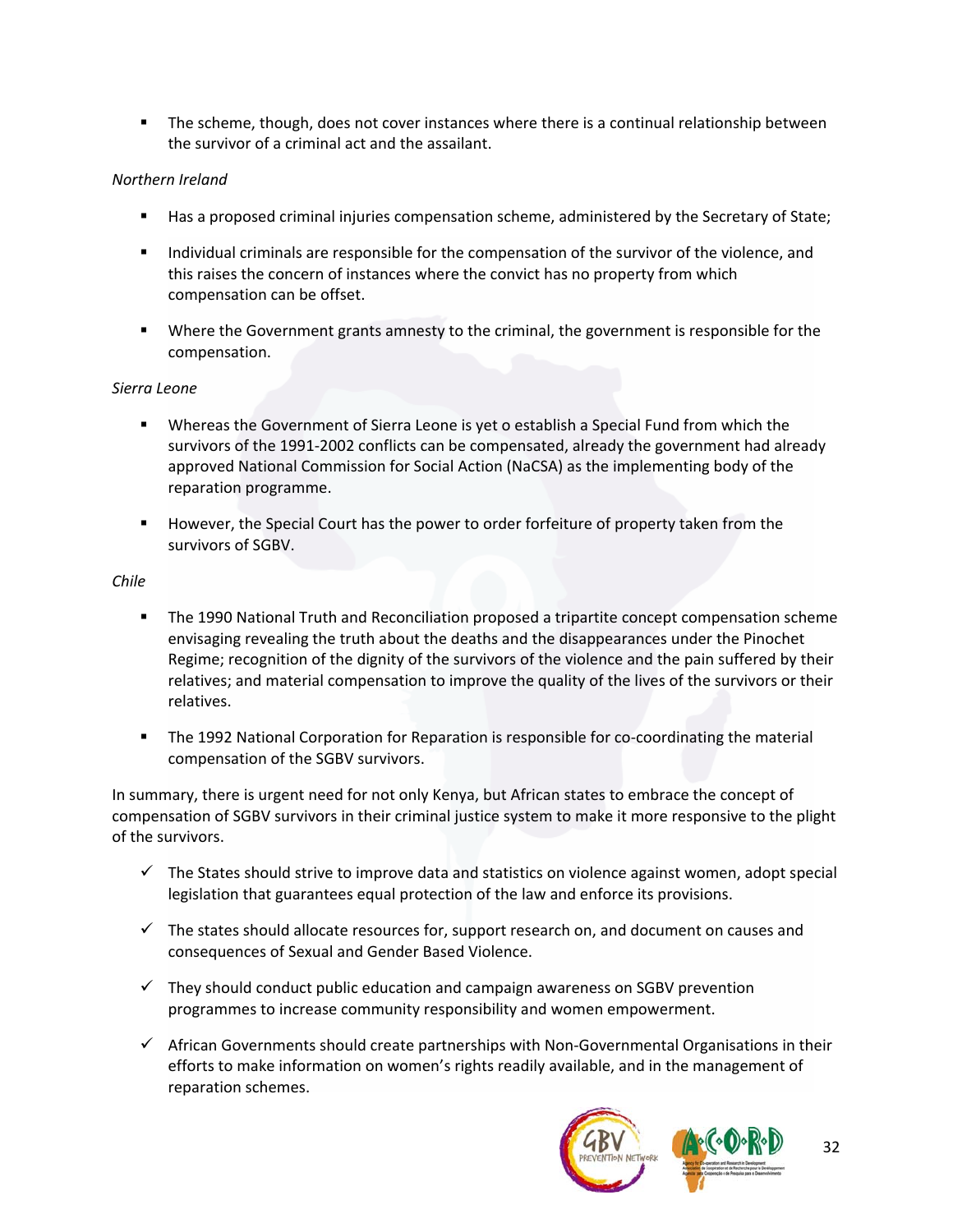# Appendix II

# **A National Engagement: Justice for Ugandan Survivors‐ Jane Okuo Kajuga (Principal State Attorney/ PRO Directorate of Public Prosecutions)**

LEGAL PROVISIONS IN RESPONSE TO SEXUAL AND GENDER BASED VIOLENCE.

There are marked differences in the legal regimes of states in respect of SGBV. In Uganda, laws relating to SGVB are spread through;

- The Penal Code Act (as amended in 2007).
- The Trial on Indictments Act.
- Criminal Procedure Code.
- The Evidence Act.
- The Magistrates Court Act.

Not all the forms of SGBV are reflected in the penal provisions of our laws as constituting criminal offences. GBV Includes acts that inflict physical, mental or sexual harm or suffering, threats of such acts, coercion and other deprivations of liberty. People are less likely to report when the person who committed violence has authority over them, for example teachers, police officers, and government workers. While the laws for such reporting are in place, there is very little reporting.

### CRIMINAL OFFENCES AND PUNISHMENTS UNDER THE PENAL CODE ACT

- Assaults -common assaults (1 years imprisonment).
	- Assault occasioning actual bodily harm section 236 (5 years imprisonment.)
	- assault causing grievous harm section 219 (up to 7 years imprisonment)
- Rape –unlawful carnal knowledge of a woman or girl without her consent, or with her consent if it is obtained by force, threats, intimidation, fear of bodily harm or by personating her husband.

(Capital offence)

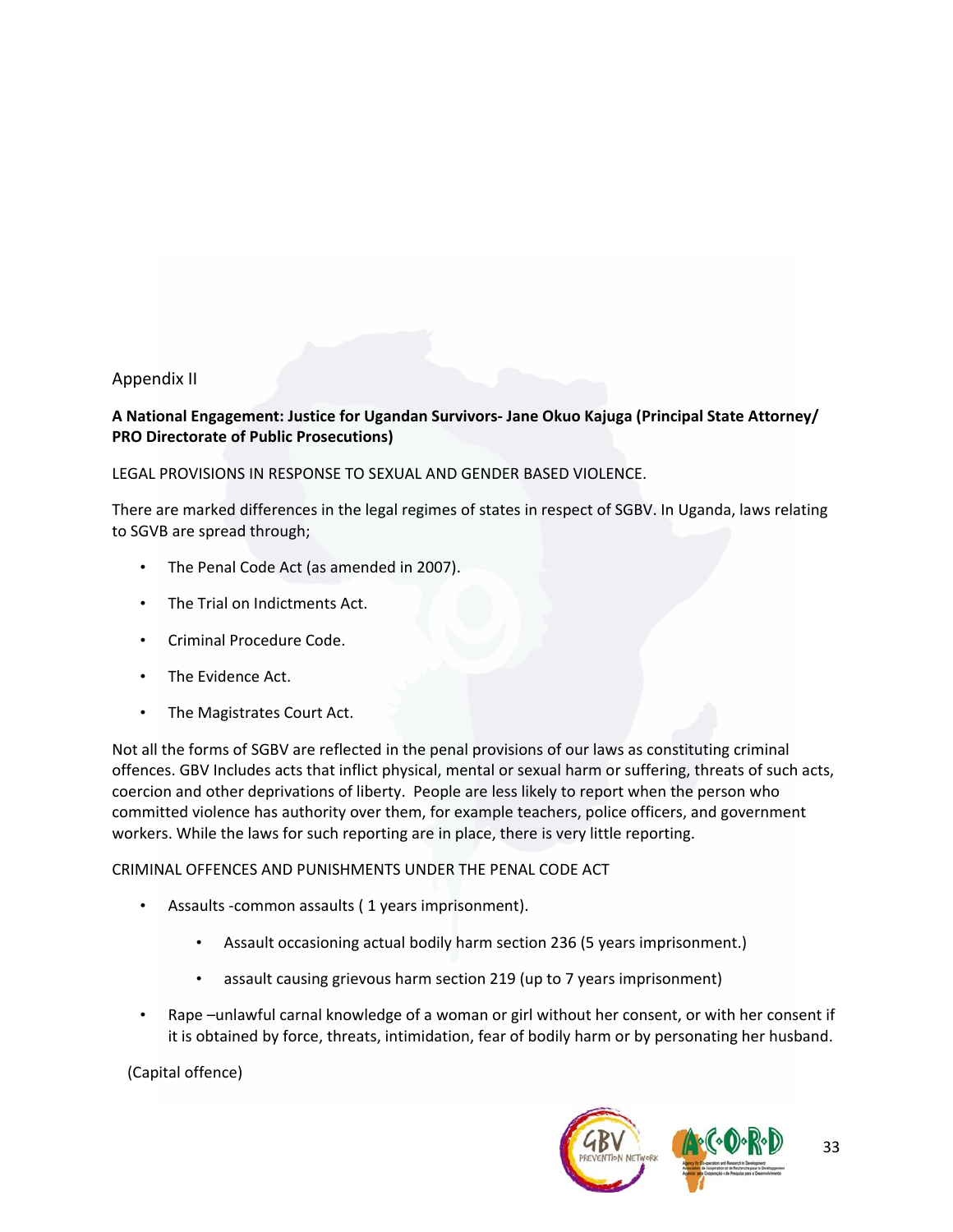- Attempt to commit rape (liable to imprisonment for life)
- Defilement "any person who performs a sexual act with another person below the age of 18 years." ( liable for life imprisonment)
- Attempted defilement "any person who attempts to perform a sexual act with another person who is below 18 years (up to 18 yrs imprisonment)
- Sexual act is a) penetration of the vagina, mouth or anus, however slight, of any person by a sexual organ)
- The unlawful use of any object or organ by a person on another's sexual organ.
- Aggravated defilement : applies where a person performs a sexual act with another below 18 in either of the following circumstances
	- where the victim is below 14 yrs.
	- where the offender if infected with HIV.
	- Where offender is a parent or guardian of or a person in authority over the victim.
	- where the victim is a person with disability (functional limitation of daily life activities owing to physical, mental or sensory impairment).
	- where the offender is a serial offender.
- Indecent assaults-convict liable to up to 18 years in prison. Involves the use of words and gestures or objects exhibited with the intention of insulting the modesty of a woman. Also refers to unwelcome or offensive touching.
- Detention with sexual intent‐ applies where a person detains another for the purpose of sexual intercourse. Fetches a sentence of up to 7 years.

A death penalty is prescribed for those who having authority to detain a person in custody, procures, participates in , compels, facilitates or has unlawful sexual intercourse with the detainee.

- The death penalty is prescribed for those who having authority to detain a person in custody, procures, participates in , compels, facilitates or has unlawful sexual intercourse with the detainee. It also applies to other inmates who facilitate or participate in having unlawful sexual intercourse with the detainee. S 134(5).
- **Threatening violence**. S 81.
- **Incest**. S 149. having sexual intercourse with another person who falls within the relationship described in the section.
- **Unnatural offences**. S 145.It covers having carnal knowledge of any one against the order of nature or of an animal.
- **Abduction**. S 126. a person who with intent to marry or have sexual intercourse takes that person away and detains him or her against his or her will.

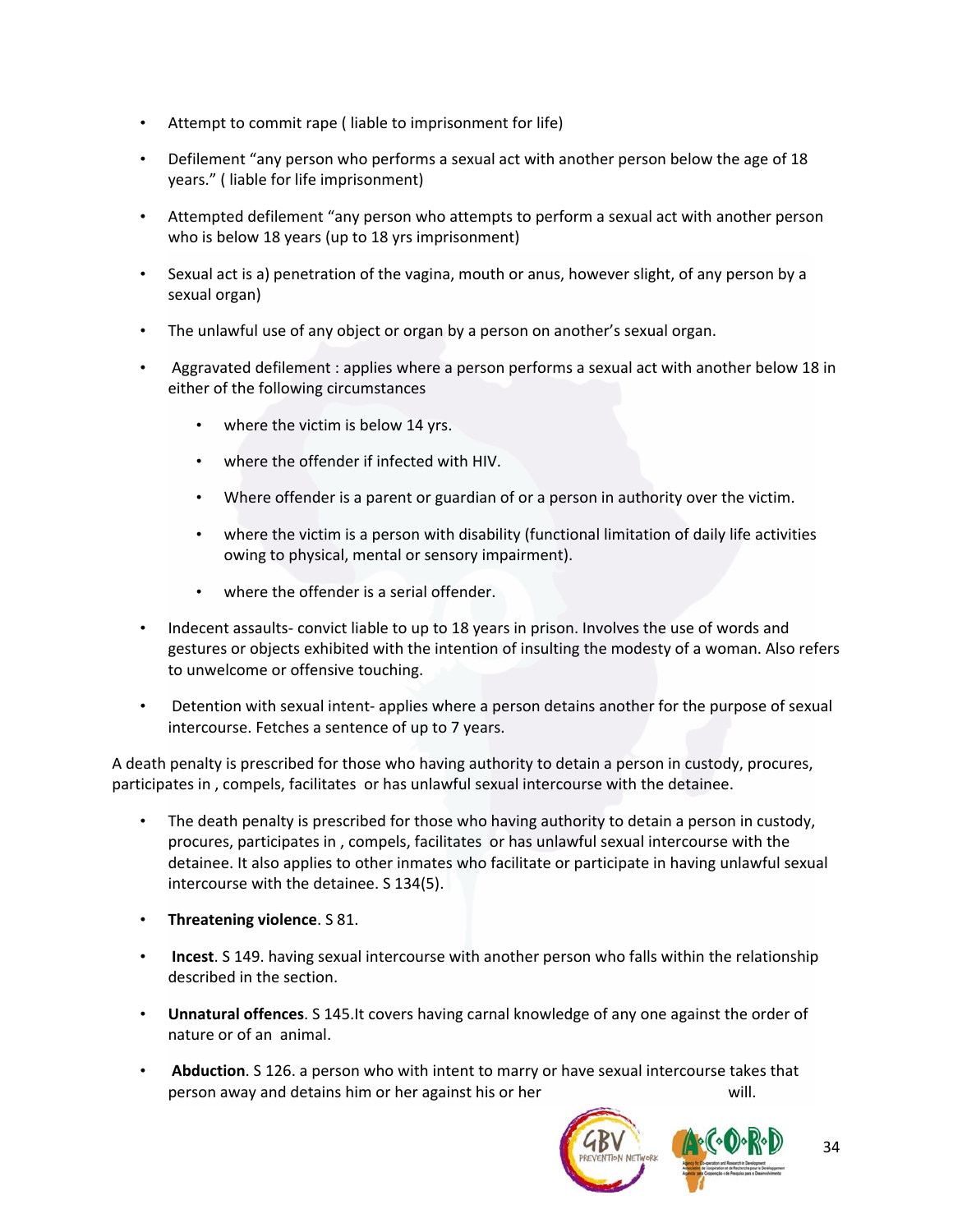## JURISDICTION OF COURTS

- The law was amended in 2007 to allow the Chief magistrates to try cases of simple defilement. They also try all cases of attempted rape, indecent assaults and other offences where the suspect is not liable to suffer death upon conviction.
- The High Court tries cases of rape, aggravated defilement and other capital offences e.g. murder

## MEDICAL EVIDENCE

- Vital for proving essential elements of sexual offences and other cases involving violence. i.e.
- 1) Proving penetration.
- 2) S.T.I.'s.
- 3) Assaults (abrasions, injuries, bruises)
- 4) Age
- 5) Mental capacity
- 6) D.N.A. links.
- The evidence Act.-S43 provides for admission of medical evidence from experts.

"when the court has to form an opinion on a….a point of science, the opinions upon that point of persons specially skilled in that science are relevant facts. Such persons are called experts."

- The prosecutor has to lead evidence of the professional qualifications, experience and expertise of the medical personnel before court, in order to convince the court to admit and rely on his or her evidence.
- Opinions of the expert is not binding on the court. It may consider or disregard the evidence for any justified reasons. The court may convict, in the absence of medical evidence, if there is sufficient evidence to prove the ingredients.
- Opinions of the expert is not binding on the court. It may consider or disregard the evidence for any justified reasons. The court may convict, in the absence of medical evidence, if there is sufficient evidence to prove the ingredients.
- Collection of vital medical evidence and examination of the victims is currently done done by the police surgeons or medical officers and entered into PF 3.
- Need for early reporting so that vital evidence is not lost.
- Need for keeping the chain of evidence of exhibits collected.

Right of Privacy of Accused Person

• Evidence Act S.150 and 151.

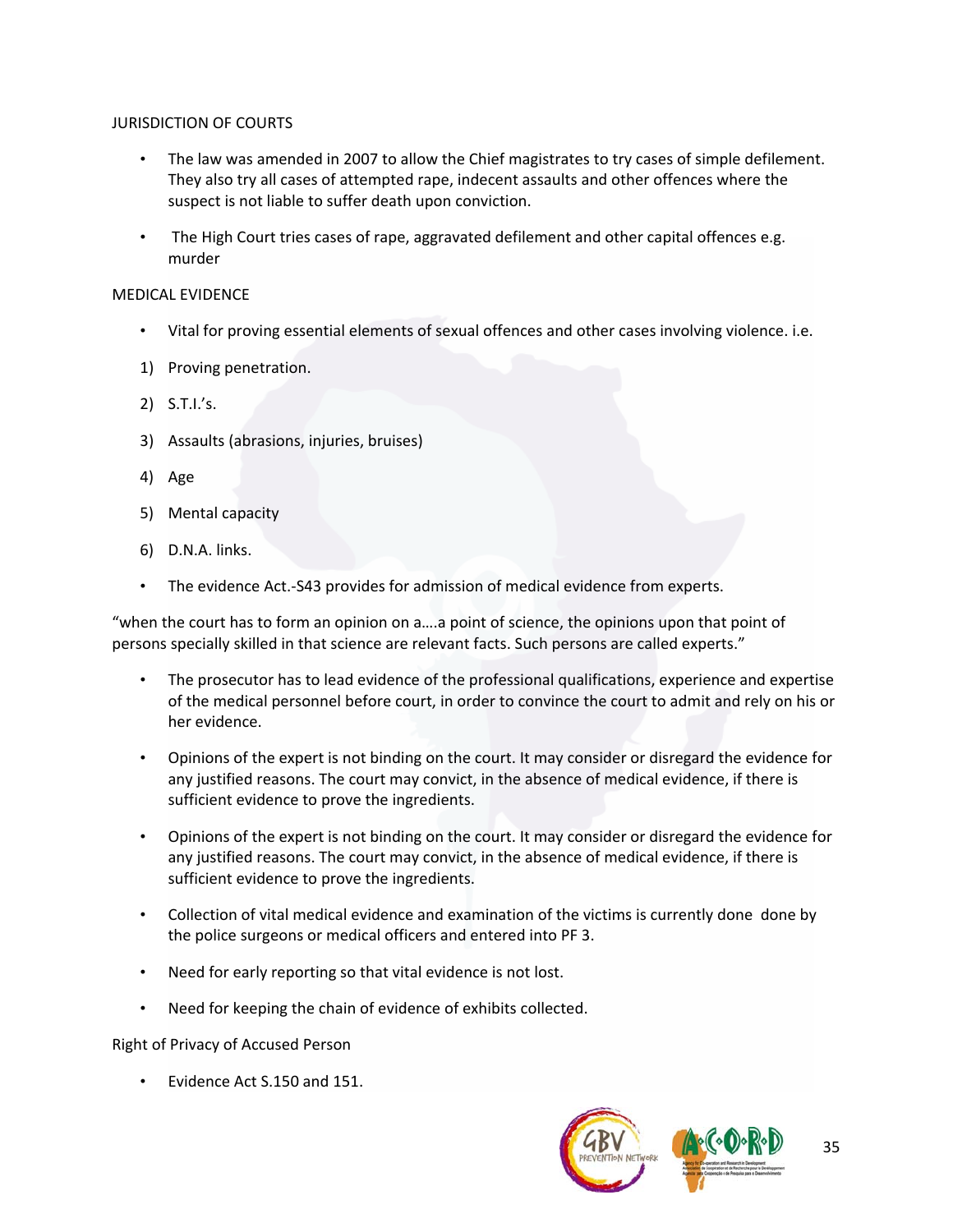The court may forbid questions that are indecent or scandalous and those intended to insult or annoy or which appear needlessly offensive.

 $S$  40(1)(a) MCA.

The court shall, when handling defilement cases, consider the need, in the interests of the child to exclude the press and the public from the proceedings before the court for reasons of morality and to protect the victim.

• S 123(1)and(2) MCA.

The court may decide to try accused in his absence where he conducts himself in a manner which makes further proceedings in his presence impracticable.

Sexual Violence and HIV

- The penal code (as amended 2007) creates the offence of aggravated defilement in circumstances where offender is infected with HIV.
- Compare with legal provisions in other jurisdiction which criminalise "deliberate transmission of HIV"

Where a person is charged with defilement, he must undergo a medical examination as to his immune deficiency (HIV) status

Compensation to Survivors of SGBV

• S 129 B – Penal Code Act (as amended 2007)

 convicts of defilement or aggravated defilement, may in addition to receiving any sentences, be ordered to pay compensation to the survivor

- The court shall determine the amount of compensation to award, taking into consideration, the extent of harm on the victim, the degree of force used by the offender and medical and other expenses incurred by victim as a result of the offence.
- S 197 MCA allows for compensation by a convict of any criminal offence, to any person, who has suffered material loss or injury because of the criminal offence and the person would have been awarded compensation under the civil law.
- S 126 TIA makes a similar provision for compensation where a person is convicted by the high court.

Challenges Faced in Implementing the Law

- Lack of clarity on who can fill PF 3 and adduce evidence in court.
- Challenges in practical application of legal provisions on child to child sex.
- The offence of rape has restrictive meaning and application. It doesn't cover woman to woman rape. Does not recognise the use of other objects in executing the rape e.g. sticks.

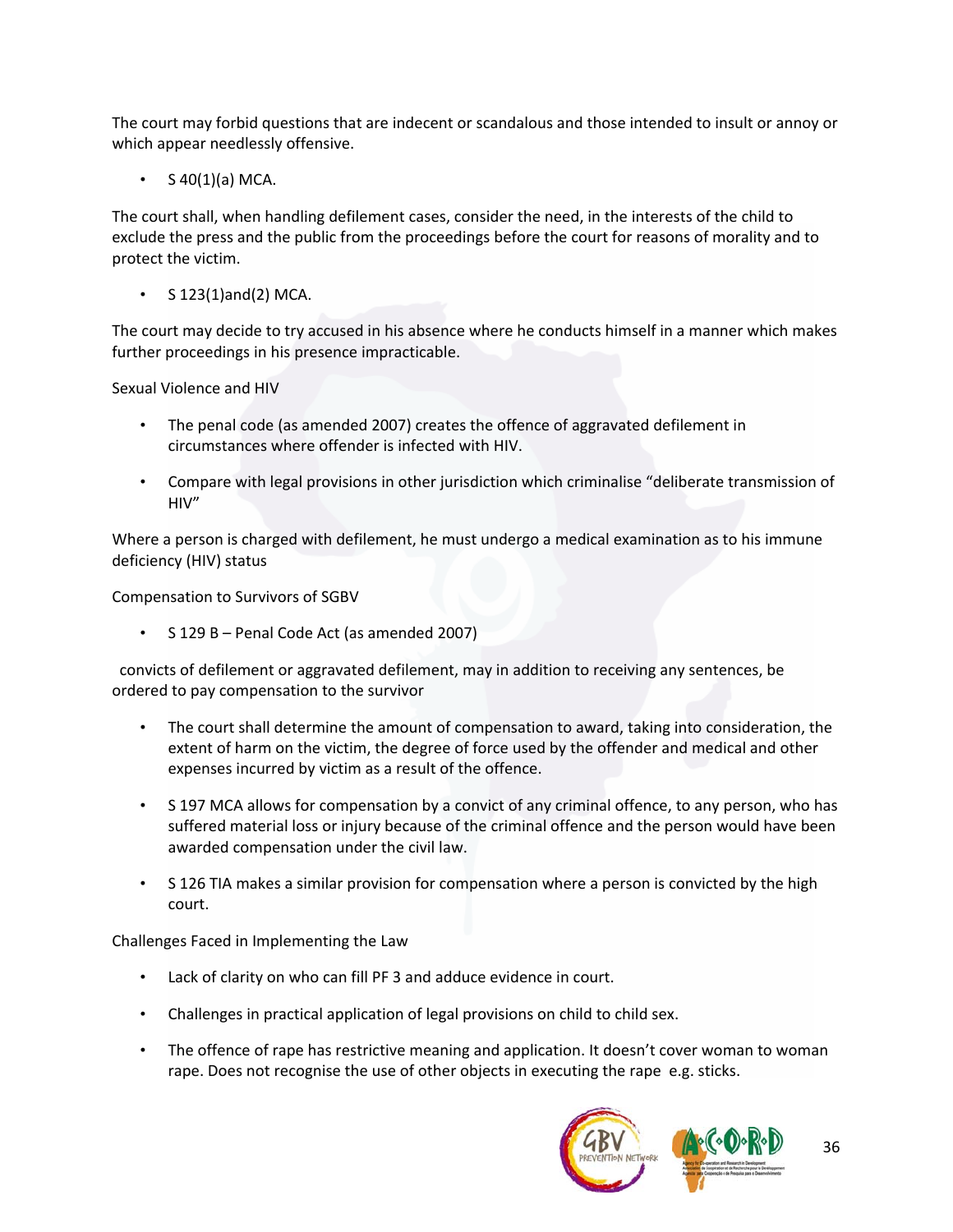- The law on defilement of imbeciles and idiots, in the very least is insensitive and should be amended.
- Not all acts constituting forms of SV have been criminalised yet.
- There is poor linkage between the medical and legal fields yet access to emergency healthcare for victims is crucial.
- Poor reporting due to fear of victimisation or blame or consequences on family welfare.
- Poor handling by police or prosecutors or courts.(non‐victim friendly services).
- Poor facilitation of police and inadequacy of police posts translates into extra expenses being borne by the survivor.
- Lack of awareness by the public on the legal or medical services available.
- Out of court settlements of criminal cases.
- Poor mechanisms for post conviction monitoring of repeat offenders.
- General levels of poverty.

Current Endeavors for further legislation on SGBV

- Domestic Violence Bill 2008: "provides for avenues of civil action for survivors against perpetrators. Jurisdiction is with LC courts."
- HIV Aids Bill (private members' Bill): To cater for issues relating to HIV Aids.
- Domestic Relations Bill 2008.
	- $1<sup>st</sup>$  tabled in Parliament in 2005.
	- $1<sup>st</sup>$  and  $2<sup>nd</sup>$  reading, but resistance faced from Muslims and Christians.
	- Parliament directed the UHRC to split the bill into two to cater for Muslims, Christians and others.
	- Bill currently before Parliament.

#### The bill

- a) Introduces Criminal liability for non consensual sex in marriage.
- b) Prohibits widow inheritance.
- c) Makes it an offence to demand for the return of marriage gifts.
- d) Sexual perversion, cruelty, incestuous defilement as grounds for divorce.

Sexual perversion relates to sodomy, homosexuality, pornography.

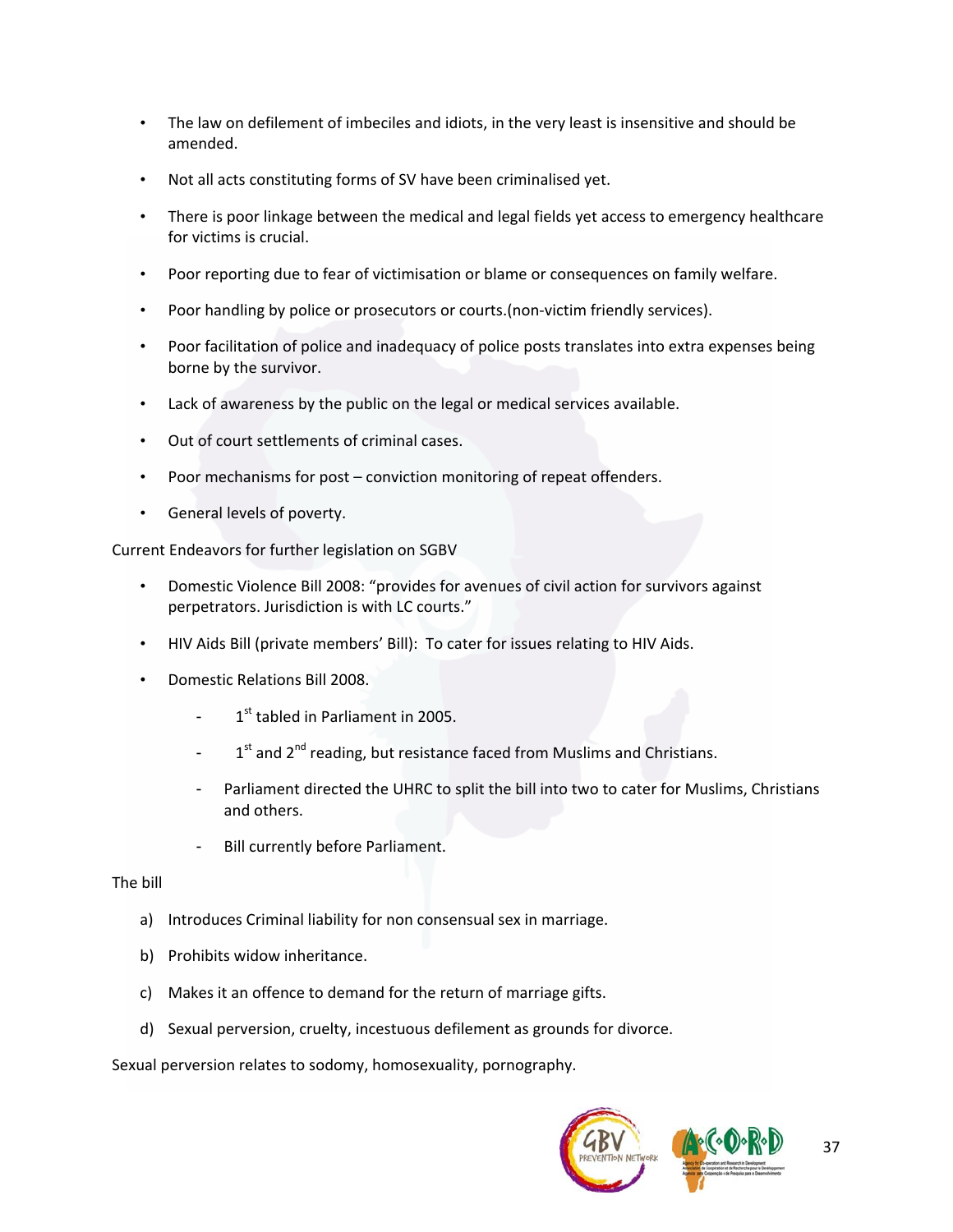- The anti‐human trafficking Bill. (Private Members Bill).
- Administration of Muslim Personal Law Bill
- The Sexual offences Bill.
	- Some of the issues raised within this Bill have already been passed under the 2007 amendment to the penal Code Act and MCA.
	- Pending issues are better definition of rape, marital sexual assaults, indecent assaults etc.

Necessary Partnerships and Lobbying Processes

- The need to develop practice guidelines that will be used by all actors in the criminal justice system. This should provide clarity on category of medical personnel to fill PF 3. MOH to provide input on this.
- Creation of awareness of new practice guidelines amongst all stakeholders.
- Identify and mandate focal point persons for SGBV in agencies in criminal justice
- Commit budgets for continuous training and facilitation for expeditious handling of SV cases. This will lead to victim friendly services at all levels of CJS and streamlined referral pathway.
- Use chief Magistrates / JLOS District Coordination committees to identify all stakeholders, strengthen coordination Channels.
- Use of the national GBV sub cluster and reference group headed by the Ministry of gender to do massive sensitisation and ensure standardised and coordinated training
- Work with the Uganda Law reform commission and the  $1<sup>st</sup>$  parliamentary Counsel of Ministry of Justice and Constitutional Affairs on law reform.

### Factors Affecting Conviction Rates

- Case backlog/long periods of remand before trial
- Migrant population
- Loss of interest by complainants
- Accused granted bail abscond.
- Out of Court settlements

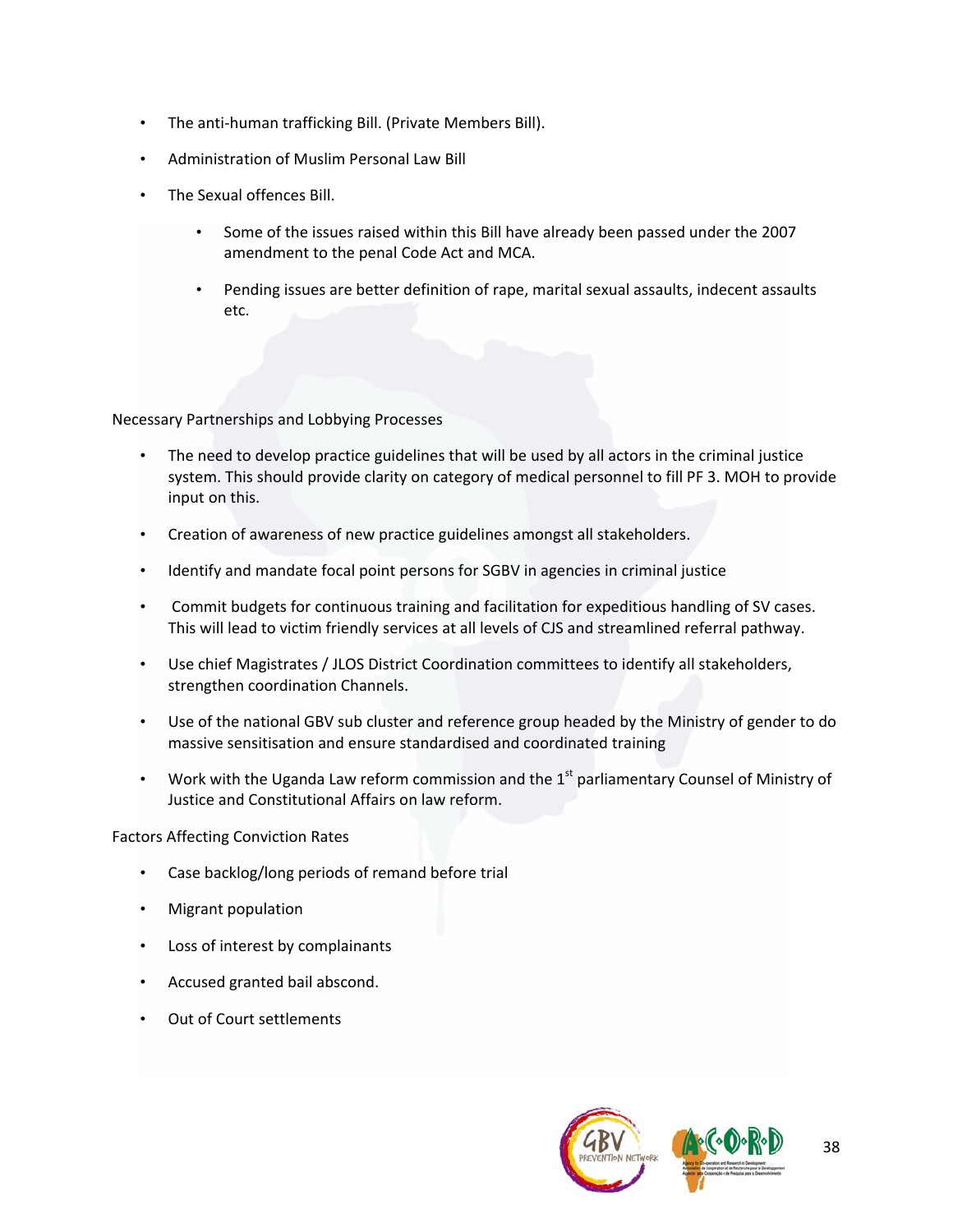Appendix III

**CRIMES OF SEXUAL VIOLENCE IN RWANDA.**

**WHICH JUSTICE FOR THE SURVIVORS?** 

**Case of SEVOTA Association**

**CONTENTS**

#### **Introduction**

- 1. **SEVOTA and its experience with the victims of sexual violence**.
- 2. **SEVOTA and testimonies with the ICTR/ARUSHA**.
- 3. **Ideas of justice/waiting of surviving of sexual violence**
- 4. **Justice of the ICTR**
- 5. **Process of Justice in Rwanda**
- 6. **SGBV in Rwanda**
- 7. **Requests and recommendations of the victims of sexual violence in terms of justice.**

#### **Conclusion**

#### **INTRODUCTION**

- The sexual violence within the framework of an armed conflict constitute war crimes, and or crimes against humanity and can, like in the case of the Rwandan genocide, to constitute crimes of the genocide.
- The surviving women suffer, but also break silence and testify to make recognize the consequences of the undergone rapes and their impact and impact and

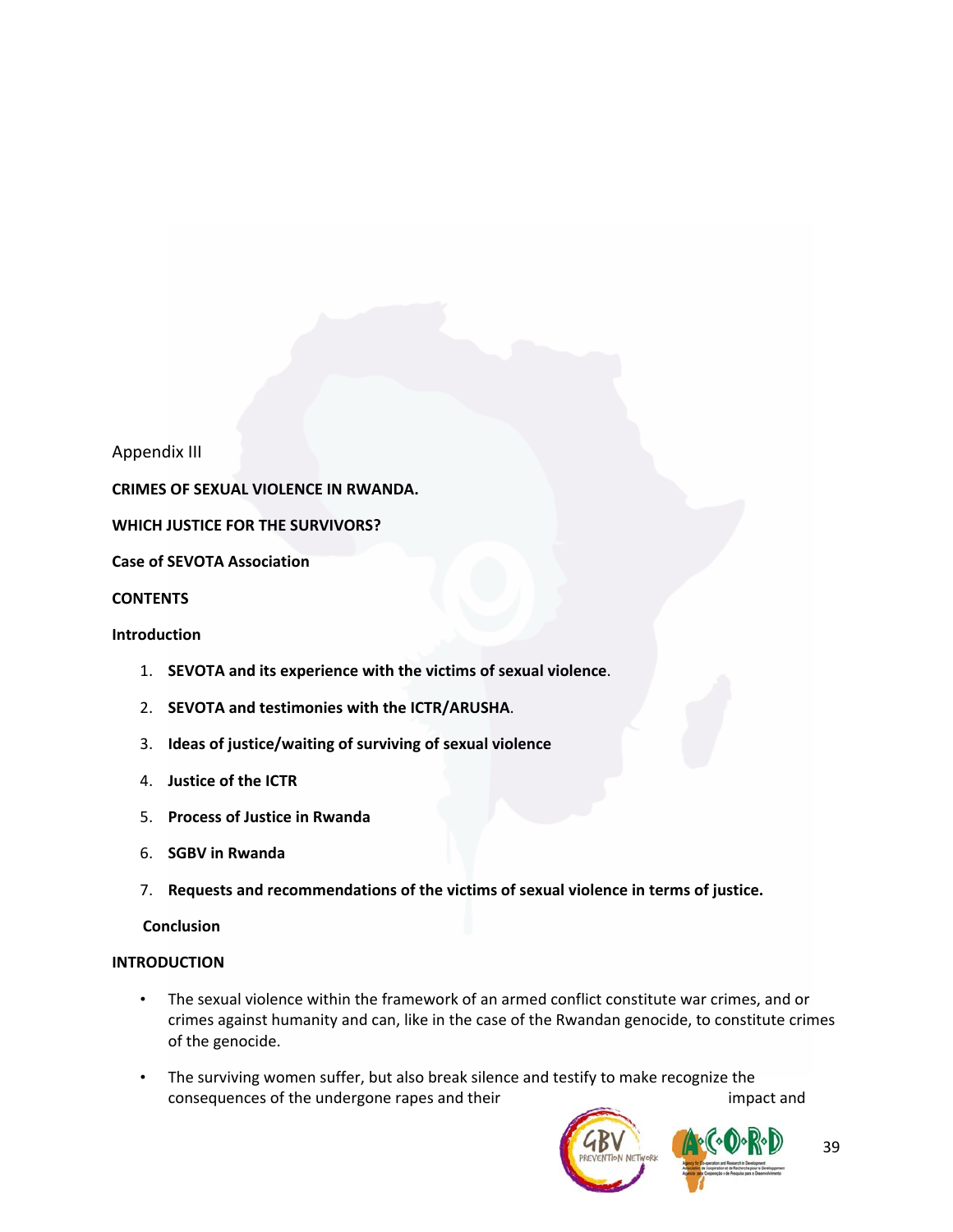fight against impunity, by the farmhouses media, administrative authorities and legal, coalitions of the women's rights…

- Others imposed by force on the marriages, or the prostitution.
- Others with the ablation of the genitals, mutilations to be thereafter to undergo stigmatization.
- Children, young girls and young girls subjected to the domestic tasks.
- The majority of these women were been used like currency as exchange, constraints to grant sexual relationships to survive, in exchange of food, of a shelter or "protection", saved thus of an unquestionable death but reducing them to sexual slavery.

These victim women are located in the 4 corners of Rwanda and endure of the 4 following fates:

- Rape and mutilation
- Children of hatred, memories of sexual tortures
- Infections with the VIH/AIDS
- **Misery**
- Continue the fight so that justice is made, but also claim repair

#### **Attackers**

- In Rwanda, during the genocide, 47.6% of sexual violence were made by men, 9.2% by women, and 24.7% by the fact of children and others jointly by men and women,
- And Interahamwe militiamen, Soldiers, and neighbors in isolated corners, individually or collectively by the unknown ones…
- Also during, the exile of the refugees and moved ones, violence were gangsters, frontier guards, frontier runners as by men‐at‐arms or sometimes by other refugees or persons in charge of camps.
- Some of the women in exile, had also non eager pregnancies follow‐up of the births of non beloved children.

### **SEVOTA AND ITS EXPERIMENT WITH THE VICTIMS OF SEXUAL VIOLENCE.**

Created in December 1994, like Structure of framing of the widows and orphans at Taba district, with an aim of reintegrating the social relations and human destroyed by the genocide.

Having the mission of contributing to the improvement of the position and living conditions, social, economic, and cultural of the widows and profit orphans and community.

Having the objective to promote the actions relating to peace, reconciliation and rights.

It becomes Solidarity association for the Blooming of the widows and the orphans aiming at Work and the self‐promotion in 2005 and opting for the extension of its activities with fight against violence.

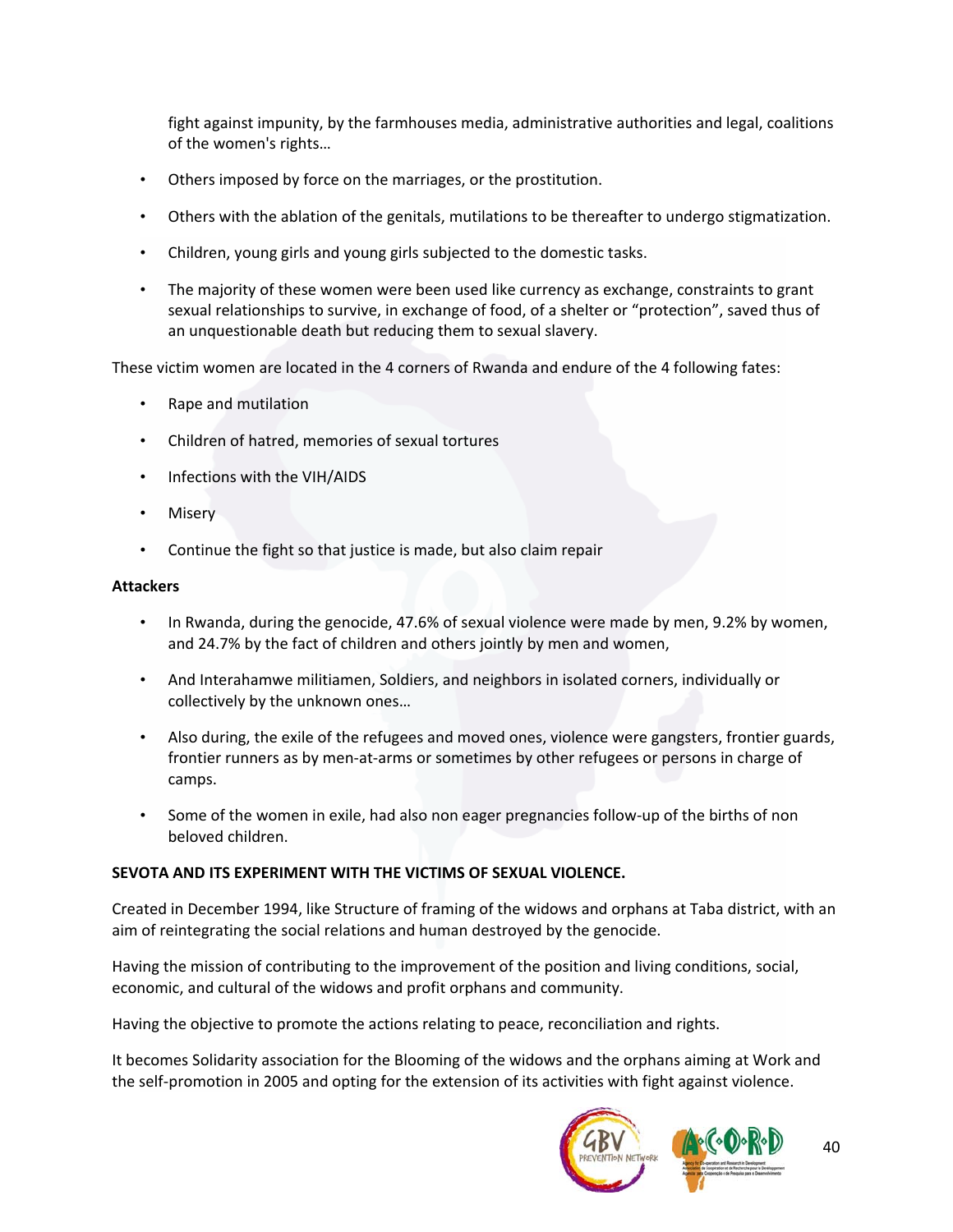## **Activities in favor of the victims of sexual violence.**

- Framing of the victims through the URUNANA/Network of the women for peace.
- Counseling.
- Exchanges on their lived experiments, abuses and atrocities undergone.
- Organization in groups (of action and exchanges of dialogues according to the victimization).
- Collection and diffusion of testimonies.
- Legal accompaniment.

## **Mobilization to denounce the violence undergone near:**

- Mass media to make known the tortures incurred by the Rwandese women and to influence the laws, programs and policies.
- Administrative authorities to make known the extent of the problem.
- Legal authorities for justice.
- Organizations and institutions of promotion of the women's rights for plea at the national and international level.

Are organized in groups of the women:

- Remained only/ Incike
- Victims of rape and having been infected HIV/AIDS
- Victims of other abuses based on the gender giving effects to chaos psycho‐ social.

### **In partnership with Kanyarwanda Association / since 2005**

- Qualitative study on the situation of the victims of rape, 12 years after the Genocide, to learn from the impact of their sufferings on the relations with their newborns of the rape as well as the community.
- Organization of their Forums ABIYUBAKA/in rehabilitation.
- Moral support based on the dyad of the lived experiments.
- Counseling
- Plea for acceptance and the assumption of responsibility of the children.
- Process of good relationships mother ‐ child:
- Say to them the truth, Identity
- Respect of the rights

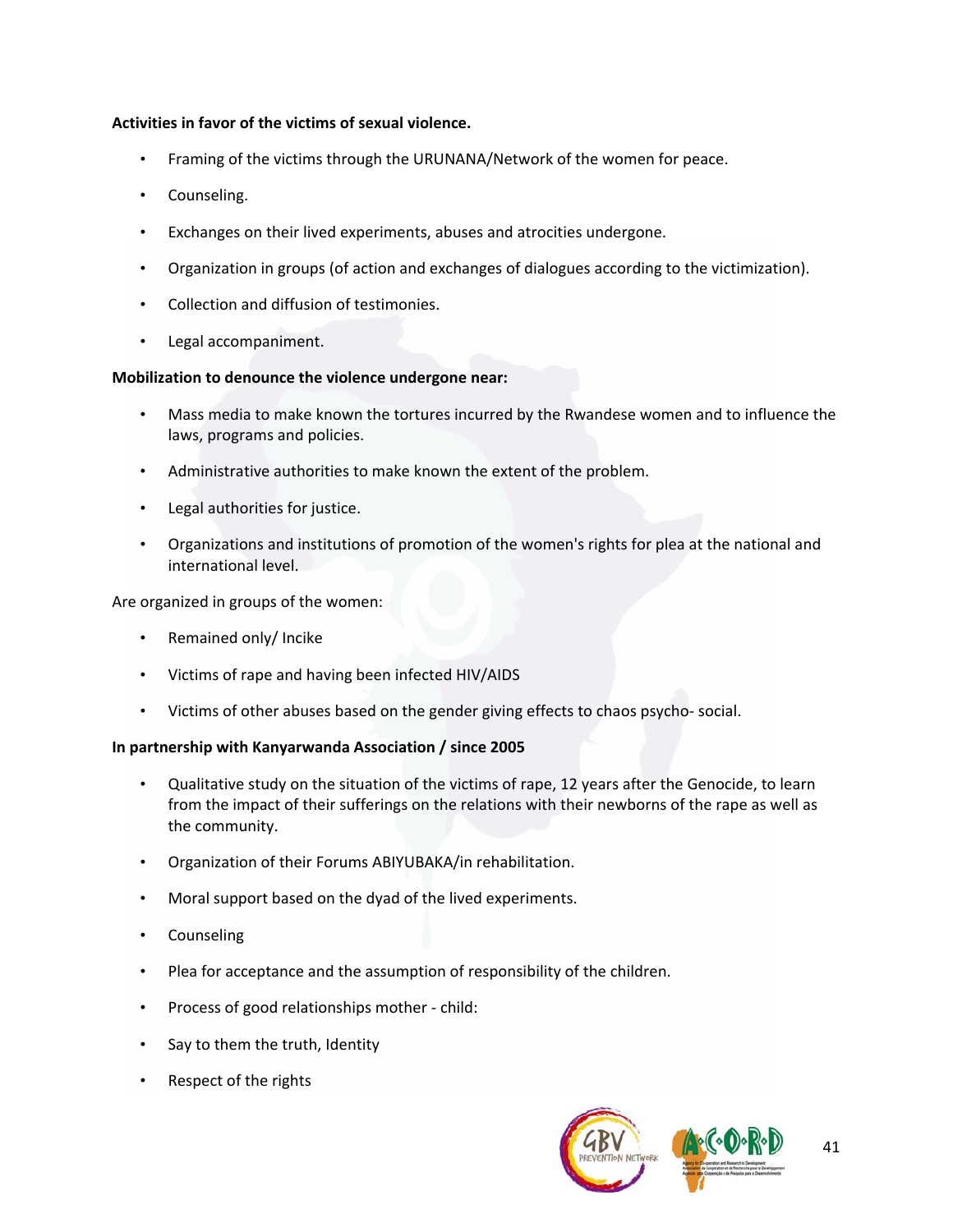- Plays/sketches which by after translated into films of plea, presented to the workshop Women special panorama at the time of 3rd and 4th festival of films at the time of the meeting of the members of the Network of the African Women for Peace:
	- **To love my child**
	- **This one is also ours.**
- Days of blooming of the newborns of rape (during the 16 days of activism)

# **WOMEN VICTIMS AND TESTIMONIES IN TPIR/ARUSHA**

- To mobilize the women for discussions with the investigators of the TPIR/Kigali.
- Preparation of the pilot women to bring up to date their vital and human forces
- To be used as relay between witnesses, their children and court.
- Testimonies in the lawsuit with ARUSHA.
- Accompaniment of the forced witnesses and to seek houses of asylum to them.
- Follow‐up in residence to support them and encourage them.
- Testimonies in the lawsuits of the soldiers concerning the rapes perpetuated by the soldiers in refuge in the surrounding city Kabgayi (diocese and buildings)

### **Results**

- Participation in the legal affairs.
- Recognition of the rape like crime against humanity.

# **IDEAS OF JUSTICE/WAITING OF THE SURVIVORS**

- For the surviving ones, justice it is:
- The covering of their dignity, like human but also like woman.
- Recognition of the extent of the atrocities of rape.
- Restitution of their rights by holding account of the specificity of gender
- Application of the laws like the organic law of 30 /08 /96 on the organization of the continuations of the constitutive infringements of the crimes of the genocide or crimes against humanities, committed from October 1, 1990 to December 31, 1994.
- But also to ensure them of the services: social, medical, psychological, economic, legal… appropriate to specificities of the women to the lives broken due to the genocide.
- Thus should be applied the multimode/multidisciplinary method:
- Prevent the syndrome of retraumatization by the assumption of responsibility of the pilot

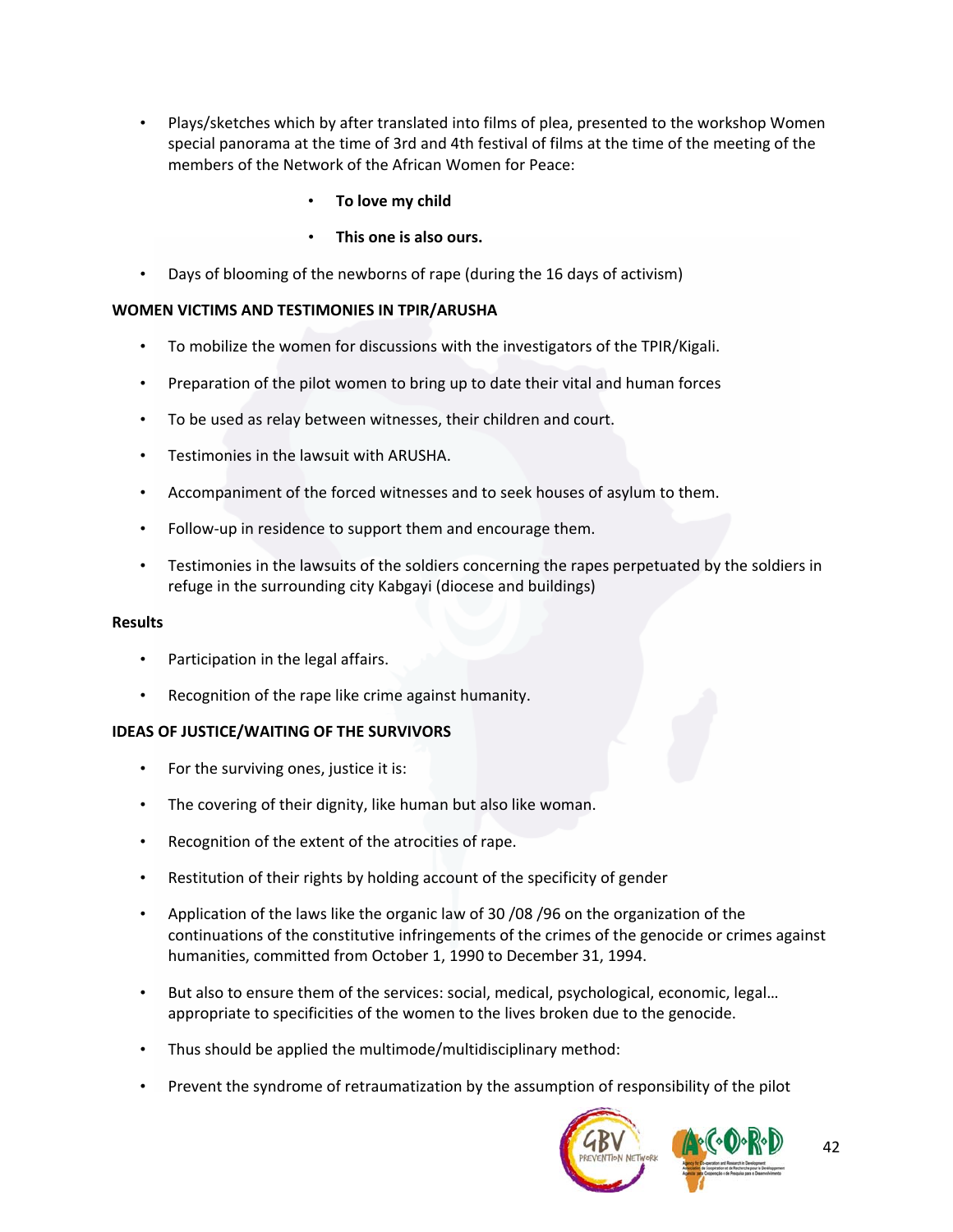victims to the legal authorities.

- Help to position like victim and witnesses/incompatible coexistence.
- Rights to legal defense.
- Psychological accompaniment after testimony

## **JUSTICE AND TPIR**

- In years 1995, 1996, Women's right/Right and democracy pled so that sexual violence holds the attention of the court. Justice is made to the women by the former adviser near the clerk of the TPIR /Mme Francoise, Pled for a prospect for justice, which, without pouring in humanitarian aid,
- extending its intervention also in medical help and psychological particularly to ensure the physical rehabilitation and psycho ‐ social of the witnesses for the victims of sexual violence and the AIDS.
- It is from this point of view that a "program of assistance to the potential witnesses and witnesses" was launched in Taba in 2000; by the former clerk of the TPIR, Agwu Okali. Who in this speech during the installation of the first stone of construction of the residences at Kamonyi, estimated that for the future, international criminal justice was going to be directed towards a restitutive justice whose objective would be to restore the victim with the original situation which existed before the violation of the international law, based more on the needs for the victim that on the culpability with not of the defendant.
- This program was not a program of economic aid and social generalized for the Rwandese people, but the program of assistance for the physical and psychological readjustment with the victims and witnesses rise with 379.000 American dollars (year 2000) at summer shared with the organization of the women in Rwanda of which:
- Rwanda Women' S Network, ASOFERWA, HAGURUKA, AVEGA and COLLECTIVE PROFEMMES Twese Hamwe.

Let us note that, which is the victims of sexual violence, especially those which contracted the HIV /SIDA, restitution with the situation of before the violation is impossible.

### **JUSTICE‐ICTR‐REPAIR**

- Here the right of the victims to recourse to repair intervenes, a well established principle.
- A full and effective repair on all its forms includes/understands the restitution, the compensation for any damage result for the violation which lends itself to a financial estimate, the readjustment, the satisfaction and guarantees of no repetition and prevention.
- In Rwanda faced with crimes which, following the example of sexual violence and AIDS, carried a physical and psychological damage driving to death, the victims should have the right to be prevailed of the principle which states clearly that "the readjustment should comprise a medical and psychological assumption of responsibility as well as the access at legal departments and social.

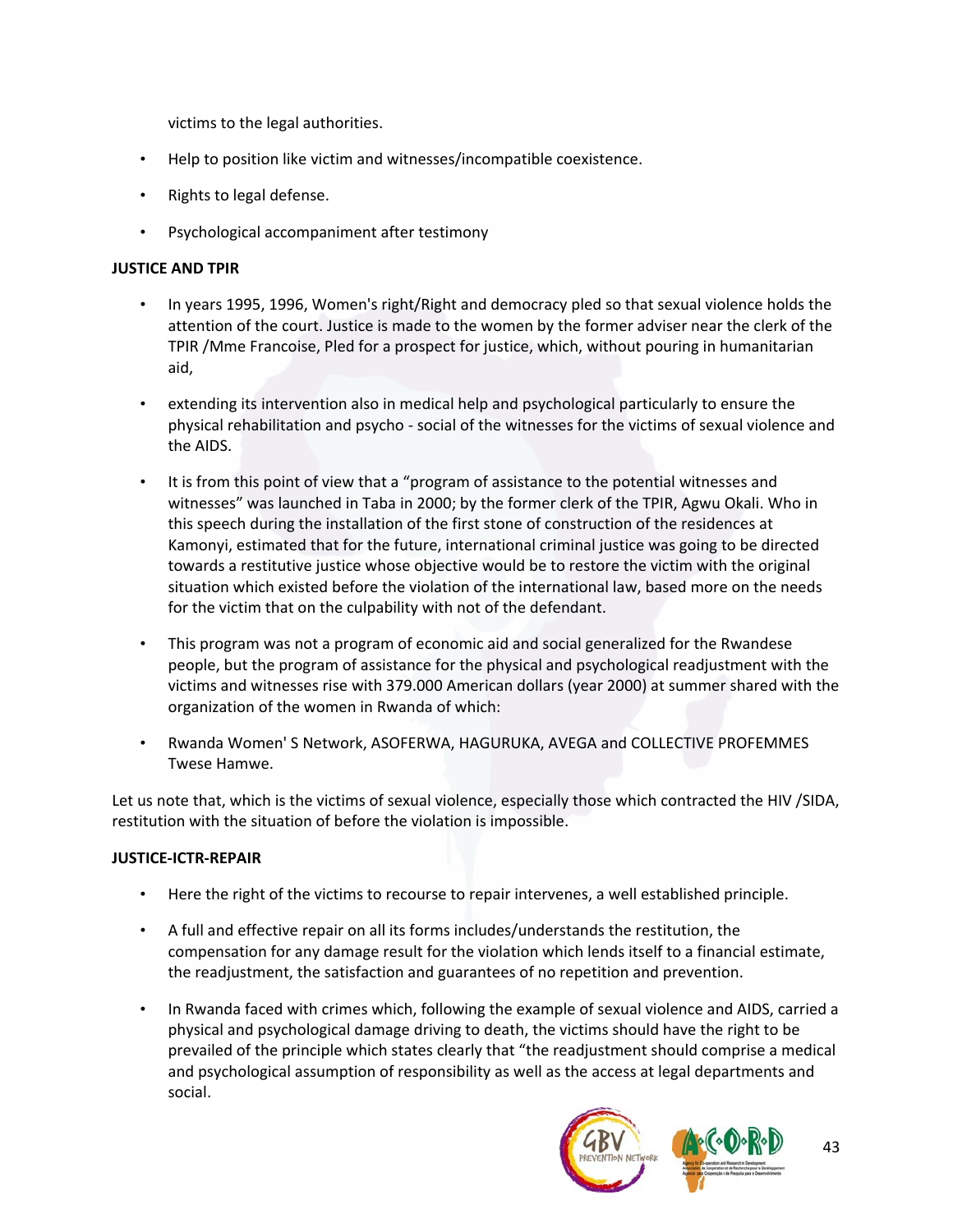- However, the TPIR carried out only some actions compared to waiting of the victims. In the section of assistance to the Witnesses and victims, the concerned ones await more assistance than received.
- Since 2002, the Court provides legal, psychological and medical assistance to the witnesses.
- It actually allots medical care and to the infected witnesses of the HIV/AIDS recently the ARV.
- But certain witnesses died of the AIDS without adequate treatment (a witness woman from Taba).

#### **Challenges**

- Only one handle of the women violated at the time of the Rwandan genocide testified in front of the TPIR less still those infected to the AIDS because they do not have the necessary criteria to belong to the witnesses.
- However supposed genocide perpetrators are well treated. **Thus, the victims are often treated with less dignity and of compassion that the authors of the acts accused in these proof and rules of procedure.**
- In the proof and rules of procedure, the TPIR recognizes the right of the victims to the compensation, but at the same time discharge of the execution of this responsibility, while returning the victims with a national jurisdiction or very another qualified institution to obtain repair; cases where the victims which have need for an assumption of psycho healthy responsibility which can see their right respected within this framework of the compensation are rare. The TPIR was recommended that : The compensation for the victims for the Rwandan genocide and their dependent perhaps ensured by special funds on assistance to the victims.

It should approach the Member States of UNO, as well as the backers, in order to create such found (The Right to survive: Women, sexual violence and HIV/AIDS/ Right and democracy, 2004)

#### **PROCESS OF JUSTICE IN RWANDA**

The Government is invited to support directly the victims of violations even if this one were not any responsible as for the violation. The method to create by the Rwandan Government, offers to assist the survivors of the genocide has created funds of assistance to the survivors of genocide (FARG) and runs some basic needs, in particular the schooling of the orphans, the housing of the widows, and some health care.

The question of compensation and interests granted to the victims, after judgment, by Rwandan courts, are not spent in the facts following the indigence of the defendant.

### **ON THE LEVEL OF JURISDICTIONS GACACA**

In the renewed law, the people of the first category will appear in jurisdictions GACACA on the level of

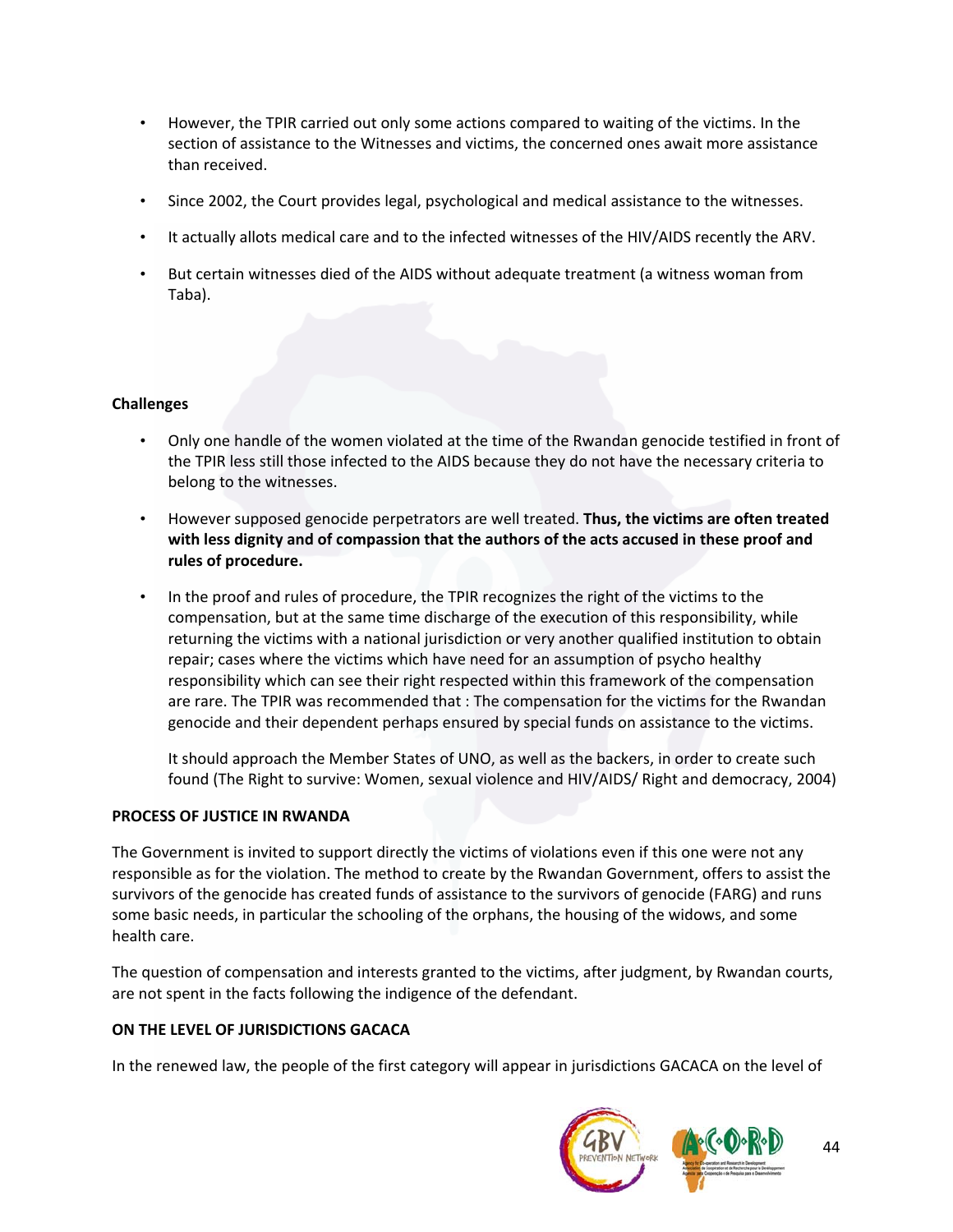the administrative sectors. Thus, the people who made acts of sexual torture, are also concerned

The lawsuits will be led by the chosen honest people, and behind closed doors. That from July 1, 2008. The majority of the victims deplore this legislative decision and some declare even their nonparticipation in the lawsuit for not being traumatized and declare as their disinterests then as there is no compensation

- To influence to become it, in their history of self-rebuilding, the women pursuing a vital goal, want a justice positioned like symbol of the truth and humanity.
- They challenge the activists of women's rights to plead so that justice in their connection respects the international law which stipulates the legal assistance. So not, the legal system would be hostile for them.

### **The Police force on the level of the administrative sector and Parquet floor of the district.**

- Warm welcome, Empathy, Safety , apathetic Comprehension, non coarse language, anonymity, Collaboration with other authorities.
- To facilitate the entry of charge and the expression

### **ICTR**

### **Judges**

- empathic, discretion , to recognize and manage the emotions
- To set up a policy of assumption of responsibility sexual and follow-up of the victims

### **Protection services of the witnesses**

• To take care of the anonymity of the victims of sexual violence during the lawsuit, in particular while avoiding confronting them with supposed genocide and restituve justice.

### **Gacaca jurisdictions**

- Warm welcome, empathic Comprehension, active Listening,
- To take care to respect anonymity, Discretion,
- to avoid the source of the traumatism and discouragement of the victims, subjective interpretations and corruption. .

### **Ministry for Justice**

• To reinforce the mechanism of setting pursuant to the relative laws with violence, prevention and fight against sexual violence.

# **At the International Court Tribunal for Rwanda (ICTR) and the United Nations (UN)**.

• Policy of assumption of multidisciplinary responsibility, follow-up and protection of the

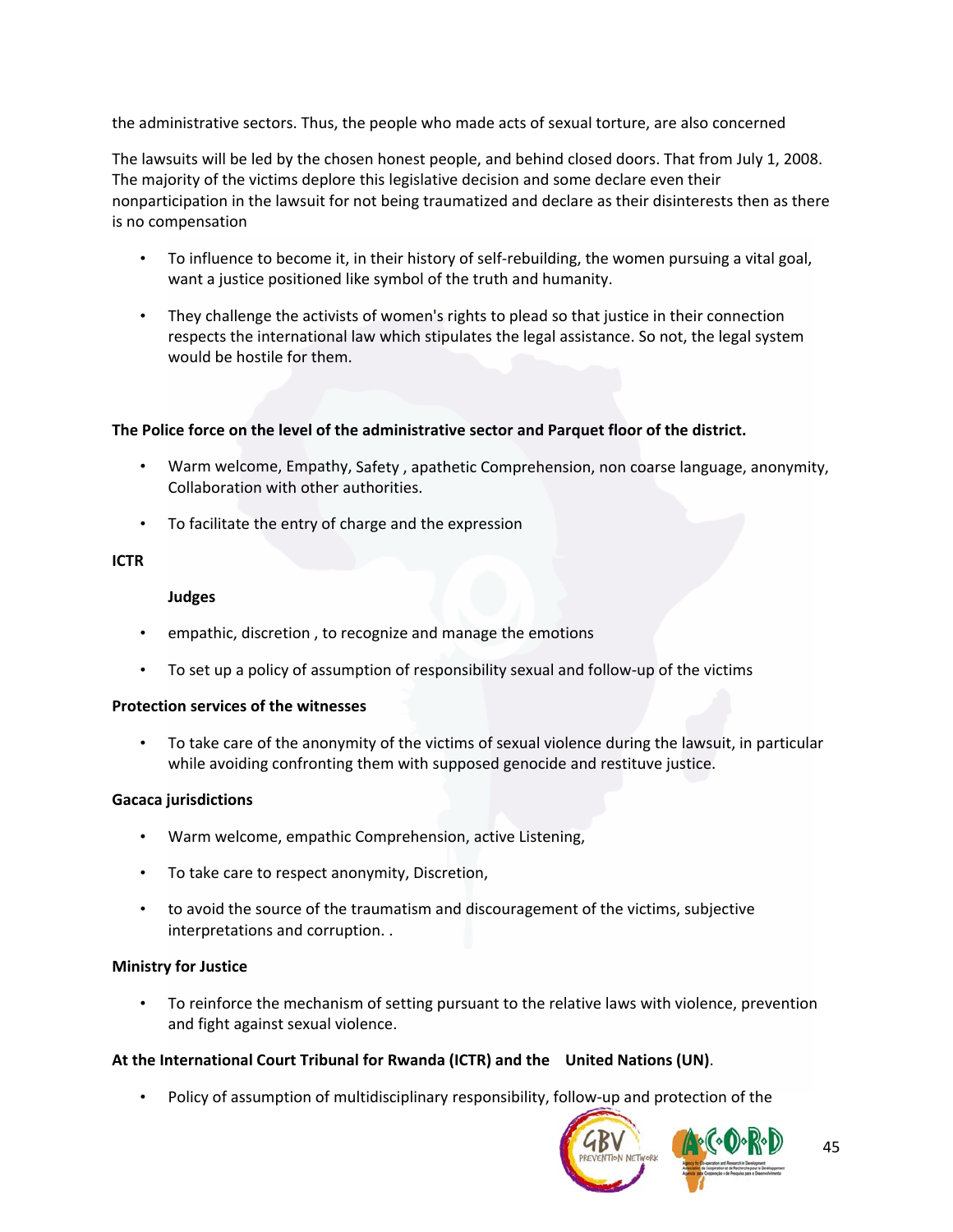witnesses.

• Agencies of the UN : UNFPA and UNIFEM; to take measures of coordination and technical support of associations in the area.

#### **Governments of the Donor countries.**

- To require the countries having recognized their responsibilities in the genocide in Rwanda, to compensate
- To sensitize the countries, not having admitted their responsibility to carry out the compensation for the caused damages.
- Mobilize the technical support of the experts and funds for the repair and the compensation by taking account of the characteristic of the women.
- Rebuilding of the residences
- reception centers and protection of the victims of violence.

#### **International ONG:**

- To support the regional networks, national associations and local with:
- Sensitization of the community and the authorities the base.
- Psychosocial assistance ,
- Legal accompaniment of victims and to find to them legal lawyers and defenders.
- To hold a database of the women victims of rape, newborns of the rape.
- Forum in the houses of reception and framing.
- A bottom of repair and compensation.
- Funds to help the victims of which micro generating actions of incomes and courses professionals.

The SGBV situation:

- In 2007 the police recorded 2,935 cases of SGBV including 2,436 cases of rape (occurrence rate of 8 women per day)
- Only 1181 were taken to the courts,29.5% judgments handed down:

#### SENTENCES

- $\blacksquare$  Capital punishment  $\blacksquare$
- **Life imprisonment** 86
- Over 10 years 125

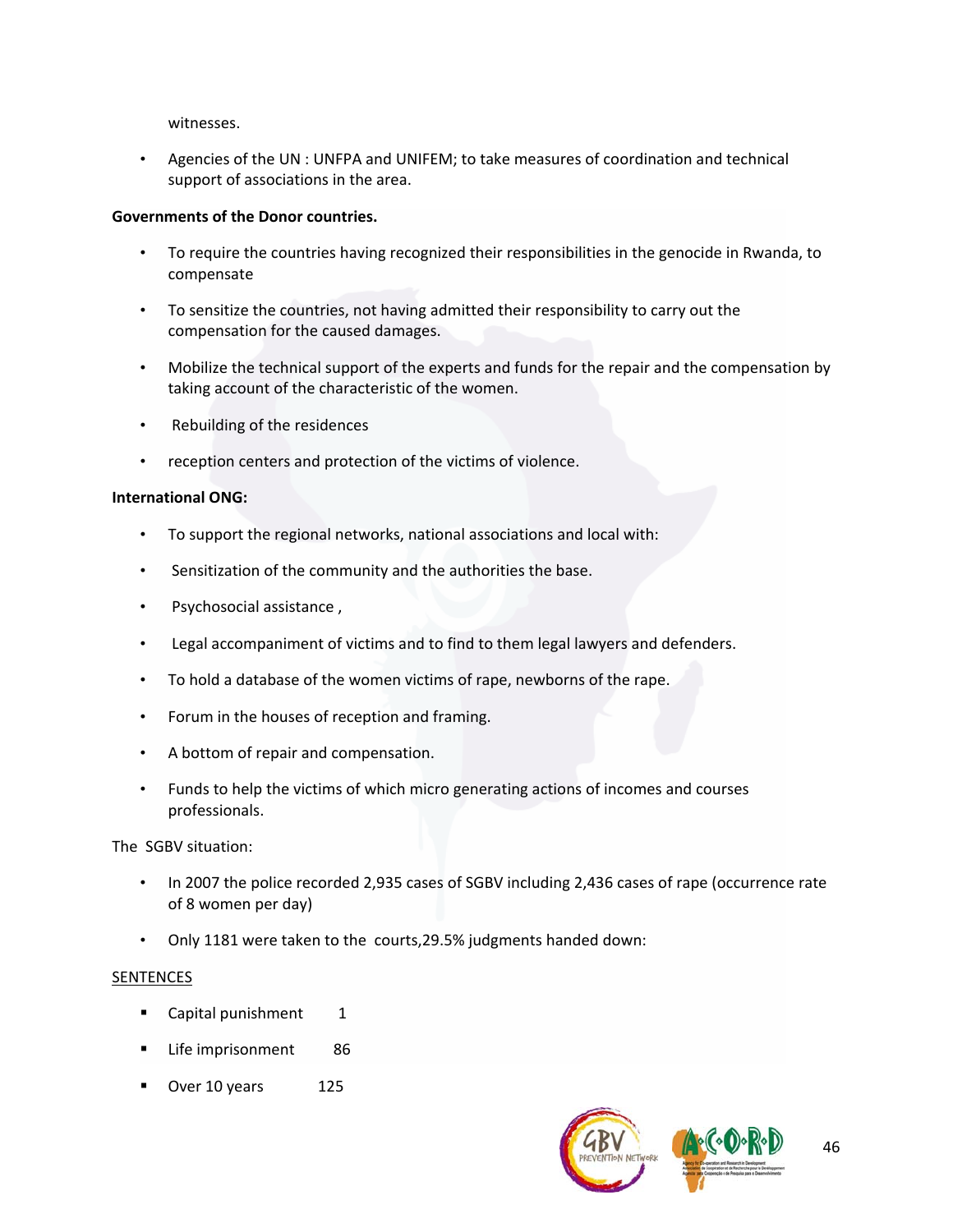- Between 5‐10 yrs 370
- Less than 5 yrs 287
- Acquittals 387
- Total 1,256
- Measures undertaken by the state regarding SGBV
- ‐Law on child rights and protection against violence
- ‐Gender sensitive constitution
- ‐Marriage and succession
- ‐Gender desk etc…….

#### **Conclusion**

- One would not have to drown sexual violence of during the genocide to the GBV, today to the one and not to drop the victims violated in the lapse of memory and the indifference.
- The recognition of the wrong must be accompanied by a repair and consequently facilitate their re‐establishments.
- The reconciliation must be done by ensuring the respect of dignity and the safety of the victims.
- The mechanisms of justice and social rehabilitation should take account of the characteristics of the women in the misery whose majority are the victims of rape live with the HIV/AIDS and avoid the economic consequences enabling them to deal with it.
- The assumption of responsibility of the victims of sexual violence must be assured with a multimodal approach; therefore, all the authorities and all the services must direct their work in synergy and would be coordinated by Welfare workers to ensure his effectiveness for restitutive justice.
- Thus justice and the right to the repair, must take account of the consequences of the undergone violations; implying a shared responsibility of all the concerned actors :
- The government, community international, international organizations, courts, humanitarian organizations and co‐operations as well as the organizations of human rights to allow the pleasure and the exercise of the women's rights.
- The envisaged sanctions by the law must be allotted to the attackers. The known culprits should make to the recognition of their newborns of rape and consequently right heirs.

**With this intention, It requires the specific strategies being able to raise the challenges regarding to the 4 fates which the survivors women live: :**

• Rape and mutilation

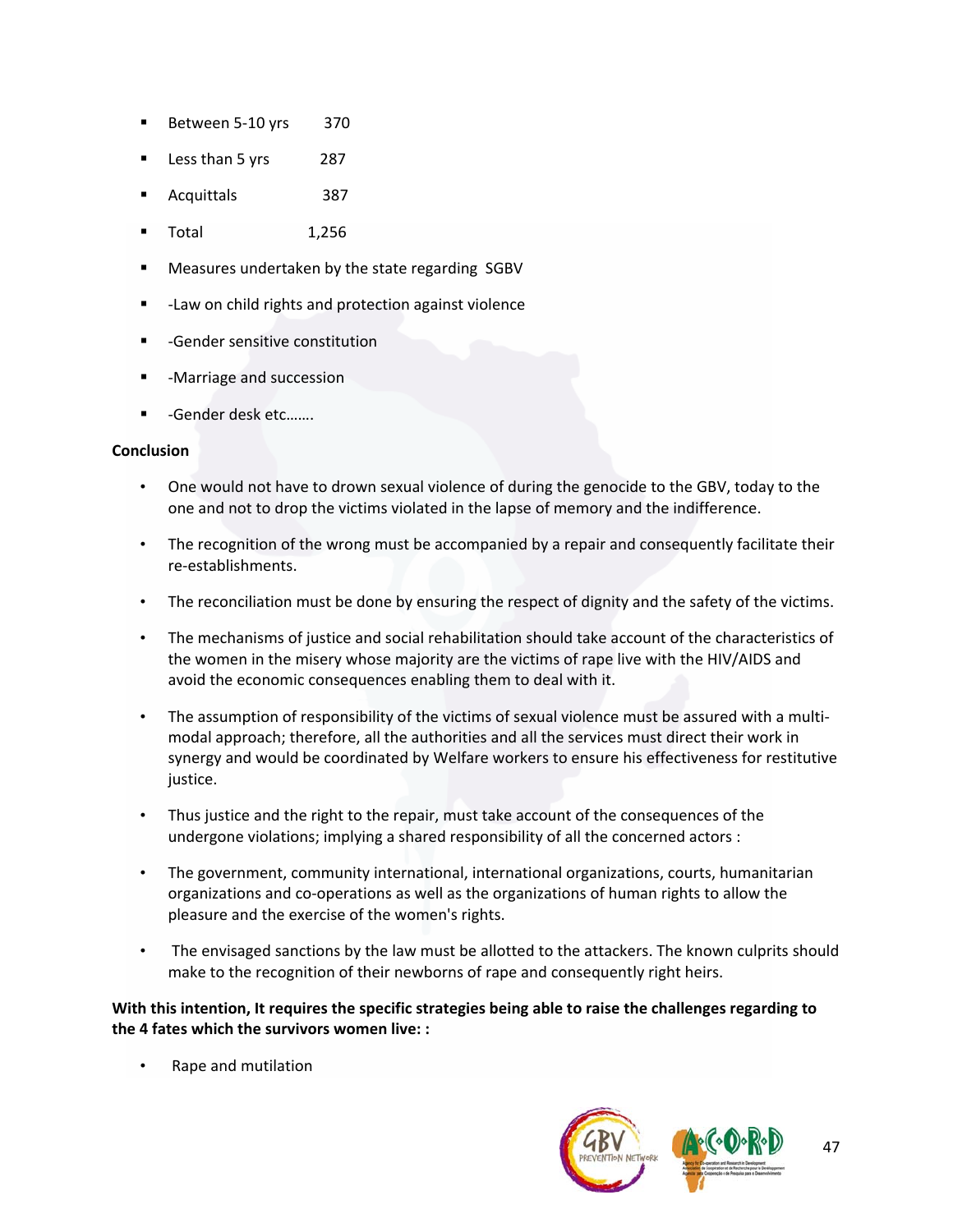- Newborns of hatred, memories of sexual tortures
- Infections with the VIH/AIDS
- Misery.

Strategy Based on justice.

## Appendix IV

ENGAGING CIVIL SOCIETY ORGANAZATIONS (CSO) IN RESPONDING TO SGBV

By: Agnes Kanyonyi, PA UNHCR TZ

# **SGBV AND MULTI‐SECTORAL APPOACH TANZANIA EXPERIENCE**

- The Tanzanian Sexual Offences Special Provisions Act‐(SOSPA‐1998), coincided with the need to address SGBV issues in the camps.
	- Law friendly to victims; cases to be held in camera.
	- PF3 be filled by a Registered Tanzania Medical Doctor

### **Steps towards a multisectoral approach:**

- Called/designed a multisectral workshop aiming at creating awareness and empowering all actors to address SGBV issues.
- Establishment of the Guiding Protocol that
- Mainstreamed SGBV Program into other program in the refugee camps as well as in the government departments,
- This resulted into extending SGBV program in villages surrounding the camps.
- Additional resources (human and material)
- SGBV Lawyers, additional Social workers, supporting courts, magistrates and prison, additional of structures for counseling and follow up (Drop In Centers)
- Counseling the perpetrators, combating predisposing factors, integrating perpetrators released from the prison

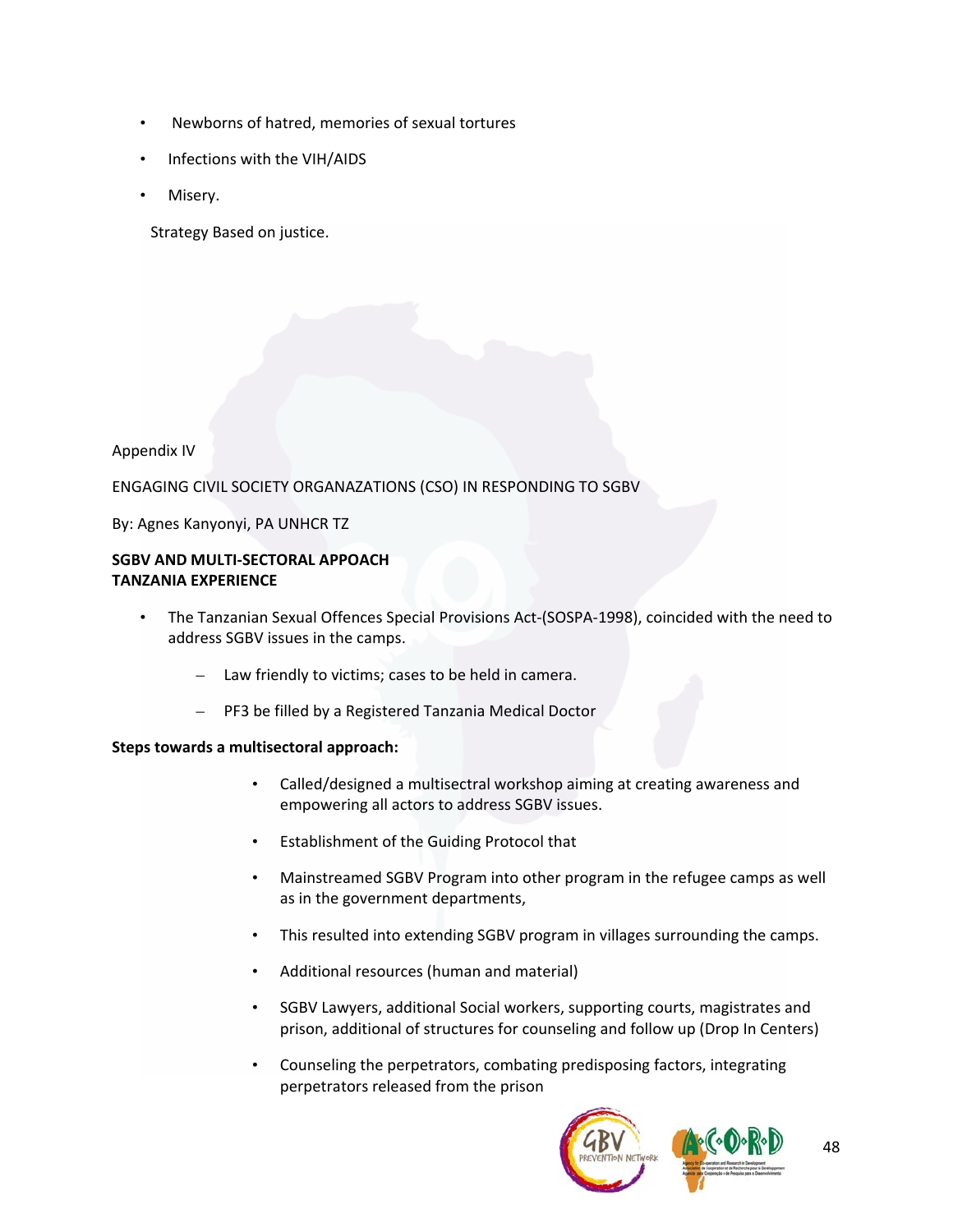## **SGBV PROGRAM AND ON GOING REPATRIATION**

In the camps SGBV survivors were well taken care of, as we approach repatriation pick several issues were brought to our attention and they call for collaborative intervention.

- Increased number of single parent women‐polygamist families
- High number of children born out of extra marital affairs
- Reluctant to prosecute the perpetrators survivors fearing revenge from escaped perpetrators and/or family members of perpetrators who are in jail/will be jailed.
- SGBV program well established/supported in the refugee camps not the local communities.

### Appendix V: **Lowest Common Denominators**

## **Common Challenges in the Region**

- Culture and tradition
- Limited coverage of services for GBV
- Limited resources for GBV
- Land and property laws are biased towards women
- Failure to implement existing laws
- Poor communication among stakeholders
- Problems in filling out Police Form 3 for survivors of violence.
- Limitations in health responses to GBV in all countries apart from Rwanda.
- No proper compensation package for survivors of GBV
- Women fail to claim their rights due to ignorance of their rights
- Delayed reporting to health units after an act of GBV
- Civil society should be following global trends to be able to include our issues in on going debates e.g. active to engage ongoing debates taking place in ACCRA and DOHA on AID effectiveness

### **Common Opportunities**

- International Instruments that have been ratified
- Limited services for survivors in Urban areas

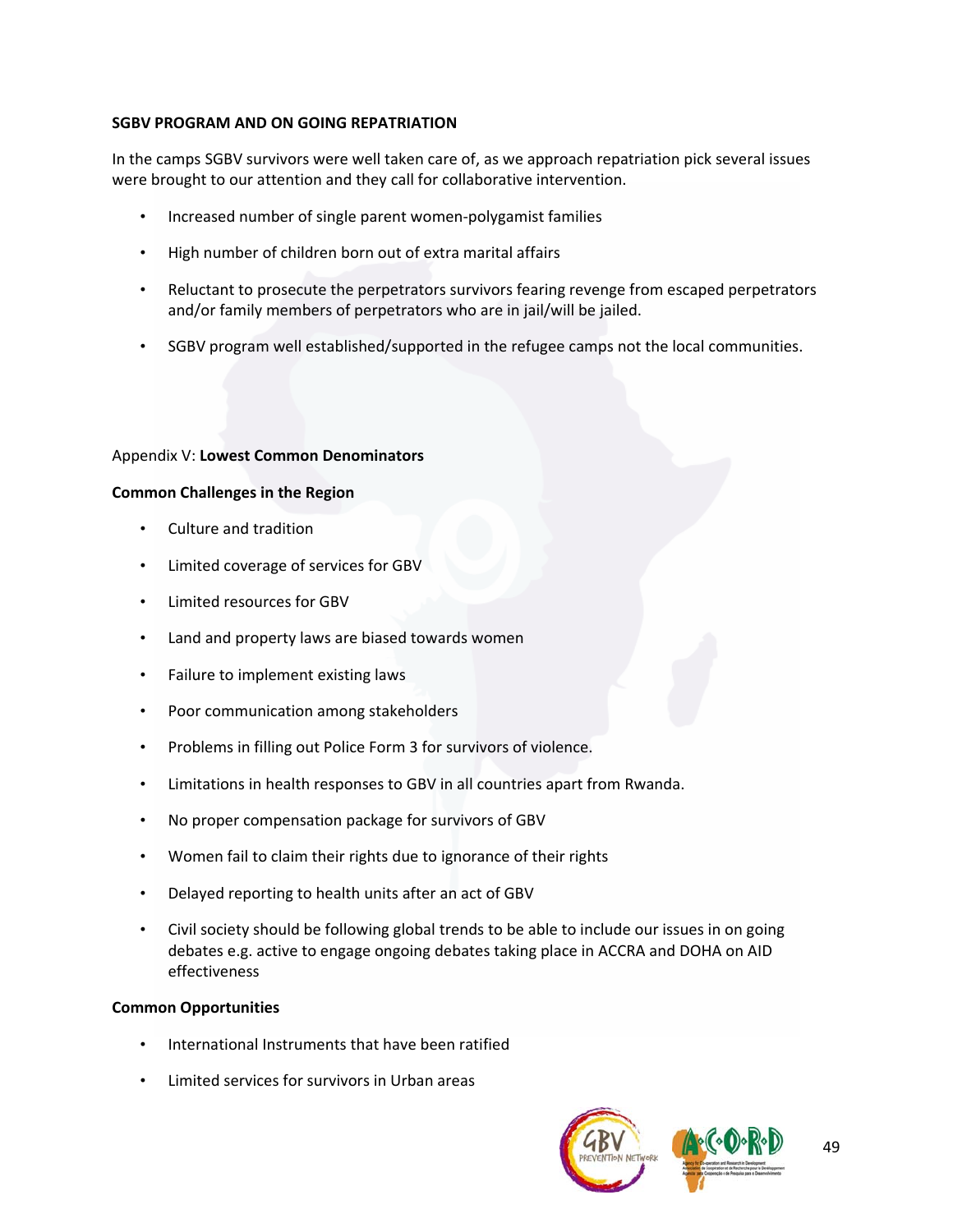- Existence of local and International NGOs working on GBV
- Gender Focal Point Persons in ministries

## **PROTECTION**

### **Judiciary**

- Respect the right to privacy and confidential handling of information regarding survivors of violence. State institutions such as the police should be made more responsive to survivor rights and needs
- Advocacy for amendments of laws or new legislations that are gender responsive
- Community awareness campaigns relating to GBV and the rights of women.
- Psychosocial assistance to victims of violence such as counselling services.
- Social economic integration of survivors of survivors of GBV

### **Health care response**

- Medical workers should be trained in Forensic medicine to better assess GBV cases;
- Civil society should develop synergies with the health sector

### **COMPENSATION**

- Income Generating Activities for survivor of violence
- Inclusion of survivors of violence in processes such as peace negotiations, AMNESTY commissions among others.
- Inclusion of women issues in government policies and programmes
- Engendering policy frameworks;
- Unlimited access to medical services for survivors of violence

### **Common Demands**

- Inclusion of survivors of violence in processes such as peace negotiations, AMNESTY commissions among others.
- Social and economic integration of survivors of survivors of GBV
- Psychosocial assistance to victims of violence such as counselling services.

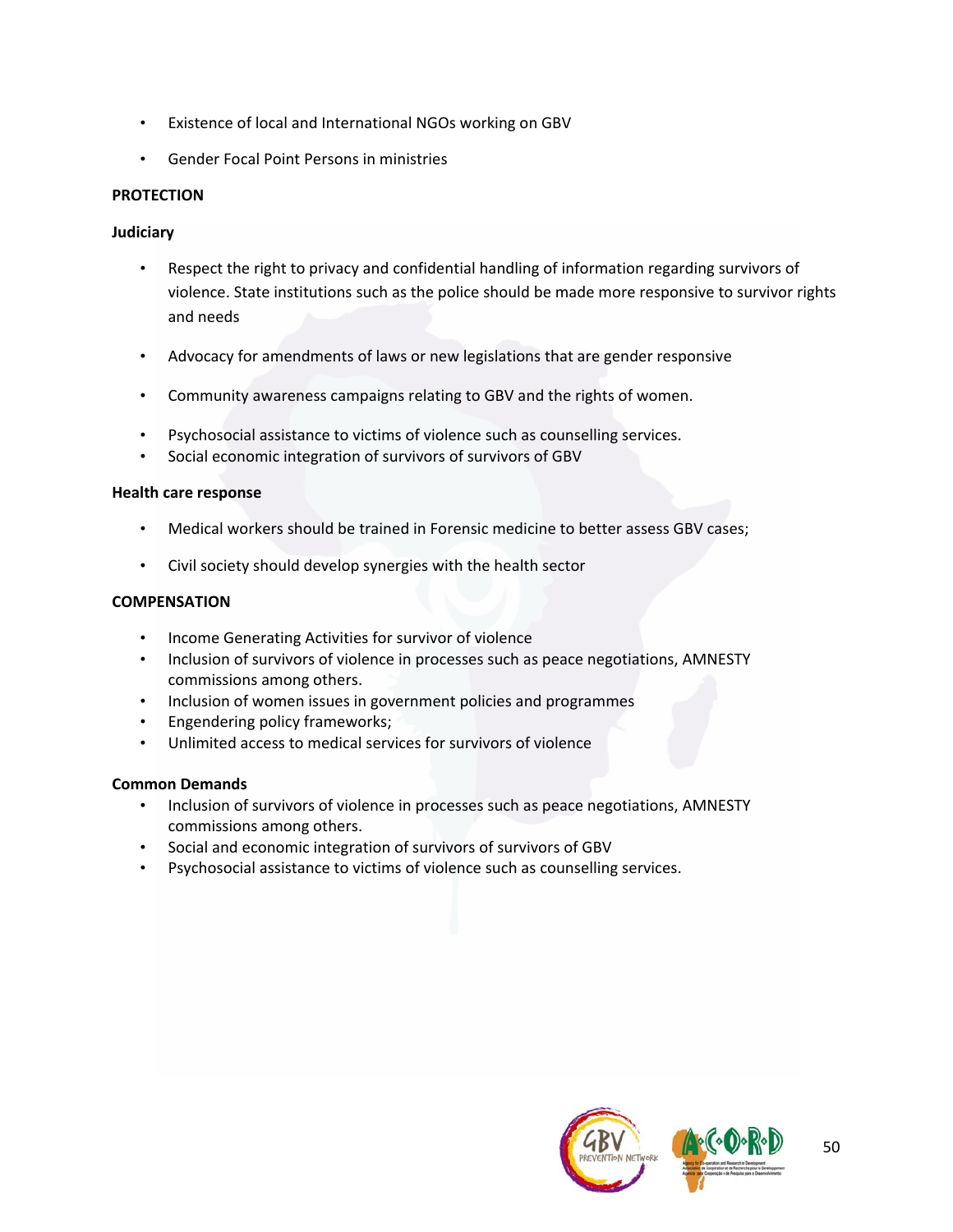### **Appendix VI**

#### **Regional Networks by Country**

#### Uganda

*Existing Networks:*

- WOUGNET‐ Uganda Women's Network
- UNASA‐ Uganda Network Against Small Arms
- UNFPA‐ National GBV Sub Cluster
- Human Rights Network

### *Regional Alliances:*

- FEMNET‐ membership of AU
- Strategic Initiative for the Horn of Africa
- Femmes Africa Solidarite
- Gender Based Violence Prevention Network
- SWAA
- SOWAR‐ Solidarity for African Women's Rights
- EASSI‐ Eastern African Sub Regional Support Initiative
- Amanitary‐ African network on sexual and reproductive health and rights

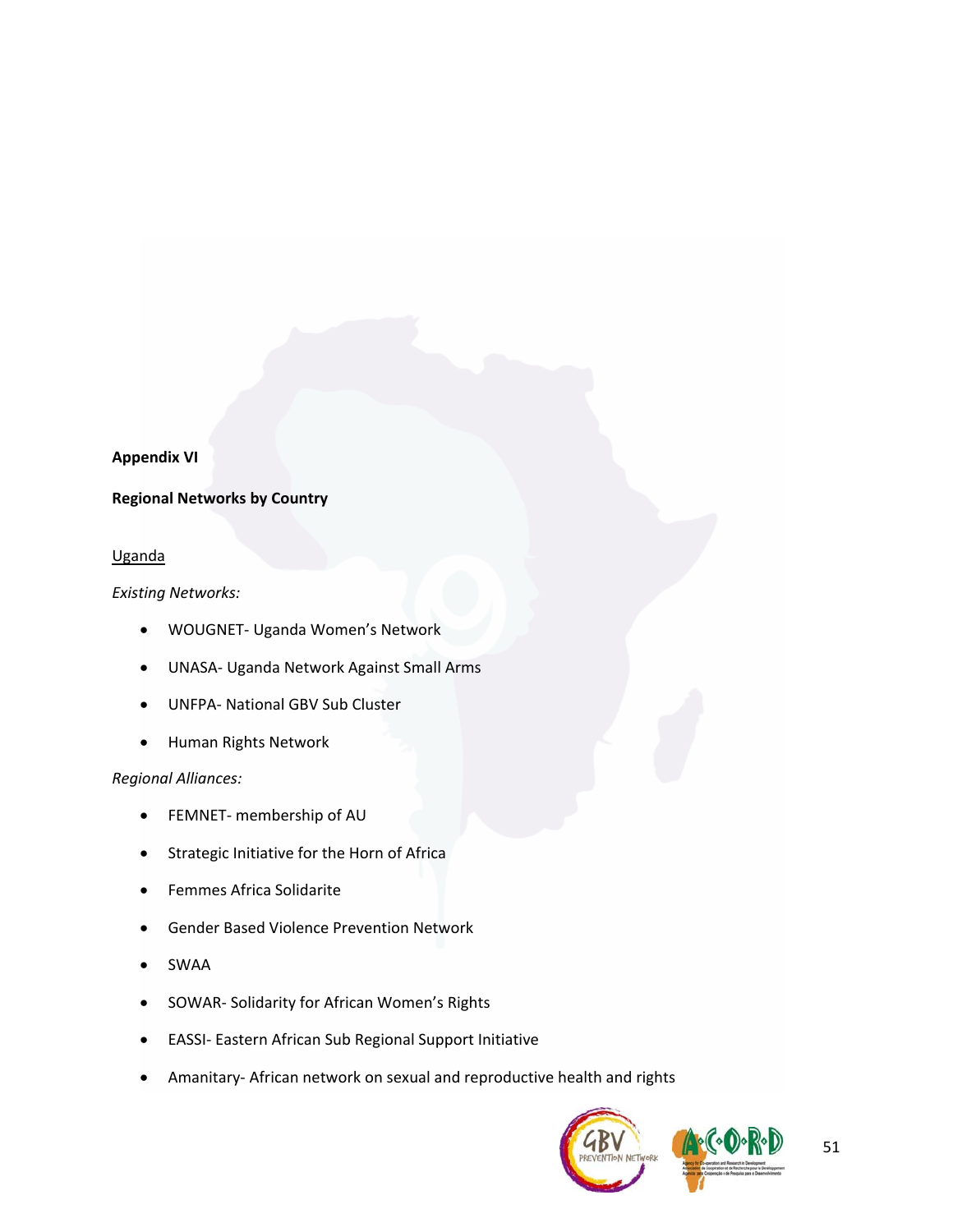- Great Lakes Advocacy Group
- Amani Forum‐ has a linkage with the African parliament

## **Burundi**

- National Coordination of Intervening in GBV‐ coordinated by the Ministry of Solidarity, Human Rights, and Gender
- Regional gender based violence task force

### Rwanda

- CCF‐ GL ‐ umbrella organization of women in great lakes area
- GBV Prevention Network
- SVS‐ Solidarity organization to fight against sexual violence

#### **Participants for the SGBV Regional Consultation**

|                | <b>Name</b>           | Organization                                                               | Country  |
|----------------|-----------------------|----------------------------------------------------------------------------|----------|
| $\mathbf{1}$   | Jane Okuo Kajuga      | Principal State Attorney - Director of Public<br><b>Prosecution Office</b> | Uganda   |
| $\overline{2}$ | Ronald Kalyango       | Department of Women and Gender Studies -<br><b>Makerere University</b>     | Uganda   |
| 3              | <b>Harriet Musoke</b> | <b>ISIS WICCE</b>                                                          | Uganda   |
| 4              | Susan Muwanga         | Min of Gender Labour and Social<br>Development Uganda                      | Uganda   |
| 5              | Victor Ben Kwame      | Health Integrated Development Organization<br>(HIDO) Gulu                  | Uganda   |
| 6              | Akello Betty          | IRC (Kitgum)                                                               | Uganda   |
| $\overline{7}$ | <b>BlueDay Lamton</b> | IRC (Kitgum)                                                               | Uganda   |
| 8              | <b>Florence Okio</b>  | <b>ACORD Uganda</b>                                                        | Uganda   |
| 9              | Glory Mlaki           | Norwegian People's Aid                                                     | Tanzania |
| 10             | Agnes Kanyonyi        | <b>UNHCR Tanzania</b>                                                      | Tanzania |
| 11             | Lokola Ndibalema      | <b>ACORD Tanzania</b>                                                      | Tanzania |
| 12             | Silas Ngayaboshya     | Forum for Activists against Torture                                        | Rwanda   |